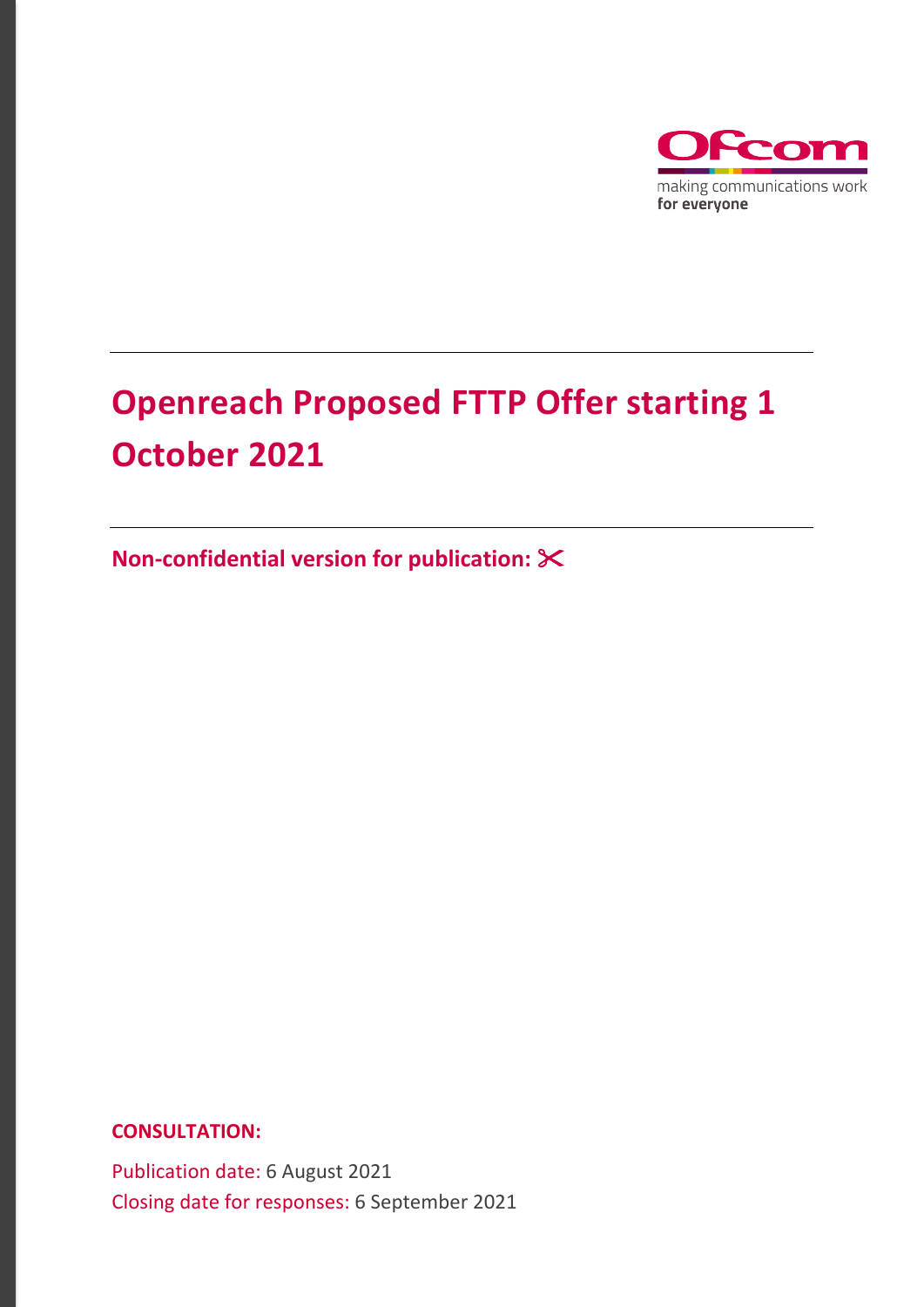# **Contents**

## **Section**

| Overview                                                                                     | 1  |  |  |
|----------------------------------------------------------------------------------------------|----|--|--|
| 1. Introduction                                                                              | 2  |  |  |
| 2. Our assessment                                                                            | 4  |  |  |
| <b>Annex</b>                                                                                 |    |  |  |
| A1. Responding to this consultation                                                          | 23 |  |  |
| A2. Ofcom's consultation principles                                                          | 25 |  |  |
| A3. Consultation coversheet                                                                  | 26 |  |  |
| A4. Consultation question                                                                    | 27 |  |  |
| A5. Legal framework                                                                          | 28 |  |  |
| A6. Rental and connection discounts if the FTTP order mix targets are met                    | 32 |  |  |
| A7. How difficult is it for ISPs to meet the Order Mix Targets?                              | 36 |  |  |
| A8. To what extent will altnets' FTTP footprints overlap with Openreach's FTTP footprint? 39 |    |  |  |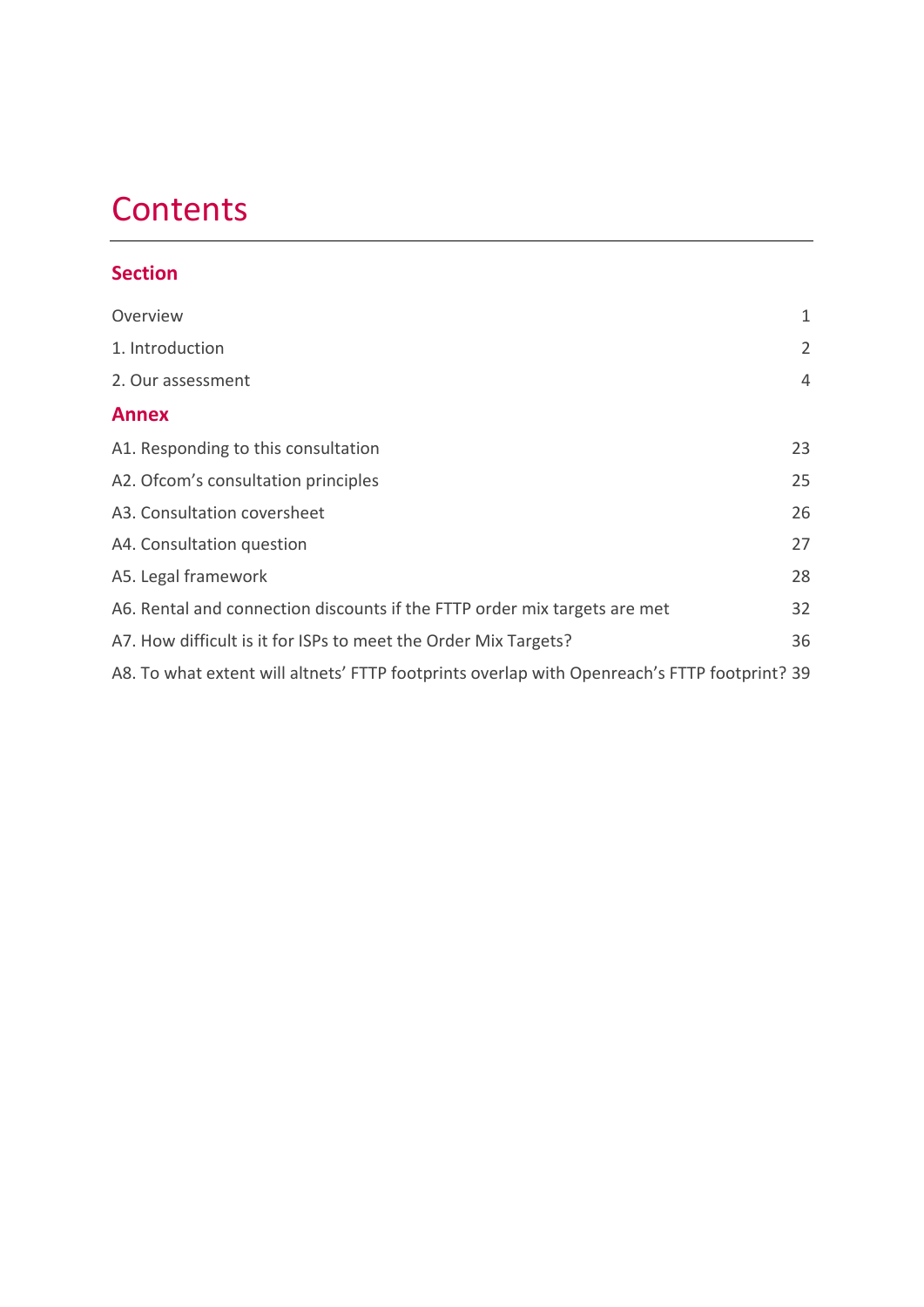# <span id="page-2-0"></span>**Overview**

In the Wholesale Fixed Telecoms Market Review Statement, we set out a framework to promote investment and competition in gigabit-capable networks. In doing so we recognised that Openreach could set commercial terms that undermine new network build.

To address this concern, we required Openreach to notify commercial terms where the price or other contractual conditions are conditional on the volume and/or range of services purchased. This notification process would allow industry and us to scrutinise the terms before they are introduced, and where necessary allow us to intervene to prevent such terms being introduced.

On 1 July 2021, Openreach notified new pricing arrangements for its Fibre to the Premise ('FTTP') services (the 'Equinox Offer'). The Equinox Offer will last until 30 September 2031 and be available across Openreach's FTTP footprint.

In this consultation we have assessed the Equinox Offer and our provisional view is that we should not take any action at this time.

This consultation closes on 6 September 2021. We intend to publish the outcome of this consultation in September 2021.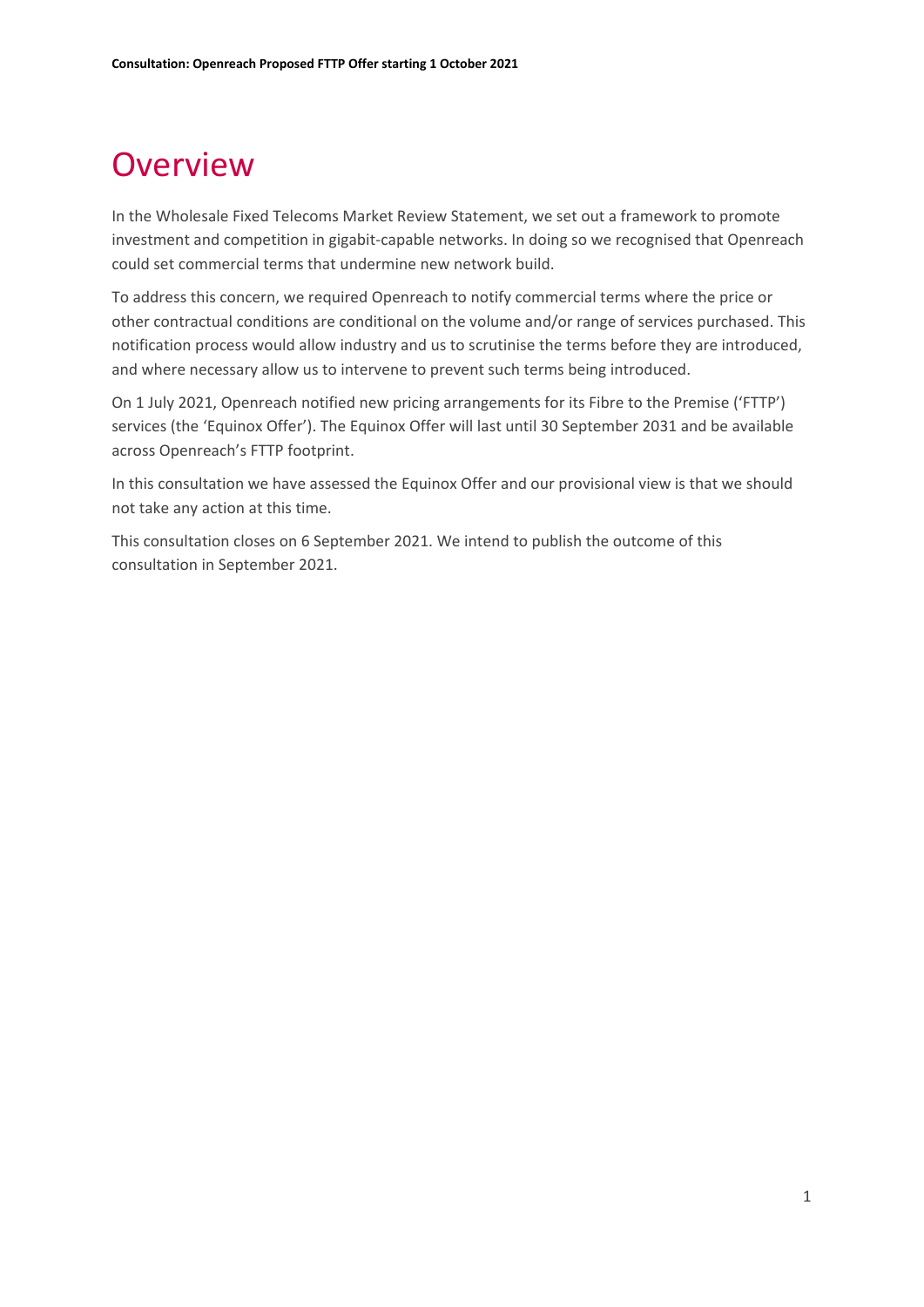# <span id="page-3-0"></span>1. Introduction

- 1.1 In the Wholesale Fixed Telecoms Market Review Statement (the 'WFTMR Statement') we said that the use of certain commercial terms by Openreach may give rise to competition concerns by deterring new network build by alternative network operators ('altnets').[1](#page-3-1) We said we would consider proposed commercial terms that may deter altnet build on a caseby-case basis, and where necessary we would intervene to prevent such terms, including using our direction making powers under SMP conditions.
- 1.2 Openreach is required to provide 90 days' notification of commercial terms where the price or other contractual conditions are conditional on the volume and/or range of services purchased.<sup>[2](#page-3-2)</sup> We set out the process we expect to follow in Annex 11 of the WFTMR Statement. The relevant legal framework is summarised in Annex 5 of this consultation.
- 1.3 On 1 July 2021, Openreach notified new pricing arrangements for its Fibre to the Premise ('FTTP') services that it intends to put in place from 1 October 2021, and on the same day published ACCN OR728 and an associated customer briefing which sets out the terms (the 'Equinox Offer').[3](#page-3-3) [4](#page-3-4) The Equinox Offer will be available for acceptance between 1 October 2021 and 30 March 2022 and ends on 30 September 2031.
- 1.4 In order to assist us in forming a provisional view on whether the Equinox Offer raises competition concerns requiring *ex ante* intervention, we published a Call For Inputs ('CFI') on 2 July 2021. The CFI invited stakeholders to raise any initial concerns with us and set out the process we intended to follow.<sup>[5](#page-3-5)</sup>
- 1.5 In addition to responses to the CFI, we have taken into account material obtained from the WFTMR and further evidence gathered from stakeholders, both from meetings and through requests for information ('RFI') to help inform our initial assessment. We set out below our analysis, and why we consider some issues raised are out of scope of our assessment. Where appropriate we are publishing this information as part of this consultation.<sup>[6](#page-3-6)</sup>

<span id="page-3-1"></span><sup>1</sup> WFTMR Statement, 18 March 2021[, https://www.ofcom.org.uk/consultations-and-statements/category-1/2021-26](https://www.ofcom.org.uk/consultations-and-statements/category-1/2021-26-wholesale-fixed-telecoms-market-review) [wholesale-fixed-telecoms-market-review](https://www.ofcom.org.uk/consultations-and-statements/category-1/2021-26-wholesale-fixed-telecoms-market-review) [accessed: 7 July 2021]. Our competition concerns and reasoning are set out in Volume 3, Section 7.

<span id="page-3-3"></span><span id="page-3-2"></span><sup>&</sup>lt;sup>2</sup> SMP Condition 8.6. This applies in relation to certain of our defined markets, including WLA Area 2 and WLA Area 3. <sup>3</sup> Openreach briefing, [https://www.openreach.com/news/openreach-announces-special-offer-for-communications](https://www.openreach.com/news/openreach-announces-special-offer-for-communications-providers-to-drive-adoption-of-full-fibre-broadband/)[providers-to-drive-adoption-of-full-fibre-broadband/](https://www.openreach.com/news/openreach-announces-special-offer-for-communications-providers-to-drive-adoption-of-full-fibre-broadband/) [accessed: 7 July 2021]

<span id="page-3-4"></span><sup>4</sup> Openreach and BT Group submitted that the Equinox Offer does not trigger the requirement for a 90 days' notification period. Openreach stated that it had voluntarily given 90 days' notification since this is the first FTTP pricing initiative since the WFTMR Statement (Openreach CFI response, page 1; BT Group CFI response).

<span id="page-3-5"></span><sup>5</sup> Separately, on 2 July 2021 we published a statement in relation to pre-existing Openreach FTTP offers with geographic pricing. [https://www.ofcom.org.uk/consultations-and-statements/category-2/existing-openreach-fttp-offers-with](https://www.ofcom.org.uk/consultations-and-statements/category-2/existing-openreach-fttp-offers-with-geographic-pricing)[geographic-pricing](https://www.ofcom.org.uk/consultations-and-statements/category-2/existing-openreach-fttp-offers-with-geographic-pricing)

<span id="page-3-6"></span> $6$  CityFibre referred to (i) the complexity of analysing the Equinox Offer; and (ii) the potential signal that a provisional Ofcom view sends to altnets, ISPs and investors. CityFibre submitted that Ofcom should make all material submitted by Openreach available to stakeholders for comment and should not rely solely on CFI responses or ISPs' views. CityFibre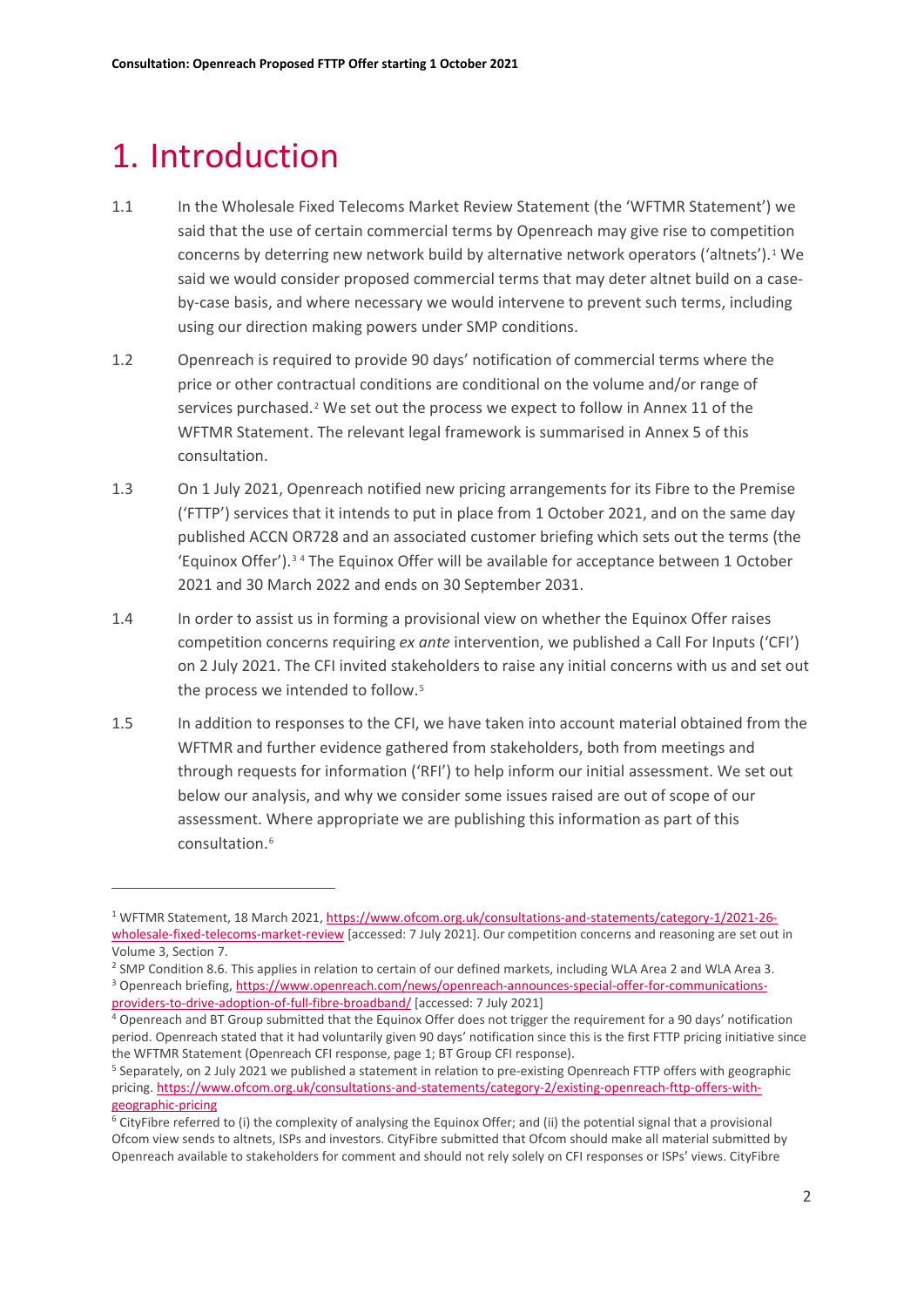- 1.6 In the next section, we set out our understanding of the Equinox Offer in more detail along with our assessment.
- 1.7 This document as a whole, including its annexes, comprises an impact assessment.[7](#page-4-0) We are publishing for consultation our assessment of the Equinox Offer and our proposal not to apply any *ex ante* measures, to give stakeholders an opportunity to make representations. In preparing this document, we have considered citizen and consumer interests, including the impacts on competition and on altnets and ISPs. Ofcom is an evidence-based organisation and welcomes responses to this consultation. Any comments about our assessment of the impact of our proposals should be sent to us by the closing date for this consultation. We will consider all comments before deciding how to proceed.

stated that Ofcom should not reach a provisional view without thoroughly investigating various issues and making its initial analysis available to stakeholders (CityFibre CFI response, for example paragraphs 1.7-1.8, 1.10, and 5.1-5.2). We note CityFibre's points about the process we have adopted. In Annex 11 of the WFTMR Statement we explained that where Openreach notifies commercial terms where the price or other contractual conditions are conditional on the volume and/or range of services purchased, we will assess the information and evidence to reach a provisional view and consult where we consider that there are competition concerns that would be addressed by a direction under our powers under SMP conditions. In the CFI we explained that we also anticipated consulting in this case on any provisional view that we should take no further action given that this is Openreach's first market wide pricing initiative published since the WFTMR Statement. We believe that the process we have adopted in this case is consistent with these statements and is appropriate in the circumstances. Our view remains provisional and is subject to further engagement with, and evidence from, stakeholders.

<span id="page-4-0"></span> $<sup>7</sup>$  Annex 5 provides more information about impact assessments.</sup>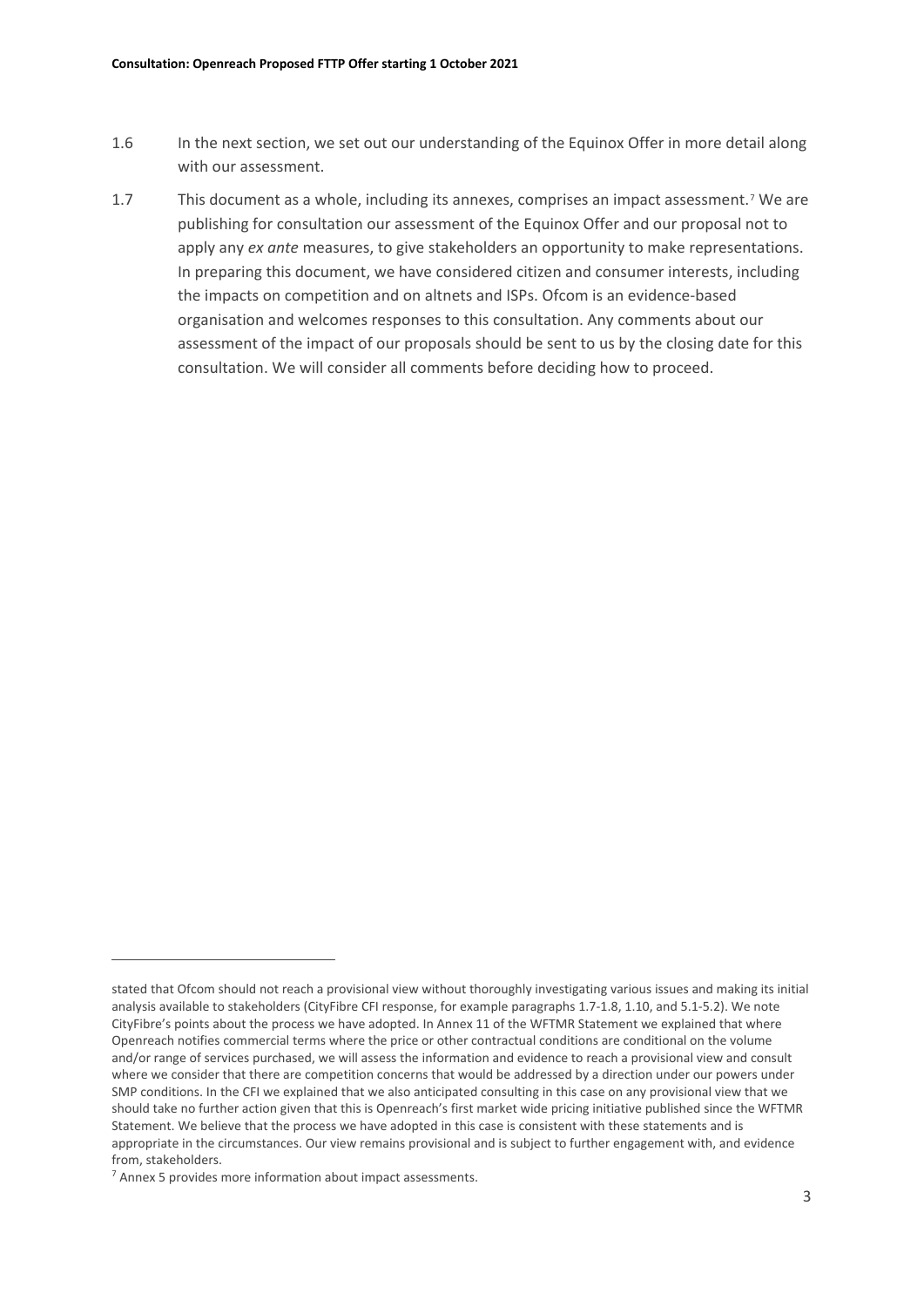# <span id="page-5-0"></span>2. Our assessment

#### 2.1 Our assessment is structured as follows:

- a) Summary of the Equinox Offer;
- b) Ofcom's policy objectives;
- c) Overview of stakeholder submissions;
- d) Our consideration of the concerns raised by stakeholders, namely (i) whether low Openreach FTTP prices act as a barrier to altnet entry and expansion; (ii) whether conditionality acts as a barrier to altnet entry and expansion; (iii) whether targeted discounts deter altnet build; (iv) compatibility of the Order Mix Targets with the prohibition on geographic targeted pricing; (v) competitive impacts on ISPs; (vi) whether the Order Mix Targets may leave vulnerable consumers exposed; and (vii) various issues that are not directly related to the Equinox Offer;
- e) Ofcom's provisional conclusions; and
- f) Consultation question.

## **Summary of the Equinox Offer**

- 2.2 We summarise the Equinox Offer below. This summary reflects the main aspects and requirements of the offer but omits points of detail.
- 2.3 In essence, the Equinox Offer gives ISPs cheaper prices for Openreach FTTP products, so long as they largely stop making new sales of legacy broadband products where Openreach FTTP is available, and switch to selling mainly FTTP products instead.<sup>[8](#page-5-1)</sup>
- 2.4 Under the Equinox Offer, ISPs pay discounted prices for Openreach's FTTP rental and connection services if they meet certain targets for the percentage of new sales orders they place which are FTTP (we refer to these as the 'Order Mix Targets').<sup>[9](#page-5-2)</sup> The targets are evaluated on a quarterly basis and across all premises where Openreach FTTP is available to order at the start of that quarter.<sup>[10](#page-5-3)</sup>
- 2.5 To qualify for rental discounts ISPs must achieve at least 80% of new sales orders on FTTP after the first year. The discounted prices apply to all the ISP's Openreach FTTP lines in the UK.[11](#page-5-4) The level of the discount varies by product bandwidth although there is no discount

<span id="page-5-2"></span><span id="page-5-1"></span><sup>&</sup>lt;sup>8</sup> Legacy broadband refers to both Fibre to the Cabinet ('FTTC') and products that solely use a copper connection. <sup>9</sup> The percentage is calculated as follows. The denominator is the total volume of an ISP's new provision and transfer orders in that quarter that are placed with Openreach at premises where FTTP is available (i.e. both legacy and FTTP orders). The numerator is the volume of an ISP's new provision and transfer orders in that quarter that are placed on Openreach FTTP. Orders to modify speed on the same technology (e.g. a regrade from FTTC 40/10 to FTTC 80/20) and bulk moves between ISPs are not included in this calculation.

<span id="page-5-3"></span><sup>&</sup>lt;sup>10</sup> The contract allows for some 'catching up' between quarters.

<span id="page-5-4"></span><sup>&</sup>lt;sup>11</sup> The Equinox Offer supersedes pre-existing FTTP discounts and offers for those ISPs that sign up and all FTTP customers on previous deals will essentially move to Equinox pricing.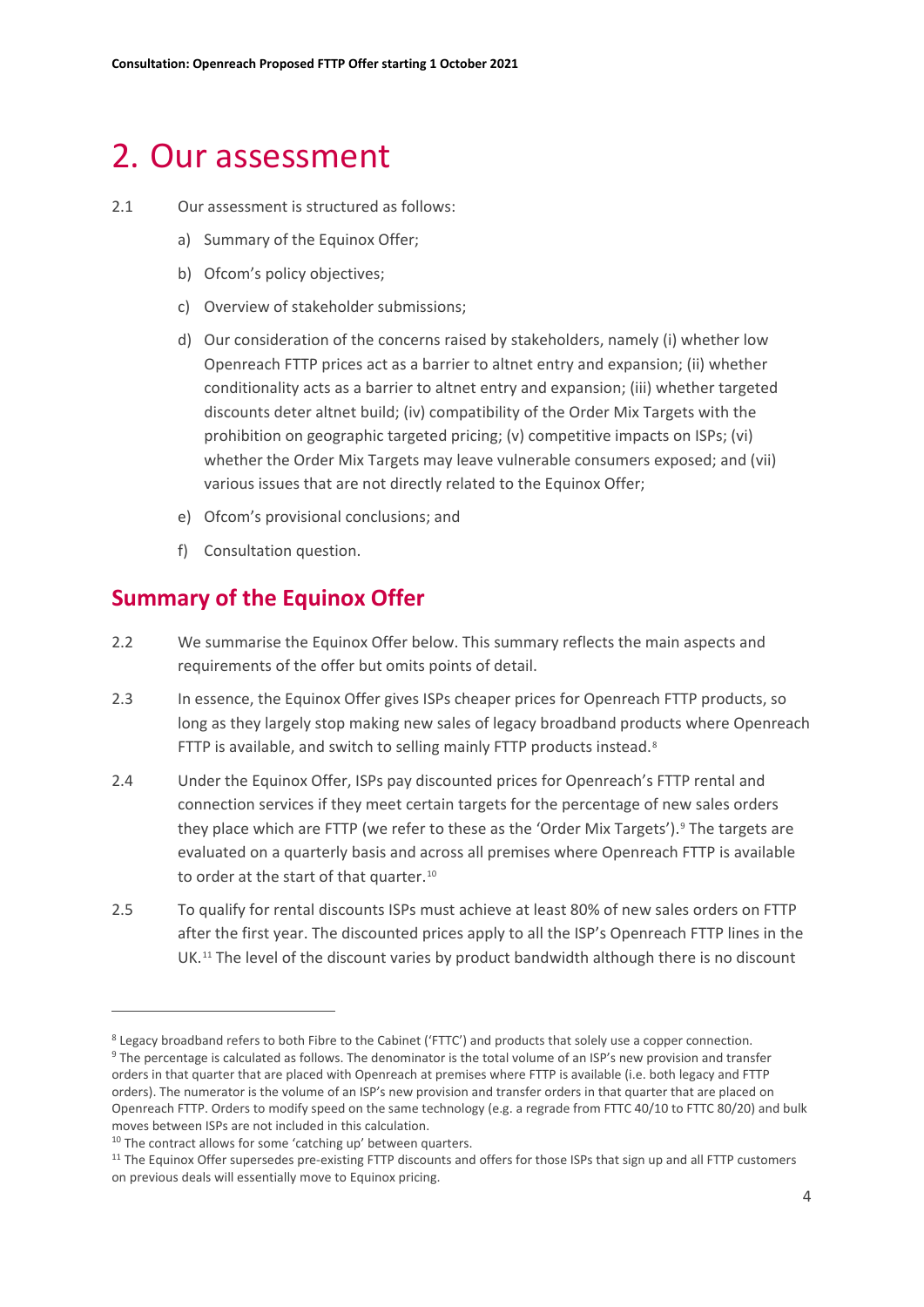on the 40/10 product. There is a further discount for new-to-network customers taking the 550/75 product (i.e. those joining Openreach from another network).<sup>[12](#page-6-0)</sup>

- 2.6 To qualify for the full connection discounts ISPs must achieve at least 90% of new sales orders on FTTP after the first year. Between 90% and 80% the level of the connection discount reduces at a constant rate from maximum discount to zero discount.
- 2.7 Discounts on connection charges only apply to residential premises in Area 2.[13](#page-6-1) The discounted connection charge is £25 for new-to-network connections and £50 for other connections. In order to receive the full connection discount after 31 March 2022, ISPs must also provide accurate forecasts (within a certain margin of error) of the number of Openreach FTTP orders they expect to place.
- 2.8 The offer also includes an ARPU share mechanism if the ISP's average rental amount per Openreach FTTP consumer exceeds a threshold. ISPs are only eligible for this if they meet the target for 80% of new sales orders to be on FTTP.
- 2.9 In the first year of the Equinox Offer, there is an 'on-boarding' period in which lower targets apply.[14](#page-6-2) In the first six months (known as the 'ramp-up period'), if an ISP fails to meet the target, it could still receive some discounts by meeting a target calculated by reference to only some of its orders.[15](#page-6-3)
- 2.10 The Equinox Offer also includes free bandwidth upgrades and discounts on GEA Cablelink (which ISPs require to offer Openreach FTTP).
- 2.11 The scheme is intended to start on 1 October 2021 and ends on 30 September 2031. There is an option to exit after 5 years or if Openreach increases its prices in year 6.[16](#page-6-4) ISPs have 6 months to sign up to the Equinox Offer.
- 2.12 We expect that the main ISPs will sign up to the Equinox Offer.<sup>[17](#page-6-5)</sup>
- 2.13 Openreach, BT Group and TalkTalk submitted that the Equinox Offer will support FTTP take-up, which will benefit consumers.[18](#page-6-6) Openreach, BT Group, TalkTalk and Vodafone also submitted that consumers will directly benefit from lower FTTP prices.[19](#page-6-7) BT Group and Vodafone submitted that certainty of prices is beneficial e.g. since it allows ISPs to

<span id="page-6-0"></span><sup>&</sup>lt;sup>12</sup> For 12 months, the price of 550/75 is set at Openreach's 160/30 price. This discount is available for orders placed until 30 September 2026 provided the ISP is meeting the 80% FTTP share target.

<span id="page-6-1"></span><sup>&</sup>lt;sup>13</sup> Area 2 represents areas (postcode sectors) in which there is, or there is likely to be potential for, material and sustainable competition to BT in the commercial deployment of competing networks.

<span id="page-6-2"></span><sup>&</sup>lt;sup>14</sup> In the first 6 months, full rental and connection discounts apply if the ISP achieves at least 75% of new orders on FTTP. In the second 6 months, full rental and connection discounts apply if the ISP achieves at least 80%.

<span id="page-6-3"></span><sup>&</sup>lt;sup>15</sup> The target only applies in locations where the ISP has GEA Cablelinks enabled for FTTP. The target can also be applied to individual sub-brands and resellers.

<span id="page-6-4"></span><sup>&</sup>lt;sup>16</sup> For the first 5 years, all prices are indexed in some way. In year 6 (1 October 2026 – 30 September 2027), the rental price, ARPU share threshold, and connection charges may increase following a review by Openreach, with the increase capped at £1.50/month for rental charges and ARPU share, and capped at £20 for connection charges. Indexation continues thereafter.

<span id="page-6-5"></span><sup>&</sup>lt;sup>17</sup> Vodafone submitted that in practice ISPs need to sign up given the scale of the discounts under the Equinox Offer. Vodafone CFI response, paragraph 7 (second one). [ $\ll$ ]

<span id="page-6-6"></span><sup>&</sup>lt;sup>18</sup> Openreach CFI response, page 5. BT Group CFI response. TalkTalk CFI response, paragraph 1.6.

<span id="page-6-7"></span><sup>19</sup> Openreach CFI response, page 5. BT Group CFI response. TalkTalk CFI response, paragraph 1.6. Vodafone CFI response, paragraph 5 (second one).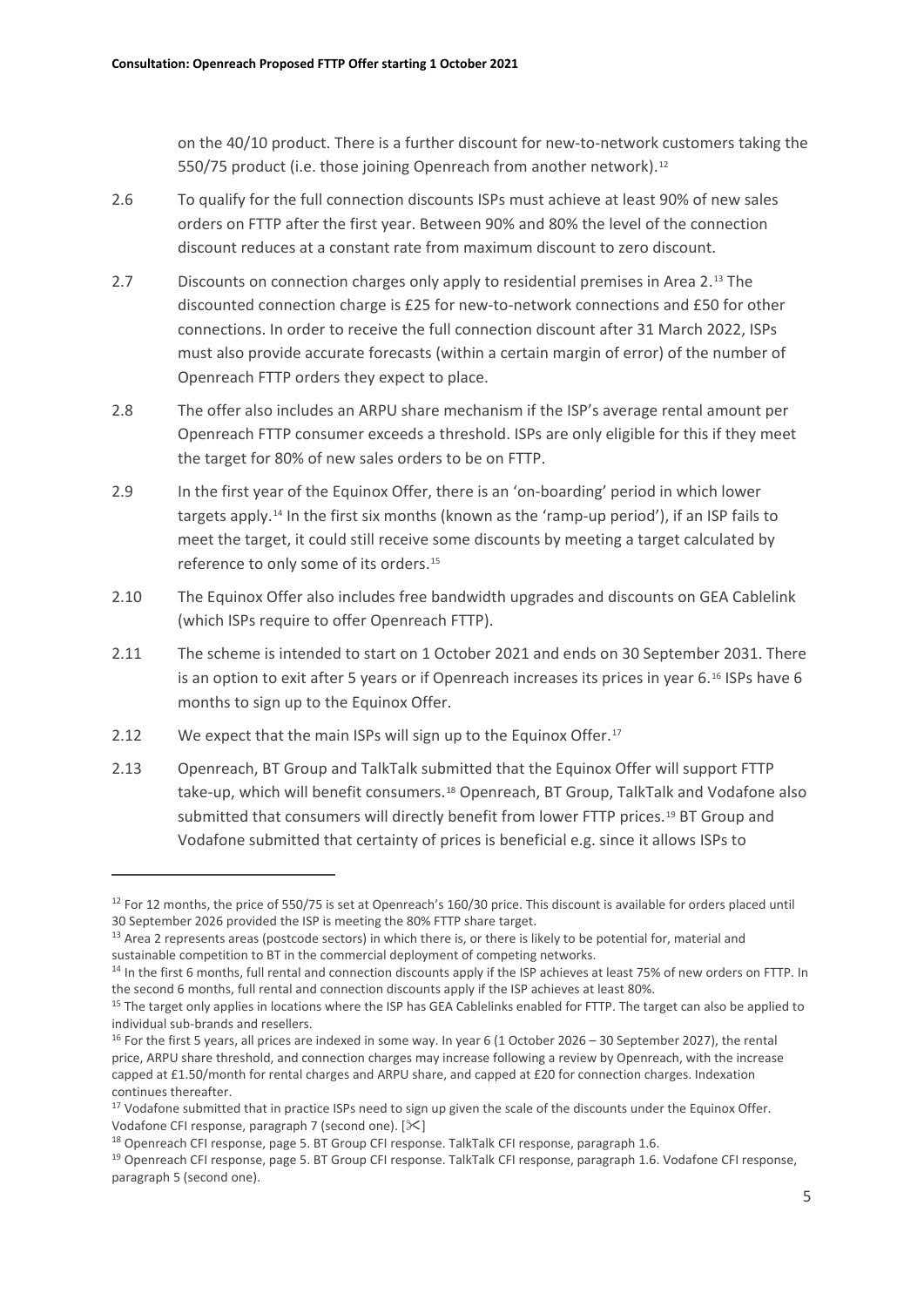establish long term consumer offers.[20](#page-7-0) However, a number of altnets submitted that the Equinox Offer is not necessary for Openreach's business case for FTTP rollout and/or that certain aspects of it will not benefit consumers.[21](#page-7-1) [22](#page-7-2) We discuss altnets' concerns in further detail below.

- 2.14 In the WFTMR Statement, we set out how regulation would transition from copper to full fibre services in exchange areas where fibre is built using a staged approach. The first stage allows Openreach to stop selling new legacy services ('stop sell') and applies when Openreach makes ultrafast services available at 75% of premises in the exchange area, and provides at least 12 months' notice prior to implementation. The second stage entails removing charge controls from legacy services, and applying them to the FTTP services, potentially 24 months after the first stage.<sup>[23](#page-7-3)</sup>
- 2.15 The Equinox Offer is a commercial mechanism to bring forward the stop sell date. Essentially, Openreach is offering lower FTTP prices if its customers agree to (largely) stop selling legacy services sooner than would be allowed by regulation.<sup>[24](#page-7-4)</sup> However, absent the Equinox Offer, Openreach would still be able to take advantage of the regulated copper retirement process.

# **Ofcom's policy objectives**

- 2.16 Our Strategic Review of Digital Communications in 2016 set out our intention to regulate to encourage large-scale deployment of new full-fibre networks both to homes and businesses, drive widespread availability of competing ultrafast broadband services and support the roll out of 5G networks.
- 2.17 In our WFTMR Statement, we stated that we considered the best way to achieve this and deliver these outcomes for consumers is through competition in gigabit-capable networks in as many areas of the UK as possible. Therefore, we wanted to promote investment in such networks by Openreach and other companies in order to promote network-based competition. We wanted to encourage Openreach's competitors to build their own networks, rather than relying on network access from Openreach. In areas of the UK where there is unlikely to be material and sustainable competition to Openreach in the commercial deployment of competing networks, we wanted to promote investment by Openreach and ensure appropriate access to competitors in the interests of consumers. We considered that overall the resulting network competition should benefit consumers in the long term. Having identified that BT has significant market power ('SMP') in various markets, including WLA Area 2 and WLA Area 3, we imposed various ex ante remedies in

<span id="page-7-0"></span><sup>&</sup>lt;sup>20</sup> BT Group CFI response. Vodafone CFI response, paragraph 5 (second one).

<span id="page-7-1"></span><sup>&</sup>lt;sup>21</sup> [ $\geq$ ]. INCA CFI response, paragraphs 106-108. VMO2 CFI response, p4-5. KCOM CFI response, paragraph 3.25(b). Fern Trading CFI response, point 5(a) on page 2.

<span id="page-7-2"></span><sup>&</sup>lt;sup>22</sup> We received a combined response from INCA, Zzoomm, County Broadband, Full Fibre, Truespeed, Fern Trading, Community Fibre, ITS, WightFibre, Persimmons, Digital Infrastructure and Airband. For brevity, in this document we refer to this group as "INCA" although some of the altnets in question are not INCA members.

<span id="page-7-3"></span><sup>&</sup>lt;sup>23</sup> Our decisions in relation to copper retirement are set out in the WFTMR Statement, Volume 3, Section 2.

<span id="page-7-4"></span><sup>&</sup>lt;sup>24</sup> However, the stop sell under the Equinox Offer is not absolute, as the full discounted prices are available if at least 90% of an ISP's new sales orders are FTTP.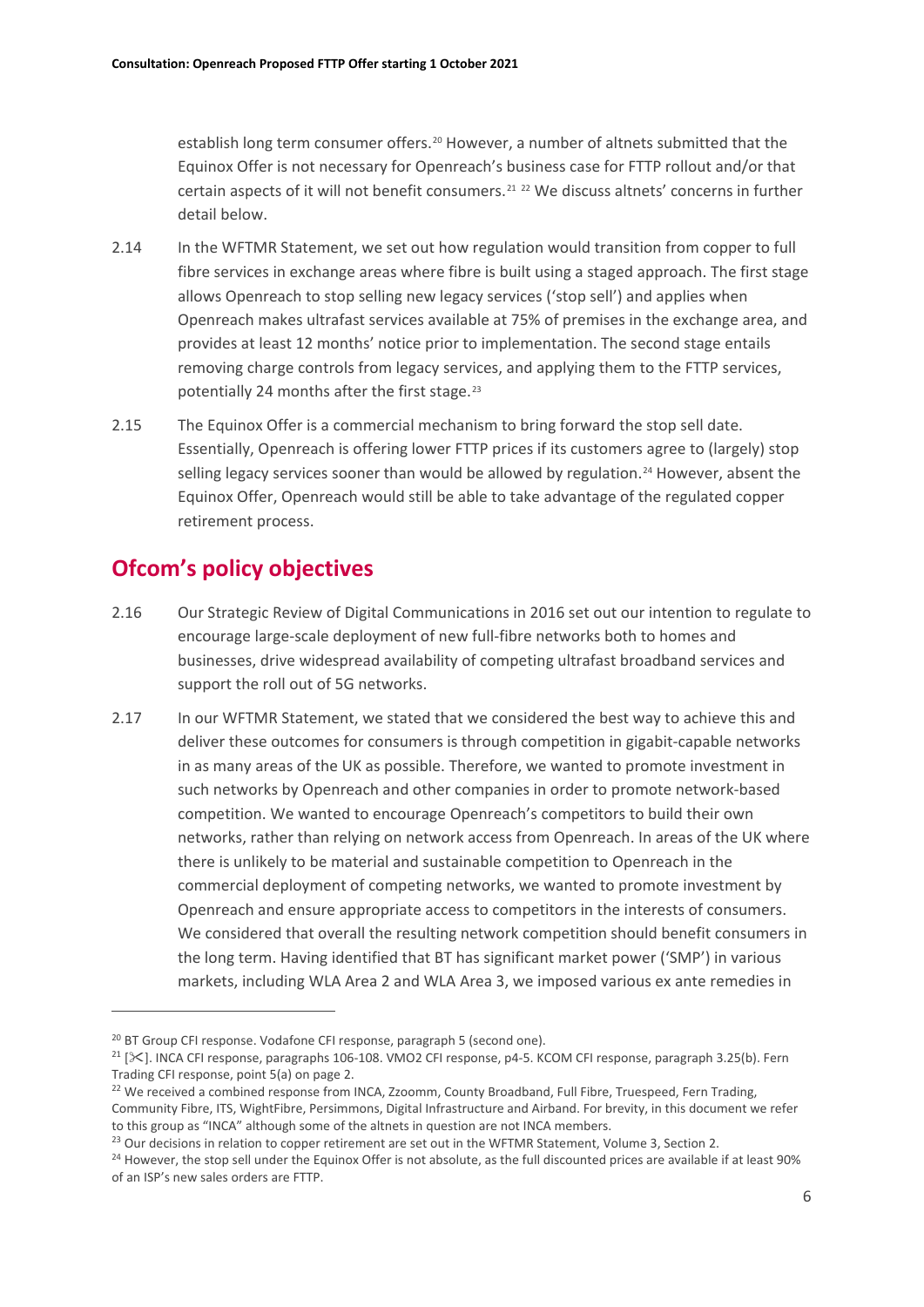Volume 3 Section 7 of the WFTMR Statement to achieve our objective to promote investment in gigabit-capable networks.

- 2.18 As set out in Volume 3 Section 7 of the WFTMR Statement, one concern is that Openreach may use commercial terms that undermine new network build which are unlikely to be in the interests of consumers in the long term. We also explained that terms which could induce loyalty are a particular concern because this could deter ISPs from switching demand to new alternative networks, and therefore deprive these network operators of demand. Ultimately this could undermine alternative operators' FTTP investment plans.
- 2.19 Openreach is the only operator with a national network footprint. In order to serve the national market, ISPs must purchase at least some wholesale services from Openreach (i.e. in areas where there is no alternative network). Openreach could design commercial terms which mean ISPs face a significantly higher average charge for services purchased from Openreach if they do not purchase all their services from Openreach. This would undermine the business case for sub-national competitive entry.
- 2.20 As we explain in the WFTMR Statement<sup>25</sup>, alternative operators building new networks face considerable challenges in becoming established and overcoming Openreach's incumbency advantages. For example, Openreach benefits from economies of scale (meaning it has lower unit costs than an entrant); in relation to FTTP, a key advantage comes from Openreach having high existing customer volumes; and it has established relationships with ISPs and some level of system/process integration.
- 2.21 In the light of these objectives, Ofcom established the 90 days' notification requirement for commercial terms where the price or other contractual conditions are conditional on the volume and/or range of services purchased.
- 2.22 It could be argued that the discounts in the Equinox Offer are conditional on the range of services purchased, in that ISPs are required to purchase a minimum percentage of FTTP for new orders.

# **Overview of stakeholder submissions**

- 2.23 In summary:
	- a) **Openreach and BT Group:** argued that the Equinox Offer does not raise any competition concerns;
	- b) **ISPs:** TalkTalk, Sky and Vodafone were generally supportive of the Equinox Offer, although TalkTalk had some concerns about its downstream impacts; and
	- c) **Altnets:** CityFibre, INCA, Virgin Media O2 ('VMO2'), KCOM, Fern Trading, [ $\ge$ ] and the Federation of Communication Services ('FCS') were concerned about the impact of the Equinox Offer on altnets and on infrastructure competition.

<span id="page-8-0"></span><sup>25</sup> WFTMR Statement, Volume 3, paragraphs 7.45-7.46.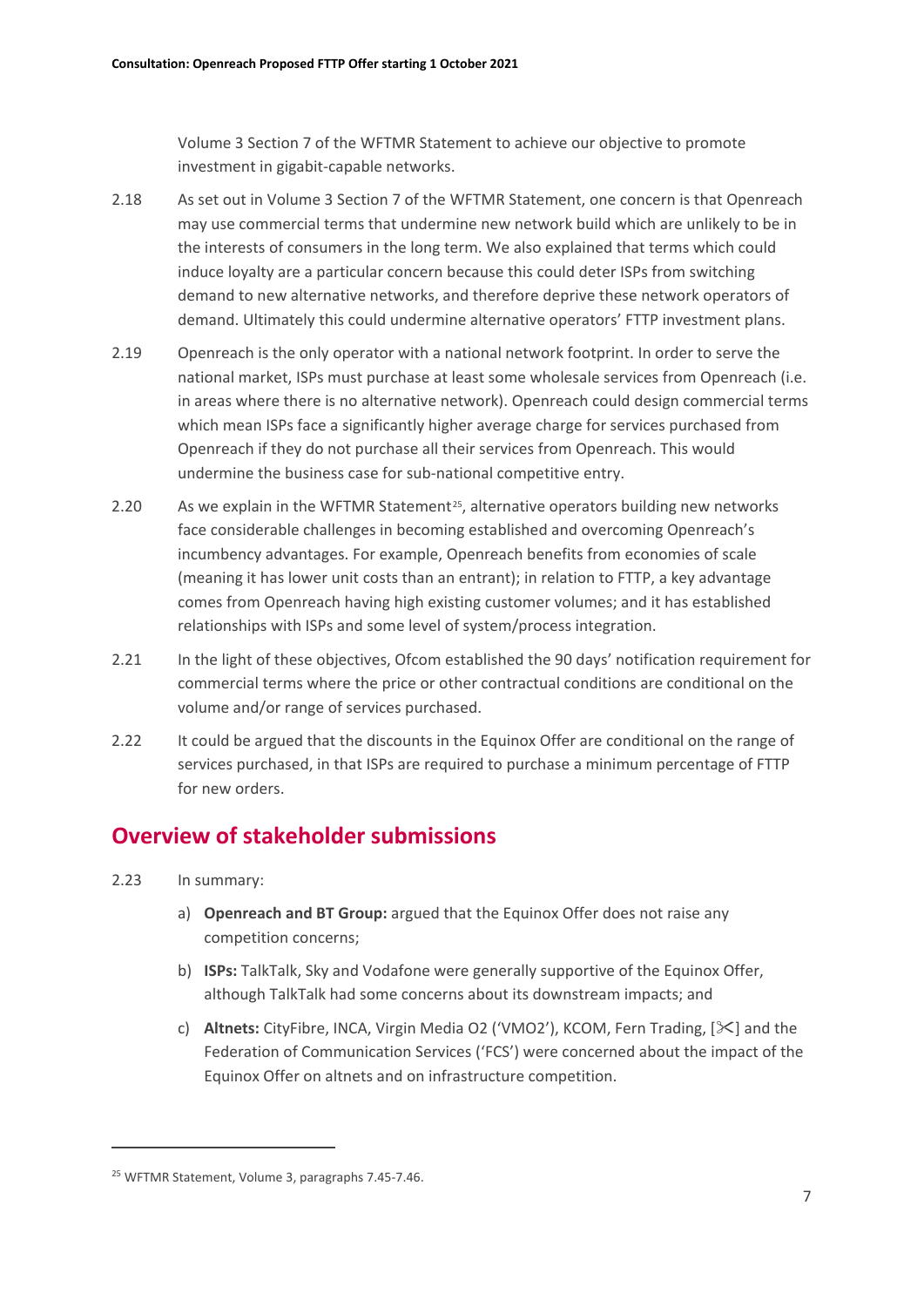- 2.24 CityFibre, VMO2 and Fern Trading referred to Ofcom's comments in the WFTMR Statement that there is a small window of opportunity to encourage altnet build.<sup>[26](#page-9-0)</sup> [ $\ll$ ], INCA and Fern Trading also highlighted the existing barriers to altnet entry and expansion.<sup>[27](#page-9-1)</sup>
- 2.25 Some altnets submitted that one objective of the Equinox Offer may be to reduce future infrastructure competition.[28](#page-9-2) In the long term, this would ultimately not be in consumers' interests.<sup>[29](#page-9-3)</sup> In particular,  $[\<]$  and INCA submitted that the Equinox Offer gives Openreach the ability to reduce the scale of the discounts in year 6 if the competitive threat from altnets is diminished.[30](#page-9-4)
- 2.26 Stakeholder concerns about the Equinox Offer can be grouped into several broad categories:
	- a) Low Openreach FTTP prices act as a barrier to altnet entry and expansion;
	- b) Conditionality acts as a barrier to altnet entry and expansion;
	- c) Targeted discounts deter altnet build;
	- d) Compatibility of the Order Mix Targets with the prohibition on geographic targeted pricing;
	- e) Competitive impacts on ISPs;
	- f) The Order Mix Targets may leave vulnerable consumers exposed; and
	- g) Various issues that are not directly related to the Equinox Offer.
- 2.27 We consider each of these issues in turn below. While we have assessed some of them in detail, our provisional view is that others lie outside of the scope of the 90 days' notification process.

# **Low Openreach FTTP prices act as a barrier to altnet entry and expansion**

### **Stakeholder submissions**

2.28 Some stakeholders submitted that the magnitude of the discounts available under the Equinox Offer will encourage take-up of Openreach FTTP and act as a barrier to entry for altnets.<sup>[31](#page-9-5)</sup> INCA and Fern Trading submitted that these discounts could result in retail prices that cannot be replicated by altnets in rural areas, where the costs of building an FTTP

<span id="page-9-0"></span>

<span id="page-9-2"></span><span id="page-9-1"></span>

<sup>&</sup>lt;sup>26</sup> CityFibre CFI response, paragraph 3.2. VMO2 CFI response, page 7. Fern Trading CFI response, page 1.<br><sup>27</sup> [ $\leq$ ] INCA 27 July 2021 response, paragraphs 39-45 and 58. Fern Trading CFI response, page 1.<br><sup>28</sup> [ $\leq$ ] I  $2.2$ 

<span id="page-9-3"></span><sup>&</sup>lt;sup>29</sup> [ $\geq$ ] INCA CFI response, paragraphs 157-159. INCA 27 July 2021 response, paragraph 71-72.<br><sup>30</sup> [ $\geq$ ] INCA CFI response, paragraphs 71, 124 and 138-139.<br><sup>31</sup> These discounts include the ARPU share. [ $\geq$ ]

<span id="page-9-4"></span>

<span id="page-9-5"></span>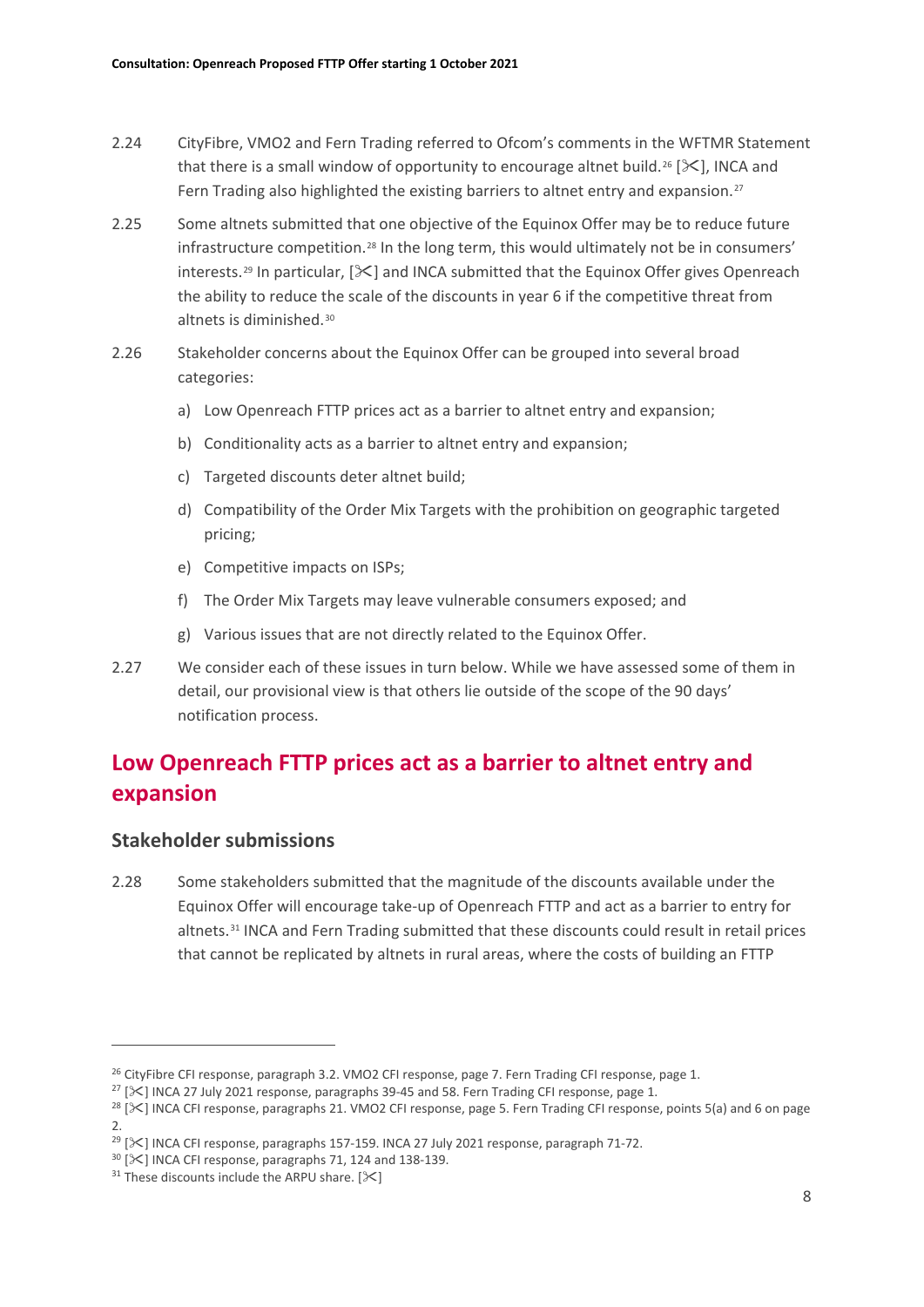network are higher.[32](#page-10-0) INCA also submitted that these discounts may discourage altnets from building in areas where one or two FTTP networks are already present and where networks are likely to enjoy fewer economies of scale.[33](#page-10-1) INCA submitted that these effects are compounded by: (i) Openreach's pre-existing FTTC and FTTP discount schemes; and (ii) the other elements of the Equinox Offer that INCA is concerned about.<sup>[34](#page-10-2)</sup>

2.29 In contrast, Openreach submitted that the "ladder" of discounted prices in the Equinox Offer begins at the regulated FTTP 40/10 price. As a result, it considered that efficient altnets can compete with its discounted prices.<sup>[35](#page-10-3)</sup> TalkTalk submitted that the monthly FTTP rental prices in the Equinox Offer exceed its estimate of Openreach's average costs. An equally efficient competitor could thus profitably undercut Openreach's prices.<sup>[36](#page-10-4)</sup> TalkTalk also submitted that  $[\mathcal{K}]$ .<sup>[37](#page-10-5)</sup>

### **Ofcom's provisional view**

- 2.30 As discussed above, the 90 days' notification requirement is for commercial terms where the price or other contractual conditions are conditional on the volume and/or range of services purchased. It is not intended to address general concerns about low wholesale prices. In the WFTMR Statement we considered how we should *ex ante* regulate Openreach's FTTP prices. We set a price ceiling for the FTTP 40/10 'anchor' product but decided not to regulate the prices of Openreach's higher speed products. Further, we decided that a prohibition on geographic discounts was a simple and proportionate means of addressing our competition concerns. Beyond this we did not impose any further *ex ante* regulation on the extent to which Openreach can set low prices. Therefore, we do not consider the level of prices would warrant assessment as part of the 90 days' notification process in the absence of a *prima facie* concern.
- 2.31 When setting the price ceiling for the FTTP 40/10 anchor product, we compared it with our estimate of the price that an entrant operator would need to charge in order to recover its efficiently incurred costs.<sup>[38](#page-10-6)</sup>
- 2.32 Under the Equinox Offer, the price for the FTTP 40/10 anchor product is set at the regulated price ceiling, i.e. it is not discounted. Further, all other FTTP rental prices under the Equinox Offer are set at a level above this.

<span id="page-10-0"></span><sup>&</sup>lt;sup>32</sup> These discounts include the ARPU share, which INCA expects to become easier to attain over time. INCA CFI response, paragraphs 9, 17, 57, 64-65, 105, 109 and 112-123. Fern Trading CFI response, points 1-2 on page 1. This argument may also be advanced in  $[\&]$  CFI response, paragraph 2.3, final bullet.<br><sup>33</sup> INCA CFI response, paragraphs 9 and 118. INCA 27 July 2021 response, paragraph 56-57 and 61.

<span id="page-10-2"></span><span id="page-10-1"></span><sup>34</sup> INCA submitted that Openreach's FTTC discounts discourage consumers from purchasing FTTP from altnets. INCA CFI response, paragraphs 19, 57, 65 and 142-147. INCA 27 July 2021 response, paragraph 15.

<span id="page-10-3"></span><sup>&</sup>lt;sup>35</sup> Openreach CFI response, page 5.

<span id="page-10-4"></span><sup>&</sup>lt;sup>36</sup> TalkTalk acknowledged that average costs depend heavily on the number of customers served by an FTTP network. Frontier Economics for TalkTalk estimated Openreach's average cost of serving FTTP customers is £9.49/month (or £12.60/month in a higher cost scenario). TalkTalk CFI response, paragraphs, 1.4 and 2.9-2.13.

<span id="page-10-5"></span> $37$  [ $\mathbb{\times}$ ] TalkTalk CFI response, paragraphs 1.4 and 2.18-2.24.

<span id="page-10-6"></span><sup>38</sup> WFTMR Statement, Annex 15, and Volume 4, paragraphs 1.36-1.38.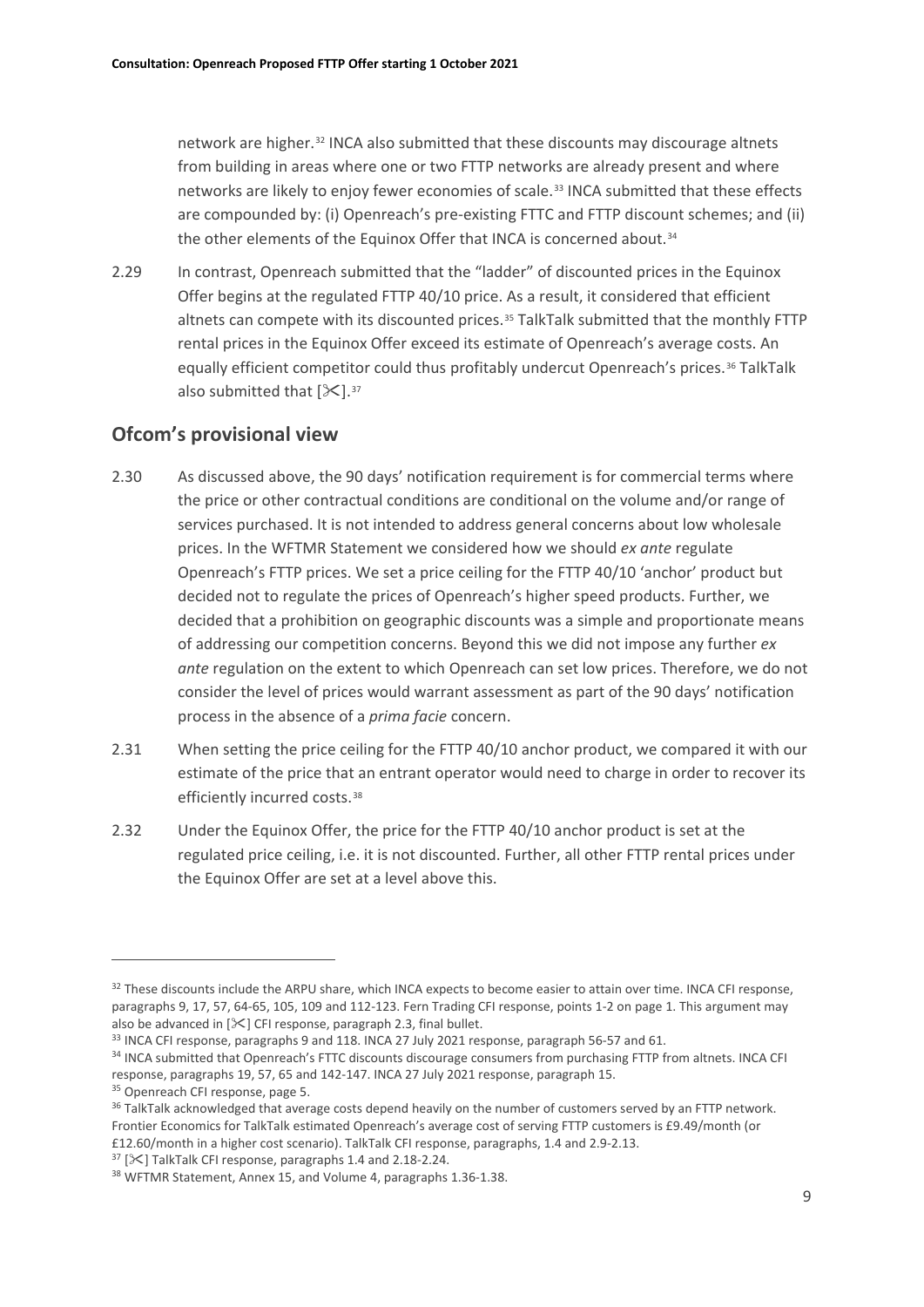2.33 All prices under the Equinox Offer are therefore set at a level above our estimate of the price that an altnet would need to charge in order to recover its efficiently incurred costs.  $[\mathcal{K}]$ . [39](#page-11-0)

# **Assessment of whether conditionality acts as a barrier to altnet entry and expansion**

#### **Introduction**

- 2.34 Some stakeholders submitted that the conditions that ISPs must meet to qualify for discounts may create a barrier to using altnets.<sup>[40](#page-11-1)</sup> In particular:
	- a) **The Order Mix Targets discourage ISPs from using altnets:** INCA, KCOM and Fern Trading submitted that using an altnet may jeopardise an ISP's ability to meet the Order Mix Targets and thus benefit from discounted Openreach FTTP prices.<sup>[41](#page-11-2)</sup>
	- b) **The forecasting requirements discourage ISPs from using altnets:** INCA submitted that the potential loss of discounts for ISPs that submit inaccurate forecasts discourages ISPs from using altnets.[42](#page-11-3)
- 2.35 ISPs that wish to offer FTTP will have no choice but to purchase access from Openreach in some parts of the UK, reflecting Openreach's position as the incumbent, nationwide fixed telecoms network. In principle, this could allow Openreach to leverage its position to raise barriers to entry and expansion for altnets in those parts of the UK where infrastructure competition is feasible. In particular, it could *de facto* make discounts in those areas where ISPs are reliant on Openreach conditional on not using altnets in other areas. This could exclude altnets, even if ISPs find altnets more appealing than Openreach in those areas where both are present.
- 2.36 Accordingly, and in line with the policy context set out in paragraphs 2.16-2.22, we have assessed stakeholders' submissions that the Order Mix Targets and the forecasting requirements may discourage ISPs from using altnets.
- 2.37 In addition, INCA, Fern Trading and  $[\frac{1}{2}]$  submitted that the 10-year duration of the Equinox Offer is not justified.[43](#page-11-4) We do not consider that this is a self-standing competition concern. Rather, in the event that other competition concerns arise, the 10-year duration of the Equinox Offer may exacerbate them. Accordingly, we have not separately assessed the duration of the Equinox Offer.

<span id="page-11-0"></span> $39$   $[\times]$ 

<span id="page-11-1"></span> $40$  In addition, the FCS and  $[\&$  inaccurately characterised the Equinox Offer as including volume discounts. FCS CFI response. [ $\ll$ ] CFI response, paragraph 2.3, second bullet.

<span id="page-11-2"></span><sup>41</sup> INCA CFI response, paragraph 2. KCOM CFI response, paragraphs 3.5 and 3.8. Fern Trading CFI response, point 5(b) on page 2.  $[\times]$ .

<span id="page-11-3"></span><sup>&</sup>lt;sup>42</sup> INCA CFI response, paragraphs 20. INCA 27 July 2021 response, paragraphs 76-78.

<span id="page-11-4"></span><sup>&</sup>lt;sup>43</sup> INCA CFI response, paragraphs 18, 87(3) and 131-136. Fern Trading CFI response, point 6 on page 2. [ $\ll$ ] CFI response, paragraph 2.3, penultimate bullet.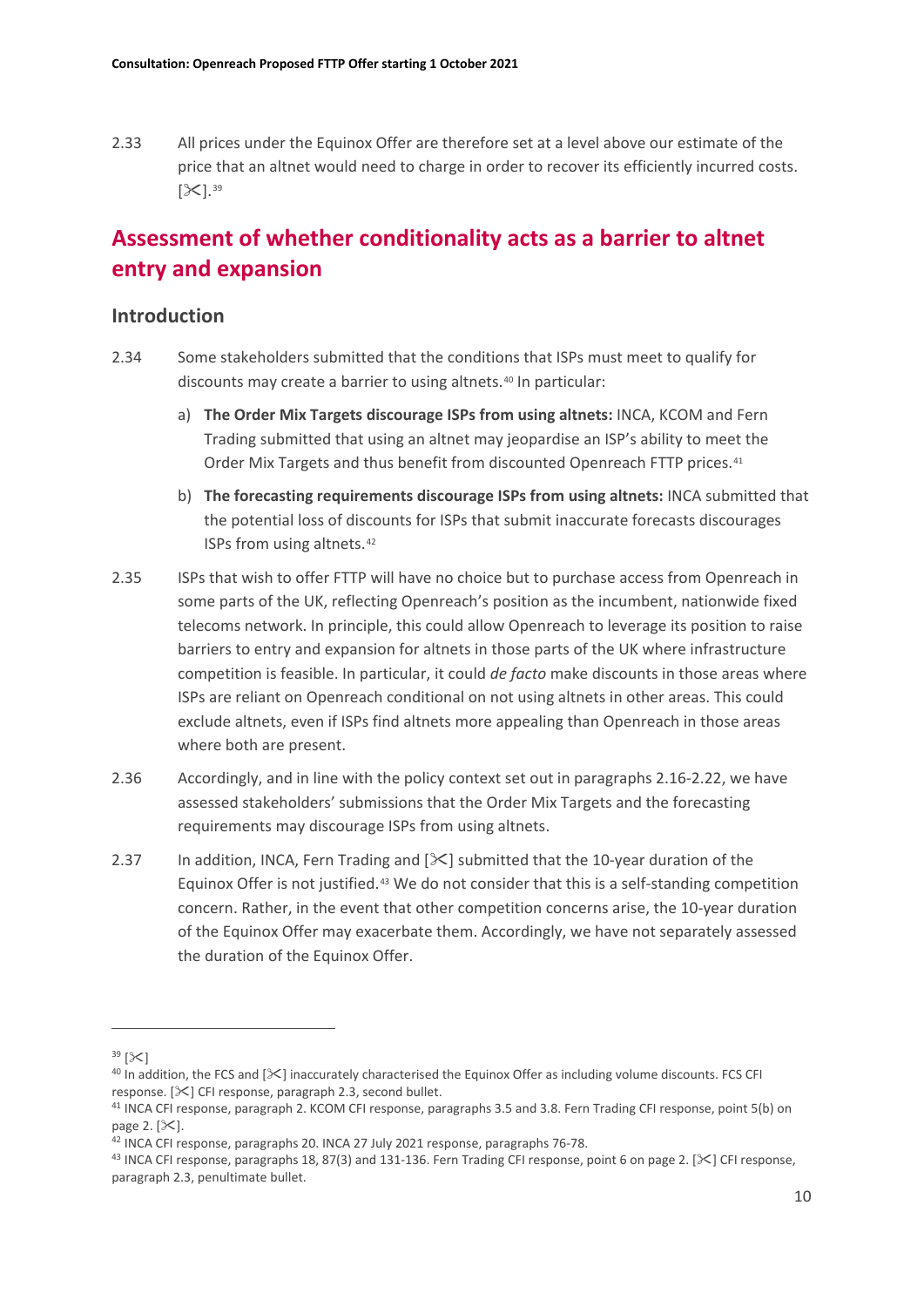### **Analytical framework**

- 2.38 To assess the potential concerns that the Order Mix Targets and forecasting requirements create barriers to using altnets, we have followed the approach set out in the WFTMR Statement. In that statement, we explained that our starting point was that the creation of any barrier to using alternative network operators would only be justified where:
	- a) the impact on nascent network competitors is unlikely to be material; and
	- b) the arrangements will generate clear and demonstrable benefits, such as:
		- i) the arrangements are essential to Openreach's business case for fibre roll-out; or
		- ii) the arrangements are necessary to offer more efficient prices that would deliver benefits for consumers.<sup>[44](#page-12-0)</sup>
- 2.39 Therefore, our analysis considers up to three questions:
	- a) **Question 1:** Does the Equinox Offer potentially create a barrier to using altnets?
	- b) **Question 2:** Is the Equinox Offer likely or unlikely to have a material impact on nascent network competitors?
	- c) **Question 3:** Is the Equinox Offer likely to generate clear and demonstrable benefits?
- 2.40 Under Question 1, we consider whether the terms of the offer could deter ISPs from moving volumes from Openreach to altnets by penalising them in some way.[45](#page-12-1) For example, do ISPs face higher average charges for services purchased from Openreach if they switch some volumes to new networks?
- 2.41 If the offer does potentially create a barrier to using altnets, we will go on to consider the likely impact on nascent network competitors (Question 2). Commercial terms that have a material detrimental impact on competitive network build are unlikely to be justified. Where the commercial terms constitute some barrier to access seekers using altnets but the effect is unlikely to be material, we consider the purpose and potential benefits of the terms (Question 3).[46](#page-12-2)
- 2.42 As explained in the WFTMR Statement, our objective is to promote investment in gigabitcapable networks by Openreach and other operators in order to promote network-based competition, and this is our guiding principle in assessing the Equinox Offer. Given this, our analytical framework is concerned with the promotion of competition rather than the protection of competition as under competition law.[47](#page-12-3)

<span id="page-12-0"></span><sup>44</sup> WFTMR Statement, Volume 3, paragraph 7.154 and 7.160.

<span id="page-12-2"></span><span id="page-12-1"></span><sup>45</sup> WFTMR Statement, Volume 3, paragraphs 7.29-7.30.

<sup>46</sup> WFTMR Statement, Volume 3, paragraph 7.160.

<span id="page-12-3"></span><sup>47</sup> WFTMR Statement, Volume 3, paragraph 7.159.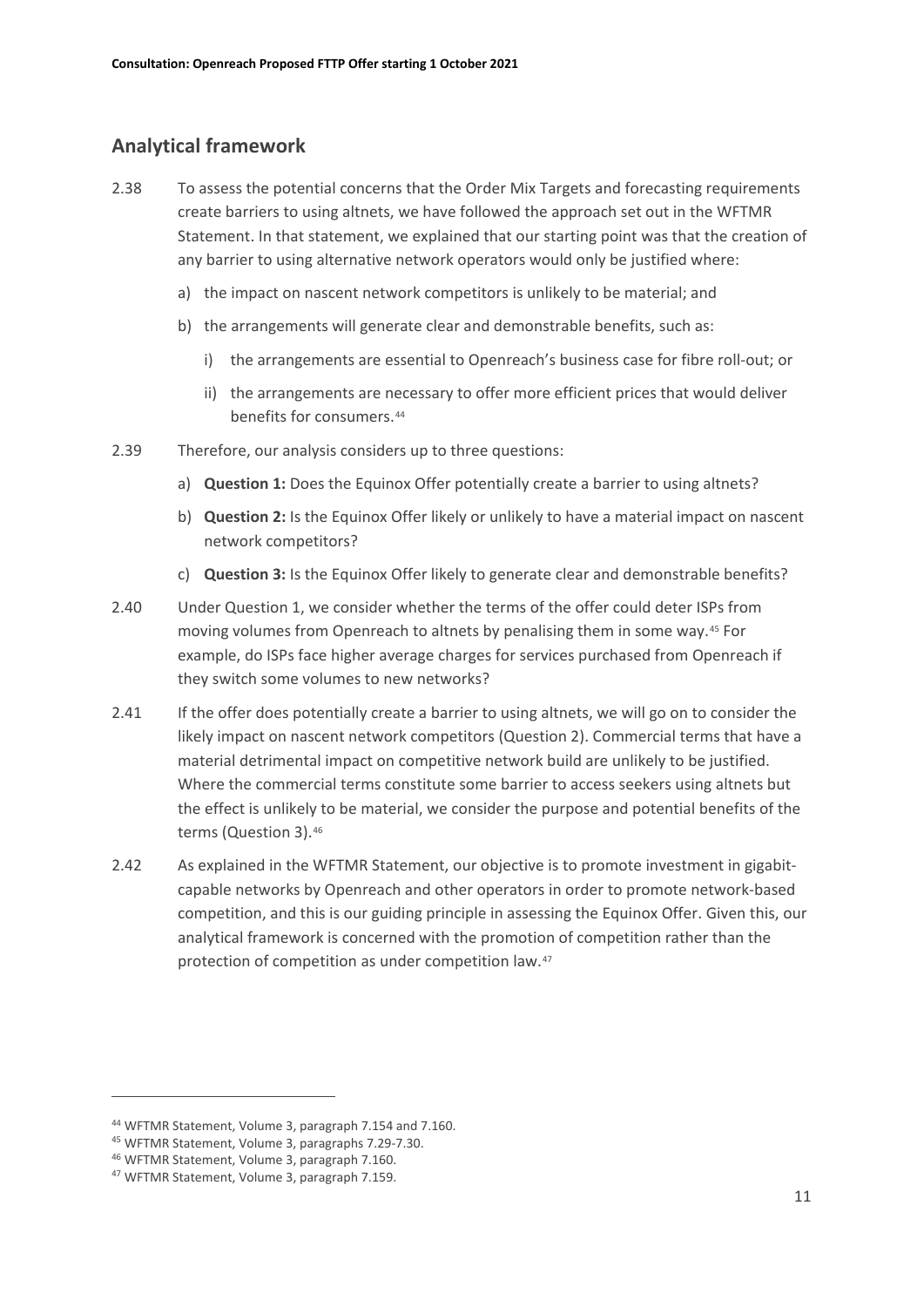## **Assessment of whether the Order Mix Targets discourage ISPs from using altnets**

#### **Stakeholder submissions**

- 2.43 INCA, KCOM and Fern Trading submitted that the Order Mix Targets discourage ISPs from using altnets for FTTP.[48](#page-13-0) INCA submitted that the Order Mix Targets are likely to be challenging for ISPs to meet. If an ISP were to use an altnet in an area that will subsequently be part of Openreach's FTTP footprint then this risks dragging down the proportion of its Openreach orders that are for FTTP. This would jeopardise the significant discounts the ISP enjoys across the whole Openreach FTTP footprint and, as a result, strongly discourage ISPs from using altnets.<sup>[49](#page-13-1)</sup> INCA provided illustrative examples in which some consumers are assumed to take FTTC (e.g. because of the hassle of FTTP installation). If an ISP uses an altnet for FTTP orders but Openreach for FTTC orders within the Openreach FTTP footprint then this increases the proportion of that ISPs' overall orders with Openreach that are for legacy products.<sup>[50](#page-13-2)</sup>
- 2.44 In contrast TalkTalk, Sky and Vodafone submitted that they would not be inappropriately discouraged from using altnets by the Equinox Offer.<sup>[51](#page-13-3)</sup> Openreach and TalkTalk submitted that the Order Mix Targets do not discourage the use of altnets. This is because orders with altnets are excluded from both the numerator and denominator when calculating compliance with these targets.[52](#page-13-4)

#### **Provisional Ofcom view on Question 1**

- 2.45 Applying our analytical framework above, we first consider whether the Order Mix Targets create a potential barrier to using altnets.[53](#page-13-5)
- 2.46 The Order Mix Targets could deter ISPs from moving volumes from Openreach to altnets if doing so jeopardised meeting these targets. If an ISP failed to reach these targets, it would pay higher prices across the entire Openreach FTTP footprint. Our analysis in Annex 6

<span id="page-13-0"></span><sup>48</sup> INCA CFI response, paragraph 2. KCOM CFI response, paragraphs 3.5 and 3.8. Fern Trading CFI response, point 5(b) on page 2.  $[\times]$ .

<span id="page-13-1"></span><sup>&</sup>lt;sup>49</sup> This applies even if an altnet deploys FTTP in an area before Openreach or offers more attractive terms in that area than

<span id="page-13-2"></span>Openreach. INCA CFI response, paragraphs 2, 51-56, 63, 67, 87(1)-(2) and 150.<br><sup>50</sup> INCA CFI response, Annex A, page 6. INCA 27 July 2021 response, paragraphs 28-31. KCOM also provided an illustrative example with a similar underlying premise. KCOM CFI response, paragraph 3.6.

<span id="page-13-4"></span><span id="page-13-3"></span><sup>&</sup>lt;sup>51</sup> TalkTalk CFI response, paragraphs 1.4 and 2.4. Sky CFI response. Vodafone CFI response, paragraph 12.<br><sup>52</sup> Openreach CFI response, pages 3-4. TalkTalk CFI response, paragraphs 2.5-2.7.

<span id="page-13-5"></span><sup>53</sup> INCA also submitted that Ofcom should separately assess the impacts in Area 2 and Area 3, given that competitive conditions differ between these areas (INCA CFI response, paragraphs 40-41; it specifically discussed Area 2 or Area 3 in paragraphs 72-75 and 80-85). We consider that the key locations to focus on for this theory of harm are those areas where altnets that supply FTTP to third party ISPs are present. It is these altnets that might potentially face increased barriers to entry and expansion as a result of the Equinox Offer. Whether they lie in Area 2 or Area 3 is not crucial to our analysis.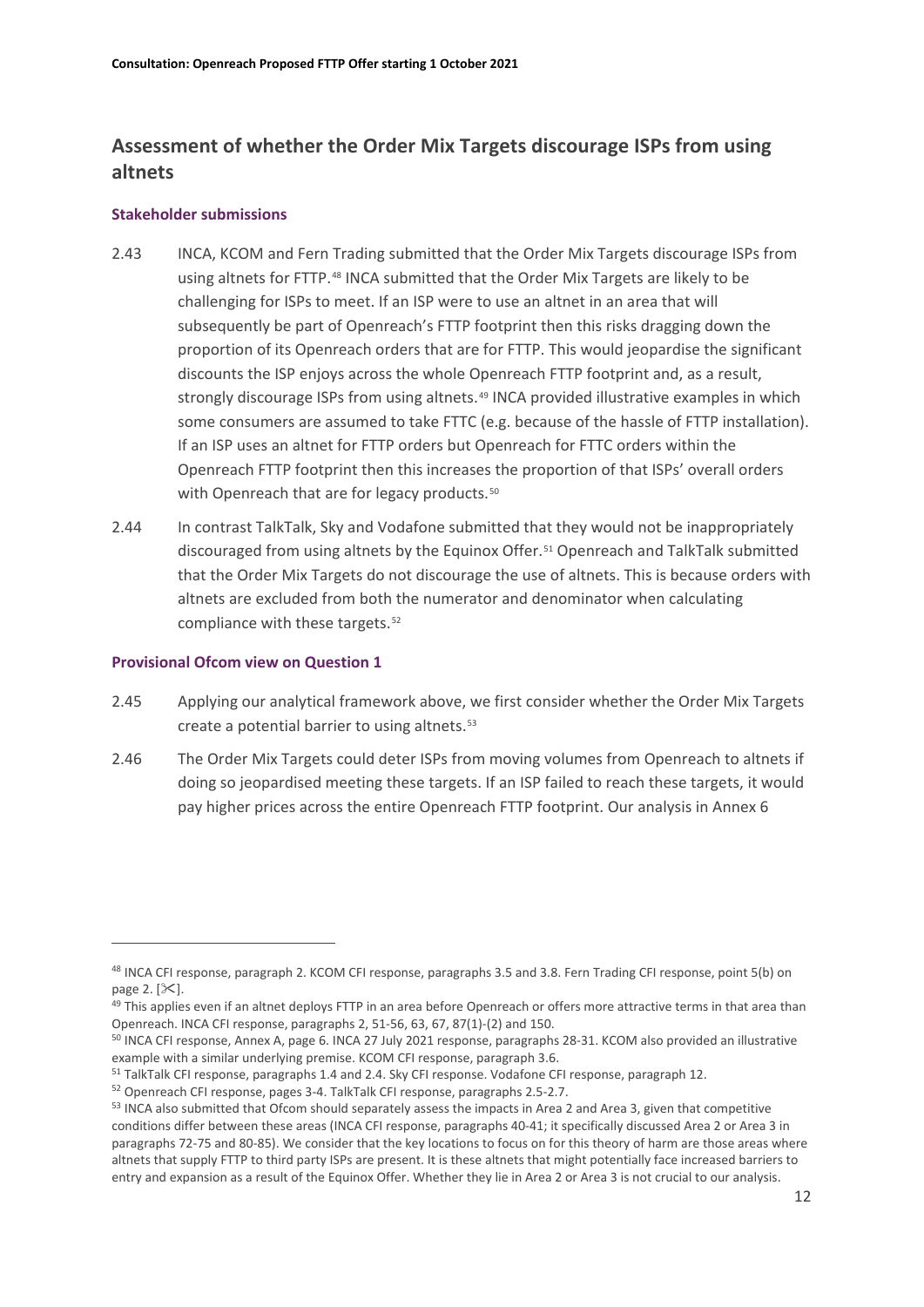shows that the discounts if the Order Mix Targets are met could be substantial, in which case ISPs are could be strongly incentivised to meet them.[54](#page-14-0)

- 2.47 As set out in Annex 7, we consider that there is considerable uncertainty about precisely how ISPs will perform against the Order Mix Targets.
	- a) We consider that there is a plausible scenario in which ISPs surpass the Order Mix Targets.
	- b) However, we also consider that are also plausible scenarios where at least some ISPs struggle to meet all of the Order Mix Targets, particularly in the next few years.
	- c) However, even in these more pessimistic scenarios, we would expect the challenges to be temporary.
- 2.48 There is thus a plausible scenario in which using an altnet is unlikely to affect an ISP's eligibility for discounts under the Equinox Offer because that ISP is nonetheless likely to surpass the Order Mix Targets. In this scenario, these targets are unlikely to create a barrier to using altnets.
- 2.49 However, given it is also plausible that ISPs could be close to the Order Mix Targets, particularly in the next few years, we have considered how ISPs might behave.<sup>[55](#page-14-1)</sup> In particular, we have considered whether ISPs using an altnet are likely to continue to sell Openreach legacy products in areas where Openreach's FTTP footprint overlaps with that altnet.
- 2.50 The scenario we have in mind is one where an ISP uses the altnet for orders from consumers that prefer FTTP but uses Openreach's legacy network for orders from consumers that prefer legacy broadband products. The ISP would be placing these legacy orders even though there are two FTTP networks available (Openreach and the altnet). If an ISP were to do this, it would find it harder to satisfy the Order Mix Targets.<sup>[56](#page-14-2)</sup>
- 2.51 We consider that, under the Equinox Offer, ISPs are unlikely to continue to offer legacy broadband products for new sales in areas served by Openreach FTTP, including in those locations that are also served by an altnet. If ISPs adopt this approach, moving volumes to altnets will have no impact on whether the Order Mix Targets are met, and thus on whether the ISP receives the discounts available under the Equinox Offer. We consider that such a strategy is likely. In particular,  $[\times]$ .

<span id="page-14-0"></span><sup>&</sup>lt;sup>54</sup> If it were the case that moving volumes to new alternative networks jeopardised meeting the targets then, even if an altnet's proposition is more appealing in one area, ISPs may be deterred from using that altnet in order to protect their discounts in other areas where they depend on Openreach for FTTP. The extent of those other areas where ISPs depend on Openreach for FTTP is significant – see Annex 8.

<span id="page-14-1"></span><sup>&</sup>lt;sup>55</sup> An ISP may also be able to engage in a variety of additional actions if it is concerned that this situation may arise e.g. by changing the relative retail prices of its legacy and FTTP broadband products.

<span id="page-14-2"></span><sup>&</sup>lt;sup>56</sup> The scale of this effect depends on the proportion of the Openreach FTTP footprint where the ISP engages in this behaviour. If announced build plans are realised, in the longer term altnets that provide wholesale access to ISPs may be present in approximately a third of Openreach's FTTP footprint. In the shorter term the extent to which altnets that provide wholesale access to ISPs are present in Openreach's FTTP footprint is uncertain – see Annex 8.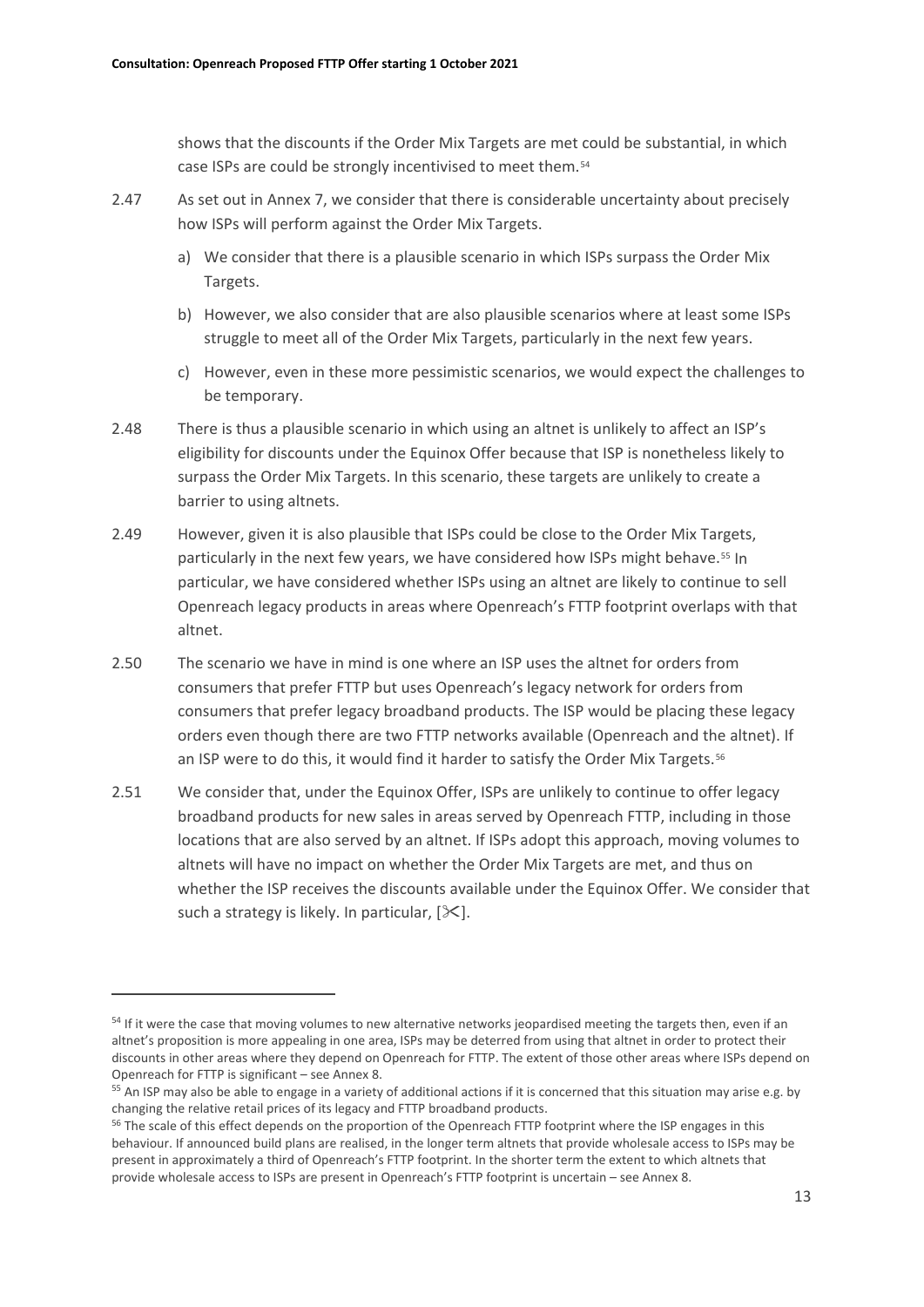- 2.52 Absent the Equinox Offer, it is possible that ISPs might sell Openreach legacy products in altnet areas so as not to lose orders from those consumers that prefer legacy broadband. The Equinox Offer means that ISPs lose the flexibility to do this if they are worried about meeting the Order Mix Targets. However, our provisional view is that this loss of flexibility is not significant for ISPs' choice of whether to purchase from altnets or not. In particular:
	- a)  $[\frac{1}{2}$ . [57](#page-15-0) This suggests that legacy products might only be supplied to a small number of consumers.
	- b)  $[\mathcal{K}]^{58}$  $[\mathcal{K}]^{58}$  $[\mathcal{K}]^{58}$  This also suggests that the benefits of continuing to make legacy broadband sales when FTTP is available are limited.
	- c) Absent the Equinox Offer, ISPs would in any event need to stop selling legacy products in areas that lie within the Openreach FTTP footprint once regulated stop-sell is triggered in an area.[59](#page-15-2) Any effect from the Equinox Offer is thus limited to the period of time before regulated stop-sell would have been triggered.
- 2.53 In addition, some ISPs purchase access from Openreach that they resell to smaller ISPs downstream. If downstream ISPs were to continue ordering legacy broadband products, this would make it harder for the upstream reseller to meet the Order Mix Targets. However, our provisional view is that this risk is likely to be small and time limited. As a result, it is unlikely to be significant for upstream resellers' choice of whether to purchase from altnets or not. In particular:
	- a) We would expect these contracts to evolve to match the new incentives provided by Equinox, to include suitable provisions to limit legacy broadband sales. $60$
	- b) As well as any contractual protections, there may be a variety of actions open to ISPs to limit legacy orders e.g. by offering additional inducements to the downstream ISP.
	- c) All ISPs would need to stop selling legacy products in areas that lie within the Openreach FTTP footprint once regulated stop-sell is triggered in an area, so measures to accommodate the Equinox incentives will be required in due course in any case.
- 2.54 In the light of the above analysis, we provisionally conclude that the Order Mix Targets do not create a potential barrier to using altnets. Given this provisional conclusion, it is not necessary to consider Questions 2 and 3 in our analytical framework.
- 2.55 We cannot rule out the possibility that ISPs' strategies, in particular the extent to which they continue to rely on Openreach legacy services where FTTP is available, change in future. If this were to happen, and our provisional assessment above proved to be incorrect, it is still open to us to intervene to prevent terms which discourage use of altnets, including through our direction making powers under SMP Conditions.

<span id="page-15-0"></span> $57$  [ $\times$ ] [ $\times$ ]

<span id="page-15-1"></span> $58$  [ $\&$ ]

<span id="page-15-3"></span><span id="page-15-2"></span><sup>&</sup>lt;sup>59</sup> As explained in paragraphs 2.14-2.15, the Equinox Offer appears to be a commercial mechanism to bring forward the stop sell date. It is unclear whether Openreach will also trigger regulated stop sell of legacy services.  $60$   $\left[\times\right]$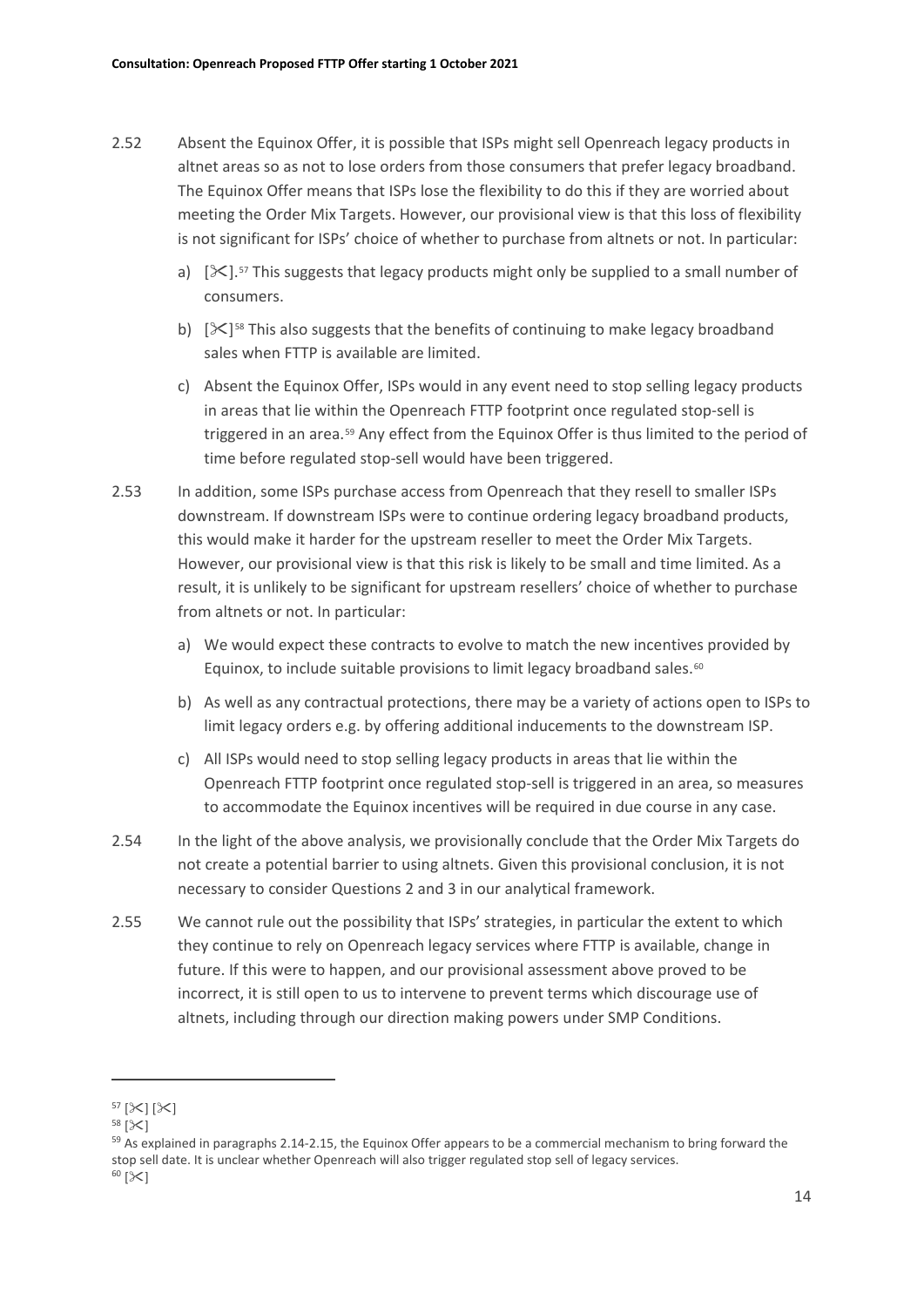## **Assessment of whether forecasting requirements discourage ISPs from using altnets**

#### **Stakeholder submissions**

2.56 INCA submitted that the potential loss of discounts for ISPs that submit inaccurate forecasts increases the risks for ISPs that use altnets (e.g. because the date at which an ISP starts buying FTTP from an altnet may change).<sup>[61](#page-16-0)</sup>

#### **Provisional Ofcom view on Question 1**

- 2.57 Under the Equinox Offer, ISPs are required to forecast their Openreach FTTP orders covering the subsequent 6 months on a rolling monthly basis for 27 geographic areas, with a submitted forecast in month 1 locking down the forecast for month 4.[62](#page-16-1) We consider that these forecasting requirements are likely to provide enough flexibility to accommodate ISPs that wish to use altnets for the following reasons:
	- a) ISPs that are planning to use altnets can factor this into their forecasts of the amount of FTTP they intend to purchase from Openreach. INCA's concern would only appear to arise where an ISP, having submitted those forecasts, changes its mind e.g. it instead decides to use Openreach for some FTTP sales, rather than the altnet.
	- b) ISPs lose 25% of the connection discounts available under the Equinox Offer if the difference between forecast and actual Openreach FTTP orders is more than 10% in three consecutive quarters.<sup>[63](#page-16-2)</sup> We consider it unlikely that forecast errors as a result of using an altnet occur over such a long period.
	- c) Forecast accuracy is assessed on aggregate across all 27 geographic areas.<sup>[64](#page-16-3)</sup> Uncertainty caused by using an altnet is only likely to arise in areas where Openreach and an altnet roll out FTTP at a similar time. This is likely to only be the case in a small part of the Openreach FTTP footprint within any forecasting period, implying that uncertainty caused by using an altnet is likely to have a limited impact on the aggregate forecast.
- 2.58 Moreover, where an altnet's deployment of FTTP is significantly delayed (as implied by the scenario described by INCA), ISPs might reconsider whether to use that alnet even absent the Equinox Offer. In other words, in such a scenario the barrier to altnet take-up might be its reliability, rather than the Equinox Offer.
- 2.59 Therefore, we provisionally conclude that the forecasting requirements do not create a potential barrier to using altnets. Given this provisional conclusion, it is not necessary to consider questions 2 and 3 in our analytical framework.

<span id="page-16-0"></span><sup>61</sup> INCA CFI response, paragraphs 20. INCA 27 July 2021 response, paragraphs 76-78.

<span id="page-16-1"></span><sup>&</sup>lt;sup>62</sup> Equinox Offer, Schedule 1, clause 10.1. Forecasting Manual, section 2.

<span id="page-16-2"></span><sup>63</sup> Equinox Offer, Schedule 1, clause 10.3. Forecasting Manual, section 3.

<span id="page-16-3"></span><sup>&</sup>lt;sup>64</sup> Equinox Offer, Schedule 1, clause 10.4.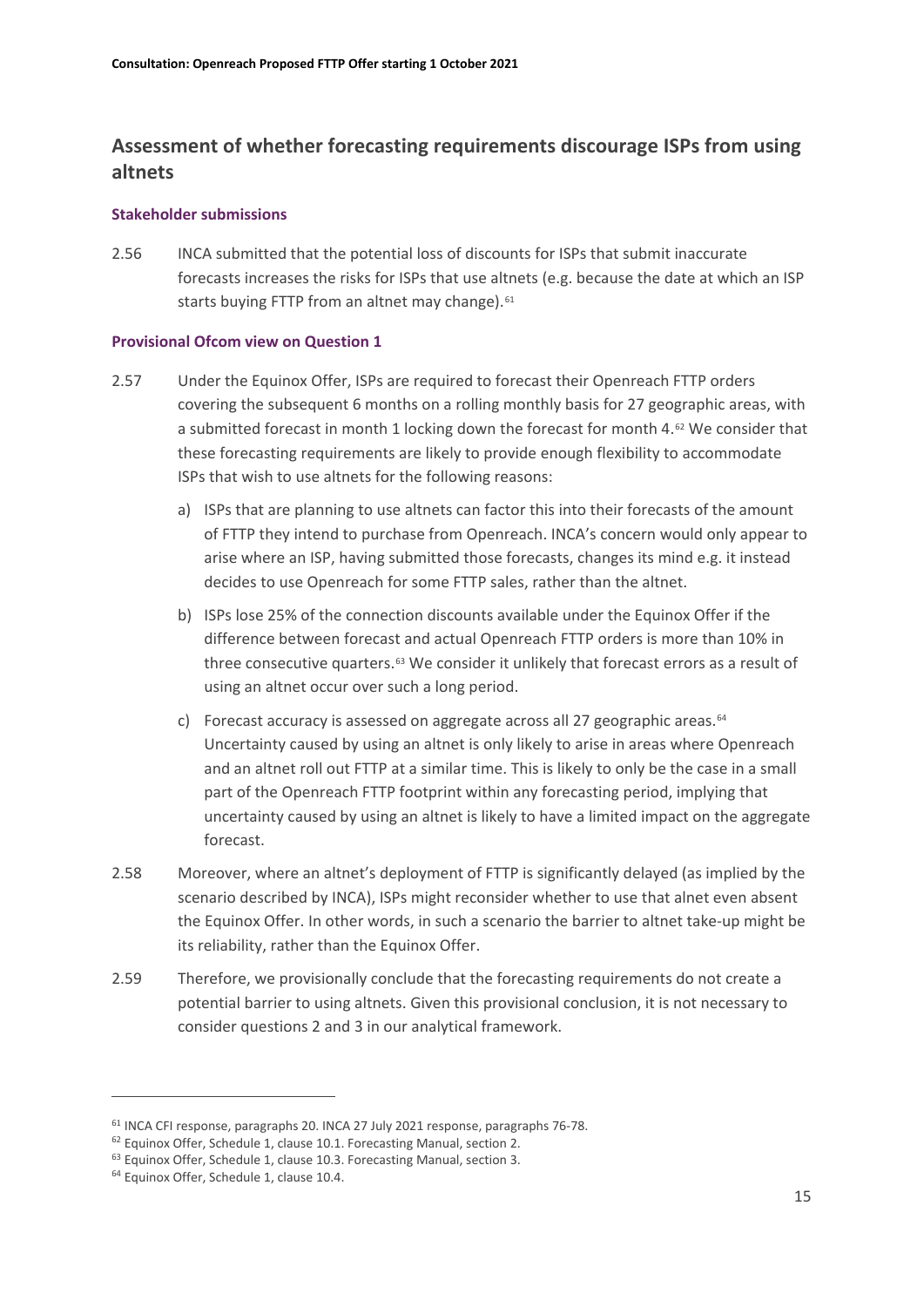# **Assessment of whether targeted discounts deter altnet build**

### **Introduction**

- 2.60 By offering lower prices only to those consumers that altnets compete for, rather than general low prices to all consumers, Openreach could deter new network build while limiting the extent to which consumers benefit from low prices.
- 2.61 In the WFTMR Statement, we were concerned that Openreach could deter new network build using geographic discounts, and therefore decided to prohibit geographic discounts on rental charges.
- 2.62 We have assessed stakeholders' submissions that the discounts for new-to-network customers (we refer to these as 'New-to-network Discounts') are restricted by the geographic pricing prohibition, and that they are targeted at and likely to deter new network build.

### **Stakeholder submissions**

- 2.63 [ $\ge$ ]. INCA and VMO2 submitted that the New-to-network Discounts in the Equinox Offer target altnets and ISPs that use altnets. In particular, they referred to:
	- a) 550/75 rental discount:  $[\&]$ , INCA and VMO2 referred to this New-to-network Discount.<sup>[65](#page-17-0)</sup> INCA submitted that pricing a 550/75 product at the level of a 160/30 product for a year is likely to be appealing to consumers.[66](#page-17-1) INCA submitted that it would be complex for ISPs to target marketing of 550/75 services in areas served by altnets. However, INCA submitted that ISPs that initially sold FTTP services using altnets would be encouraged to convert consumers to the Openreach 550/75 product.<sup>[67](#page-17-2)</sup>
	- b) Connection charges:  $[\&]$  and VMO2 referred to this New-to-network Discount.<sup>[68](#page-17-3)</sup>
- 2.64 VMO2 and INCA submitted that the New-to-network Discounts have the same effect as a discount that specifies geographic locations where altnets deploy FTTP with the consequence that it is prohibited under the geographic discrimination prohibition unless Ofcom consents.[69](#page-17-4) VMO2 also submitted that the New-to-network Discounts are discriminatory because they impose different conditions on equivalent transactions, placing altnets at a competitive disadvantage, and are therefore prohibited under SMP Condition 4.2.[70](#page-17-5)

<span id="page-17-0"></span> $65$  [ $\mathbb{X}$ ] INCA CFI response, paragraph 13. VMO2 CFI response, pages 2 and 5-7.

<span id="page-17-1"></span><sup>66</sup> INCA 27 July 2021 response, paragraph 80.

<span id="page-17-2"></span><sup>67</sup> INCA CFI response, paragraphs 98-101 and 151-153.

<span id="page-17-3"></span> $68$  [ $\mathsf{\times}$ ] VMO2 CFI response, pages 2 and 5-7.

<span id="page-17-5"></span><span id="page-17-4"></span><sup>&</sup>lt;sup>69</sup> VMO2 CFI response, page 4. INCA CFI response, paragraphs 14 and 91-97. VMO2 submitted that both the New-tonetwork Discount for 550/75 rental charges and the New-to-network Discount for connection charges are prohibited. INCA submitted that the New-to-network Discount for 550/75 rental charges is prohibited.<br><sup>70</sup> VMO2 CFI response, page 5.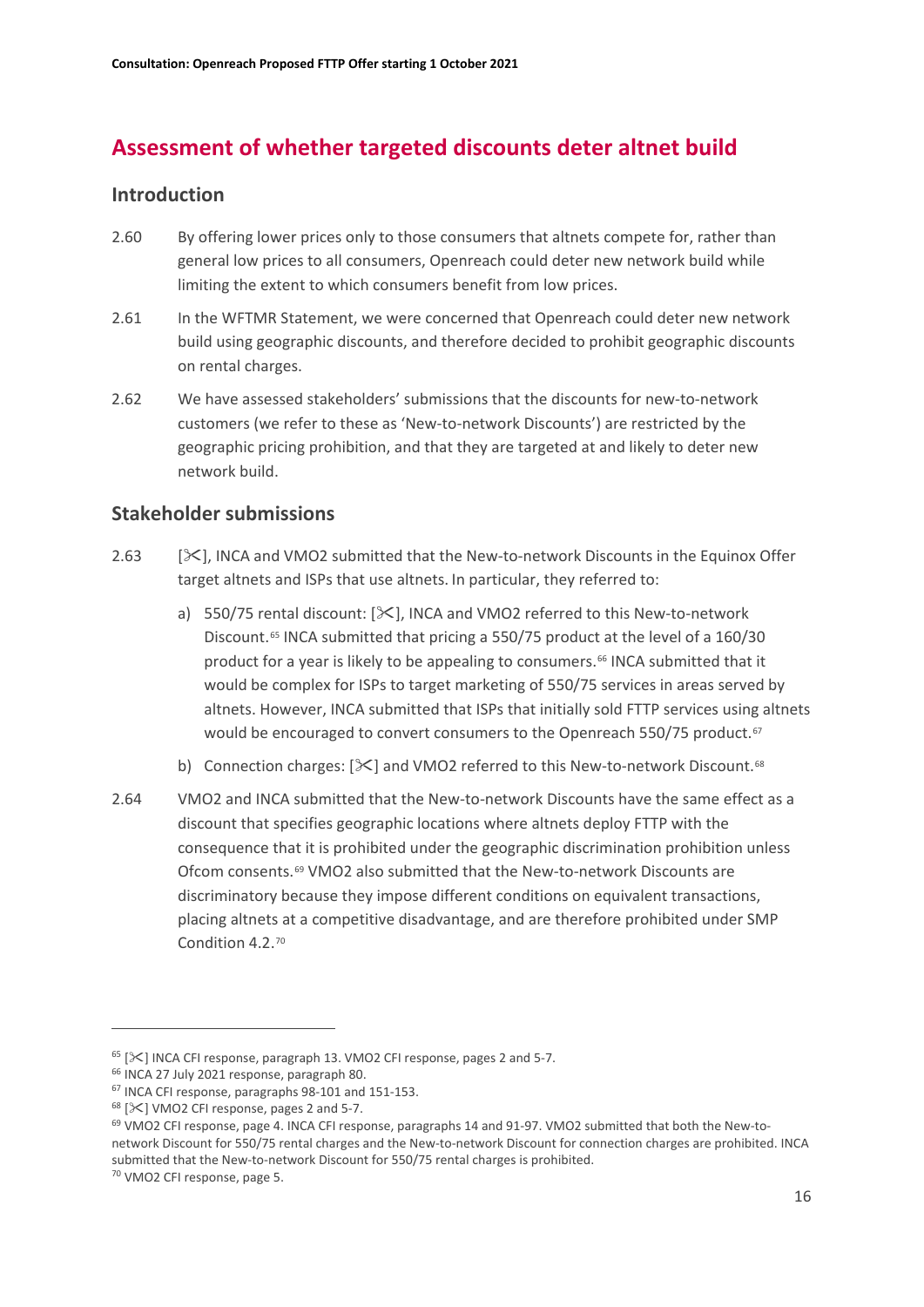#### **Ofcom's provisional view**

- 2.65 The geographic discrimination prohibition provides that BT may be deemed to have shown undue discrimination if it charges different prices in different geographic areas for rental services used to provide network access to VULA that is provided over FTTP.<sup>[71](#page-18-0)</sup> In the WFTMR Statement we explained that this prevents differentiated prices and other pricing measures which might have the same effect, such as applying a migration credit.<sup>[72](#page-18-1)</sup>
- 2.66 While the New-to-network Discount for 550/75 rental charges has the potential to be caught by the geographic discrimination prohibition on the basis that it is a rental discount, this is not the case for the New-to-network Discount for connection charges. In the WFTMR we decided that the geographic discrimination prohibition should not be extended to include ancillary charges such as connection charges.[73](#page-18-2) Therefore, in order for the New-tonetwork Discount for connection charges to be caught by the geographic discrimination prohibition, it would need to be considered to be a pricing measure which might have the same effect as a rental discount. Although any connection discount could be said to have the same effect as an equivalent rental discount, in giving the example of a migration credit in the WFTMR statement, we were specifically referring to negative connection charges; i.e. Openreach going beyond fully discounting the connection charge (which is permitted), as a way to avoid the restriction on geographic rental discounts. This is not the case here.
- 2.67 In any event, we do not consider that either the New-to-network Discount for 550/75 rental charges or the New-to-network Discount for connection charges can strictly be characterised as geographic pricing, on the basis that they do not involve charging different prices in different geographic areas. Both discounts are available everywhere in Area 2. They apply to new-to-network customers not just in geographic locations where there are alternative networks, but also where there is only the Openreach network.[74](#page-18-3) Moreover, the premises where the discounts are and are not available (i.e. premises that are not already connected to the Openreach network and those that are) do not comprise separate "geographic" areas, not least because the definition of those areas will change as customers switch to and from the Openreach network.
- 2.68 We have also considered whether the New-to-network Discounts indirectly target altnets rolling out new networks. We consider that the New-to-network Discounts are not targeted at new network build in the short run to any material degree. As noted above, the discounts apply everywhere in Area 2 and will immediately affect established altnets such as Virgin Media. However, as set out in the WFTMR Statement, our competition concerns primarily relate to new network build. The discounts will not have a material impact on

<span id="page-18-0"></span><sup>71</sup> SMP Condition 4.3.

<span id="page-18-3"></span>

<span id="page-18-2"></span><span id="page-18-1"></span><sup>&</sup>lt;sup>72</sup> WFTMR Statement, paragraph 7.72.<br><sup>73</sup> WFTMR Statement, paragraph 7.89.<br><sup>74</sup> For example, the discount would apply in Openreach-only areas to customers without an existing fixed broadband service taking up the service.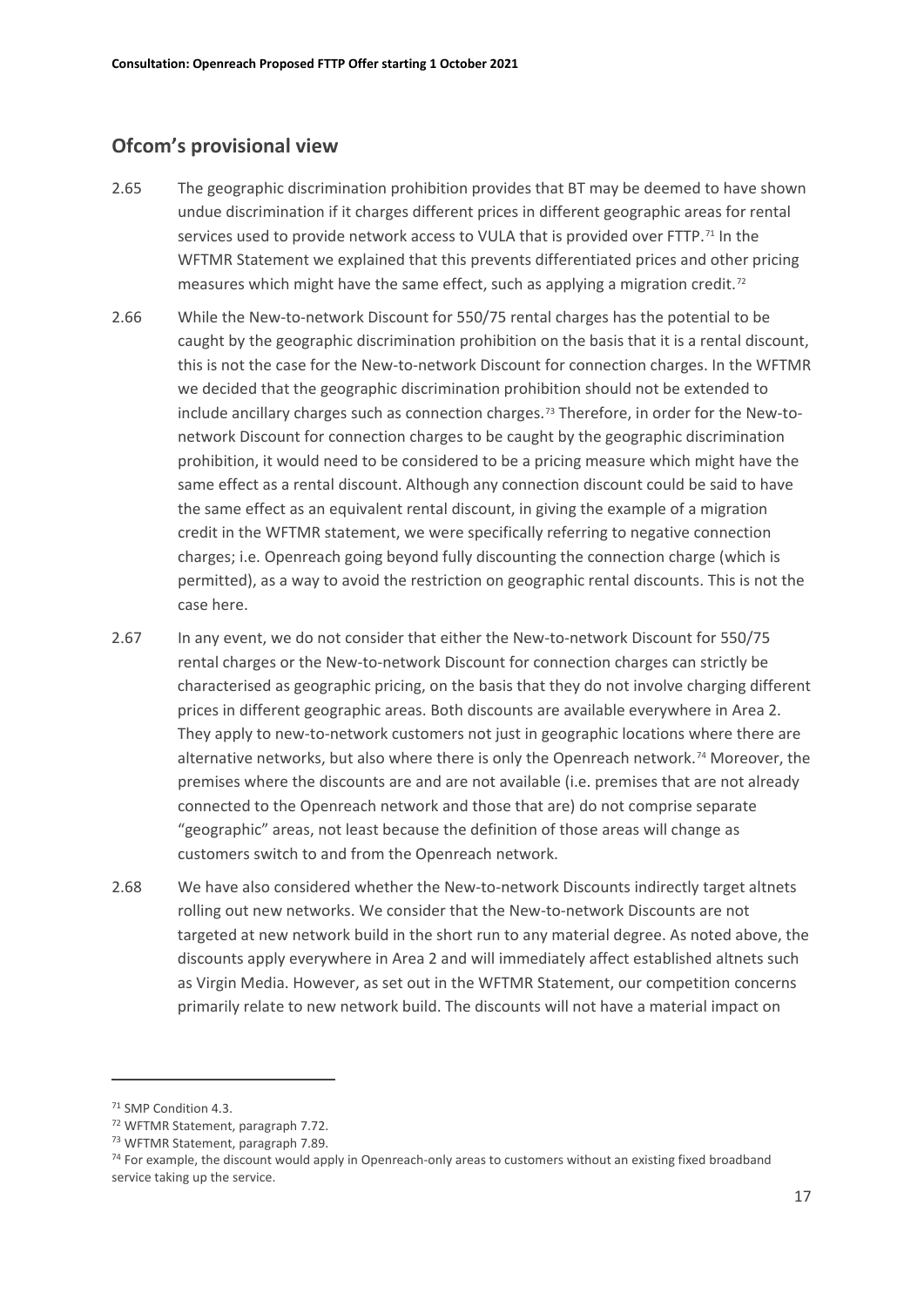new network build (or ISPs using these networks) until a material volume of customers has moved to the new network and those customers are at the point of switching away.

- 2.69 Although the impact of New-to-network Discounts on altnets building new networks (and ISPs using these networks) will grow over time as their subscriber bases grow, we anticipate that the magnitude of these discounts will be small, and are therefore unlikely to deter new network build or ISPs from using these networks.
	- a) In relation to connection charges, we said in the WFTMR Statement that over the longer-term recurring rentals will be a more significant element of total cost than connections.[75](#page-19-0) Connection charges are likely to be a lesser consideration, given ISPs' expected average customer lifetimes for FTTP, which range from  $[\mathcal{K}]$  months.<sup>[76](#page-19-1)</sup> By way of illustration, if we assume an average customer lifetime of 5 years, the additional £25 connection discount represents a discount of around 42 pence per month for newto-network orders. Averaged across all new orders (not just new-to-network orders), this translates to a discount of less than 10 pence per month.
	- b) In relation to the 550/75 rental discount, we expect this product will represent a modest proportion of overall sales over the next 5 years (see Annex 6). This suggests that the overall impact of this discount on altnets is likely to be relatively minor. Further, as explained in Annex 6, for a customer taking 550/75, this additional discount equates to a further discount of around 4% off total connection and rental charges over a 5-year period. Averaged across all customers (rather than 550/75 customers) the additional discount becomes immaterial.
- 2.70 Given the above, our provisional view is that the New-to-network Discounts are not restricted by the geographic pricing prohibition, and do not raise competition concerns in terms of targeting or their impact on new network build.

# **Compatibility of the Order Mix Targets with the prohibition on geographic targeted pricing**

### **Stakeholder submissions**

2.71 KCOM submitted that the Order Mix Targets incentivise ISPs to focus their marketing activity within the Openreach FTTP footprint, at the expense of other areas. KCOM submitted that this is therefore a form of geographic pricing prohibited in SMP Condition 4.[77](#page-19-2)

<span id="page-19-0"></span> $75$  This was a factor in our decision to exclude connection charges from the geographic discrimination prohibition. See WFTMR Statement, Volume 3, paragraphs 7.82-7.89.

<span id="page-19-1"></span><sup>76</sup> See Annex 6.

<span id="page-19-2"></span><sup>77</sup> KCOM CFI response, paragraphs 3.12-3.14.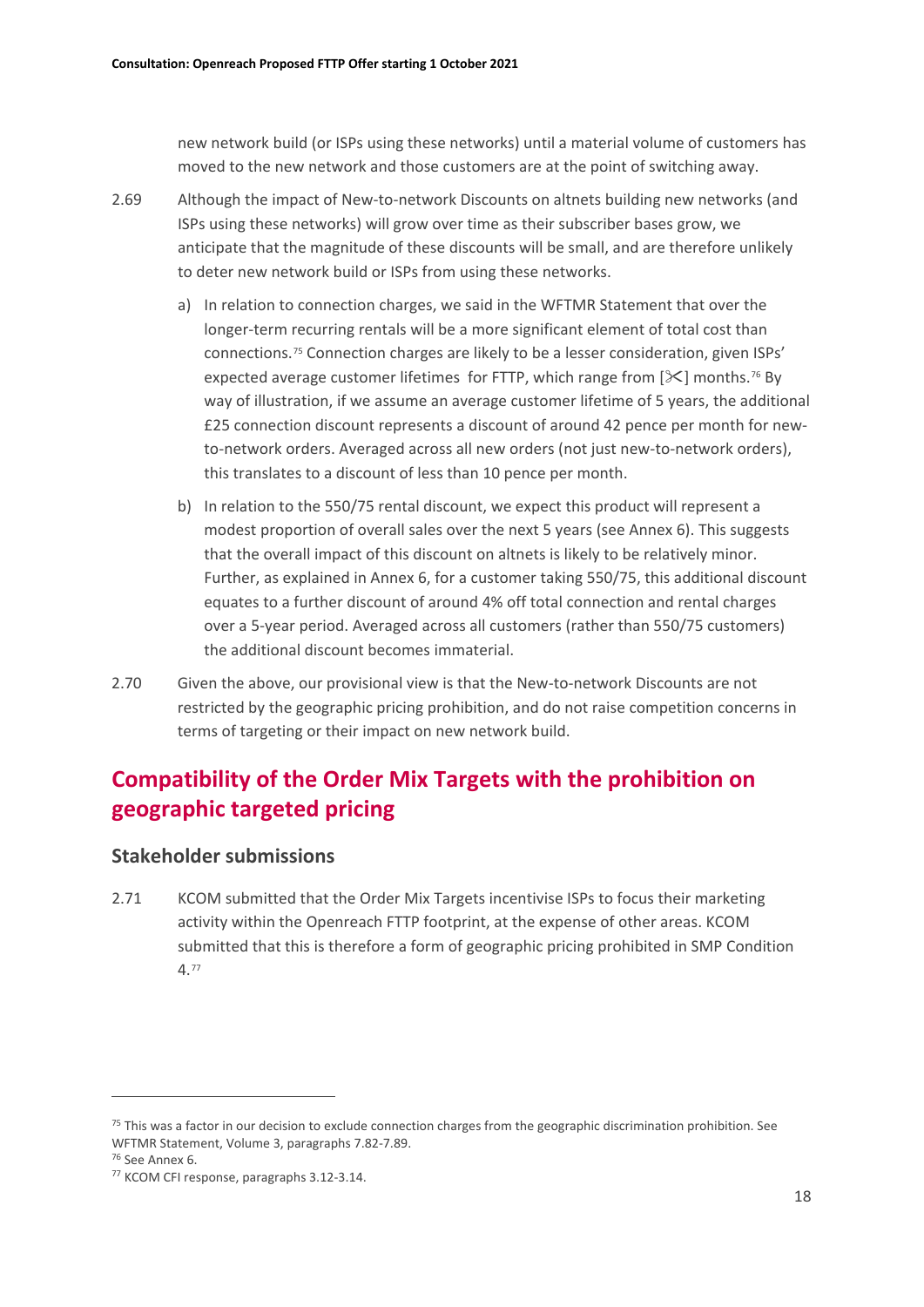## **Ofcom's provisional view**

2.72 We disagree with KCOM. The geographic pricing prohibition proscribes charging different prices in different geographic areas, not giving ISPs incentives to focus their marketing activity within particular geographic areas, such as the Openreach FTTP footprint. Therefore, our provisional view is that the Order Mix Targets do not constitute a form of prohibited geographic pricing.

## **Competitive impacts on ISPs**

#### **Stakeholder submissions**

- 2.73 Some stakeholders identified competitive impacts on ISPs:
	- a) **Impact of the Order Mix Targets on resellers:** Firms such as BT Enterprise and TalkTalk purchase access from Openreach that they resell to smaller ISPs downstream. TalkTalk submitted that the upstream reseller has much less control over what product end consumers take. If only a low proportion of the downstream ISPs' orders are for FTTP, this would make it harder for the upstream reseller to meet the Order Mix Targets. TalkTalk submitted that this is likely to result in a lessening of competition to serve downstream ISPs with relatively poorer customer bases.[78](#page-20-0)
	- b) **Impact of the Order Mix Targets on ISP activity outside the Openreach FTTP footprint:** KCOM submitted that the Order Mix Targets incentivise ISPs to focus their marketing activity within the Openreach FTTP footprint. As a result, consumers outside that footprint may be neglected.<sup>[79](#page-20-1)</sup>
	- c) **Weakened incentives for quality of service:** TalkTalk submitted that, under the Equinox Offer,  $[\<]$ . TalkTalk considered that this weakens Openreach's incentives to meet its quality of service commitments.<sup>[80](#page-20-2)</sup>
	- d) **Openreach FTTP prices are too high:** TalkTalk submitted that the discounted prices under the Equinox Offer are substantially above cost, leading to consumer detriment.<sup>[81](#page-20-3)</sup> Verastar submitted that the discounts for connection charges should apply to business as well as residential consumers.<sup>[82](#page-20-4)</sup>
- 2.74 TalkTalk also submitted that Openreach has discretion to amend the Equinox Offer in the future.[83](#page-20-5) Vodafone submitted that Ofcom should continue to monitor the impact of the Equinox Offer in the medium term and intervene if ISPs are disadvantaged relative to BT.[84](#page-20-6)

<span id="page-20-0"></span> $78$  [ $\ll$ ] TalkTalk CFI response, paragraphs 1.5, 3.4-3.10.

<span id="page-20-1"></span><sup>79</sup> KCOM CFI response, paragraphs 3.12-3.14 and 3.18-3.19.

<span id="page-20-2"></span> $80$  [ $\angle$ ] TalkTalk CFI response, paragraphs 1.5 and 3.26-3.30.

<span id="page-20-3"></span><sup>81</sup> TalkTalk CFI response, paragraph 1.5.

<span id="page-20-4"></span><sup>82</sup> Verastar CFI response.

<span id="page-20-5"></span><sup>83 [</sup> $\mathcal{K}$ ]. TalkTalk CFI response, paragraphs 1.5 and 4.2-4.7.

<span id="page-20-6"></span><sup>84</sup> Vodafone CFI response, paragraph 10-11.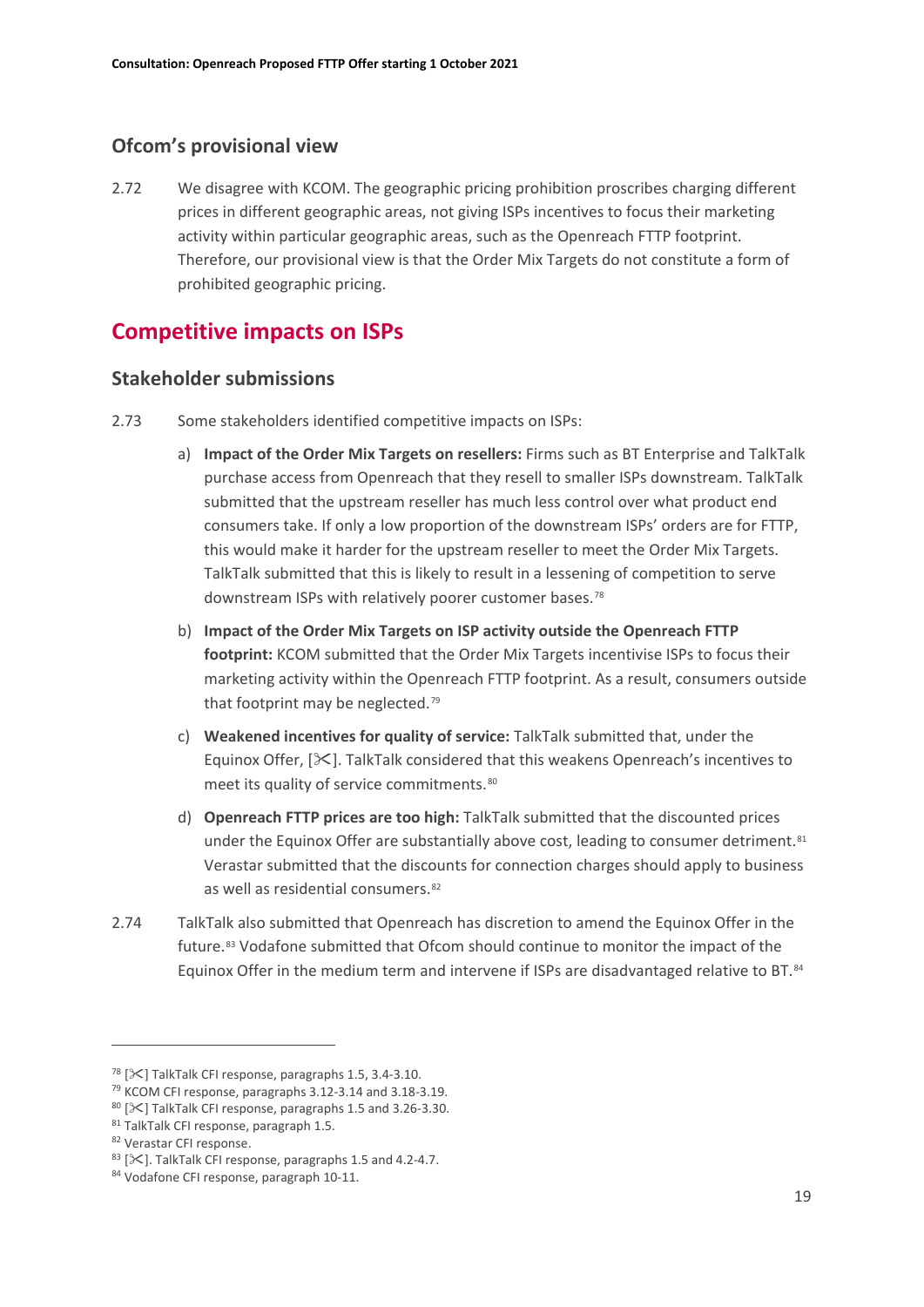## **Ofcom's provisional view**

- 2.75 We have not assessed the various impacts on ISPs set out above. As set out in paragraphs 2.16-2.22 above, the purpose of the 90 days' process is not to address general competitive impacts on ISPs but to consider Openreach commercial terms that might directly undermine new network build.
- 2.76 Should stakeholders consider that these are significant concerns then they should provide a separate, evidenced submission that we will consider as part of a separate process (e.g. under the dispute resolution framework).

## **The Order Mix Targets may leave vulnerable consumers exposed**

### **Stakeholder submissions**

2.77 TalkTalk submitted that the Order Mix Targets mean that within the Openreach FTTP footprint, ISPs are likely to only offer FTTP and are likely to stop making new sales of legacy products. This may have detrimental impacts on vulnerable consumers e.g. those using legacy personal care alarms that cannot be served with FTTP or older customers with little interest in FTTP. There is also a risk that ISPs push these vulnerable consumers onto unsuitable FTTP contracts.[85](#page-21-0)

### **Ofcom's provisional view**

- 2.78 As discussed above, the 90 days' notification requirement is for commercial terms where the price or other contractual conditions are conditional on the volume and/or range of services purchased. It is not intended to address alleged concerns arising in relation to vulnerable customers. Therefore, we have not considered the issue raised by TalkTalk as part of this assessment.
- 2.79 This being said, we recognise that the Equinox Offer is intended to accelerate the take up of FTTP services. Indeed, as discussed above there is a regulatory process to assist copper retirement and effectively the Equinox Offer is bringing this forward by about 12 months. At some point consumers will therefore have to stop using legacy services and start using FTTP services and it will be important that there are adequate protections for all consumers, including vulnerable consumers, when this happens. To this end Ofcom already has an ongoing project on copper retirement and how to inform and protect consumers during the transition, and we will take account of the points raised as part of this process.

# **Various issues that are not directly related to the Equinox Offer**

2.80 Finally, stakeholders also referred to various issues that are not directly related to the Equinox Offer. For example:

<span id="page-21-0"></span><sup>85</sup> TalkTalk CFI response, paragraphs 3.11-3.19.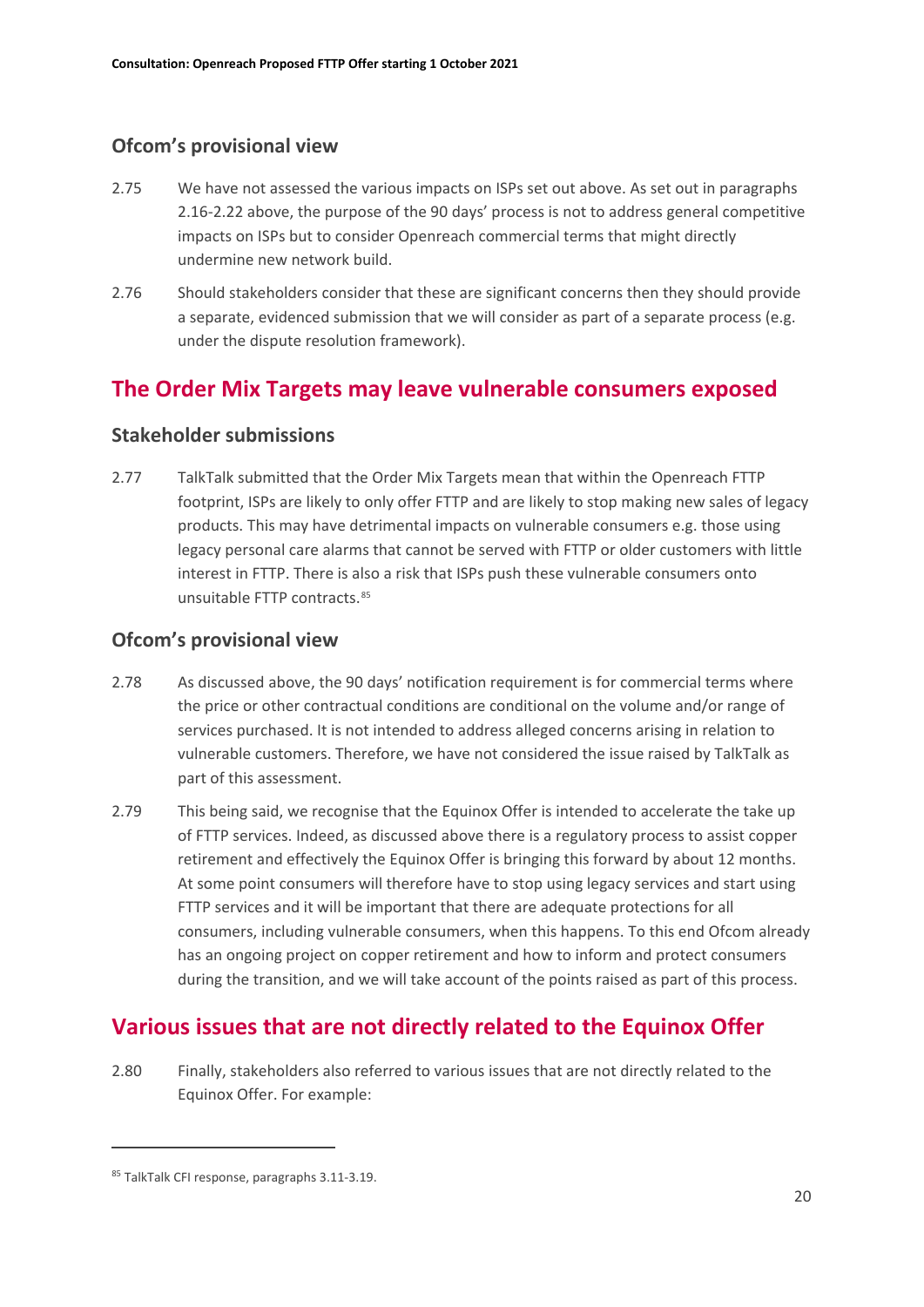- a) KCOM and Fern Trading were concerned that Openreach could focus its roll out on the most appealing locations, which would adversely affect altnets;<sup>[86](#page-22-0)</sup>
- b) BT Group expressed concern about Ofcom's regulatory approach to CP-to-CP migration charges for FTTP;[87](#page-22-1)
- c) Vodafone referred to the desirability of a "social" FTTP product for consumers with affordability concerns: [88](#page-22-2)
- d) TalkTalk submitted that provisioning lead time for FTTP may increase if Openreach does not have adequate engineering resources. TalkTalk submitted that Ofcom should monitor the situation and, if necessary, impose a quality of service requirement on Openreach;<sup>[89](#page-22-3)</sup>
- e) TalkTalk submitted that Ofcom should consider whether regulatory action will be required in the future since switching costs between FTTP networks are high;<sup>[90](#page-22-4)</sup> and
- f)  $[\&]^{91}$  $[\&]^{91}$  $[\&]^{91}$
- 2.81 These concerns lie outside the scope of this consultation and we have therefore not considered them further as part of this process.

## **Provisional conclusion**

- 2.82 Our provisional view is that we should take no action at this time.
- 2.83 In reaching our provisional view, we have considered the impact on competition. For the reasons set out above, provisionally we do not consider that the Equinox Offer will have a material adverse impact on competition. We have also considered the impact on different stakeholders:
	- a) **Citizens and consumers:** Our provisional conclusion is that the Equinox Offer is consistent with promoting investment in gigabit-capable networks by Openreach and other operators and promoting network-based competition, ultimately delivering better consumer outcomes.
	- b) **Altnets:** As a result of the Equinox Offer, altnets are likely to face stronger competition from Openreach. However, we provisionally conclude that the Order Mix Targets and forecasting requirements do not create a potential barrier to using altnets and that the New-to-network Discounts do not raise concerns in terms of targeting or their impact on altnet build. As a result, our provisional conclusion is that the Equinox Offer is consistent with network-based competition.

<span id="page-22-0"></span><sup>86</sup> KCOM CFI response, paragraph 3.10. Fern Trading CFI response, point 7 on page 3

<span id="page-22-1"></span><sup>87</sup> BT Group CFI response.

<span id="page-22-2"></span><sup>88</sup> Vodafone CFI response, paragraphs 6 (second one) and 13.

<span id="page-22-3"></span><sup>89</sup> TalkTalk CFI response, paragraphs 3.20-3.25.

<span id="page-22-4"></span><sup>90</sup> TalkTalk CFI response, paragraphs 1.7 and 2.25-2.31.

<span id="page-22-5"></span> $91$  [ $\ge$ ]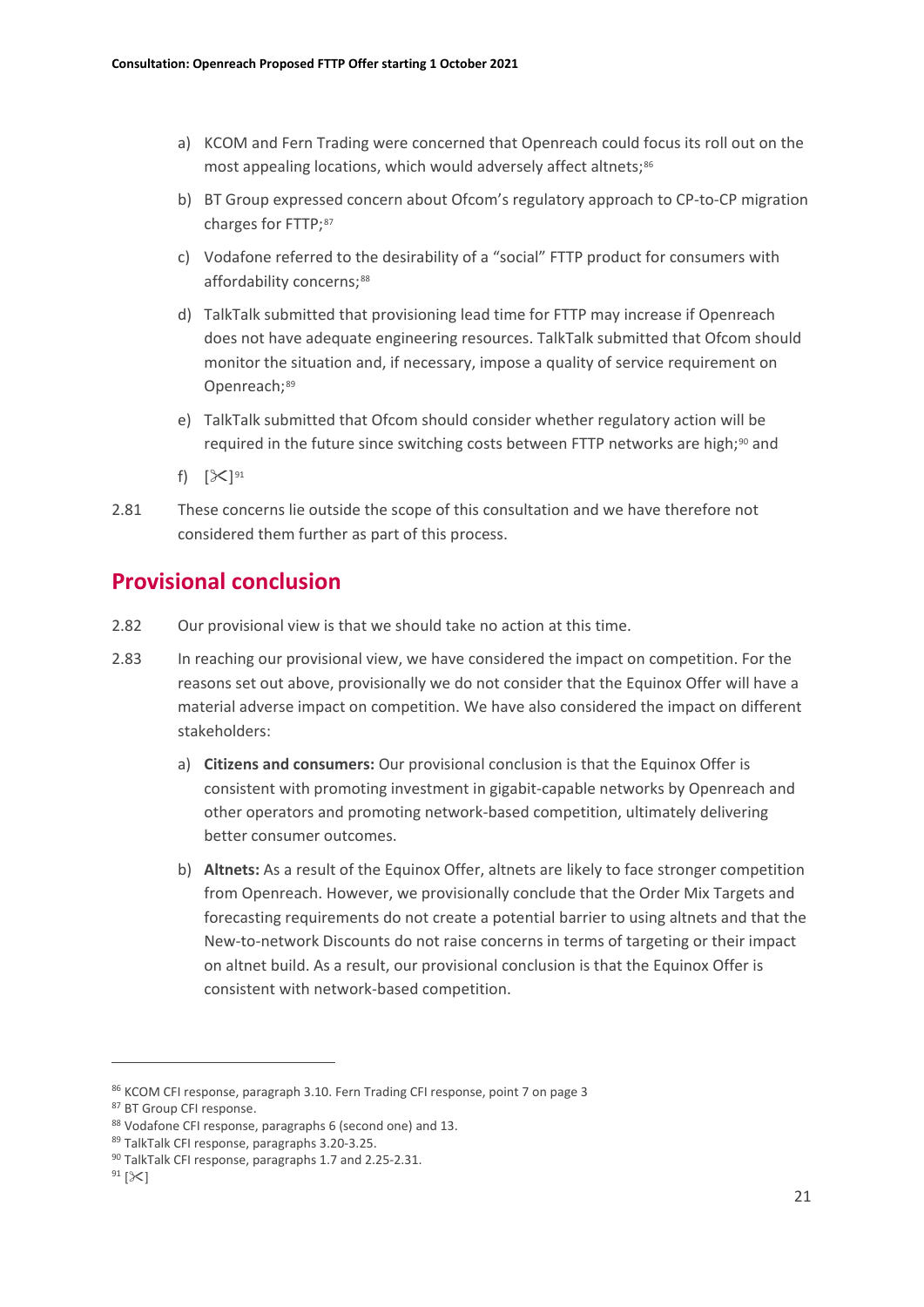- c) **ISPs:** We consider that ISPs are likely to benefit from network-based competition. As explained above, we provisionally conclude that ISPs will continue to be free to use altnets where they wish to do so.
- d) **Openreach:** We consider that not preventing Openreach from introducing the Equinox Offer allows it to engage in network-based competition, without compromising our objective of promoting investment in gigabit-capable networks.
- 2.84 In reaching our provisional view, we have had regard to our duties under sections 3 and 4 of the Communications Act 2003. We have also had regard to Government's Statement of Strategic Priorities.

## **Consultation question**

Question 1: Do you agree with our assessment of the Equinox Offer as set out above?

Please provide evidence in support of your views.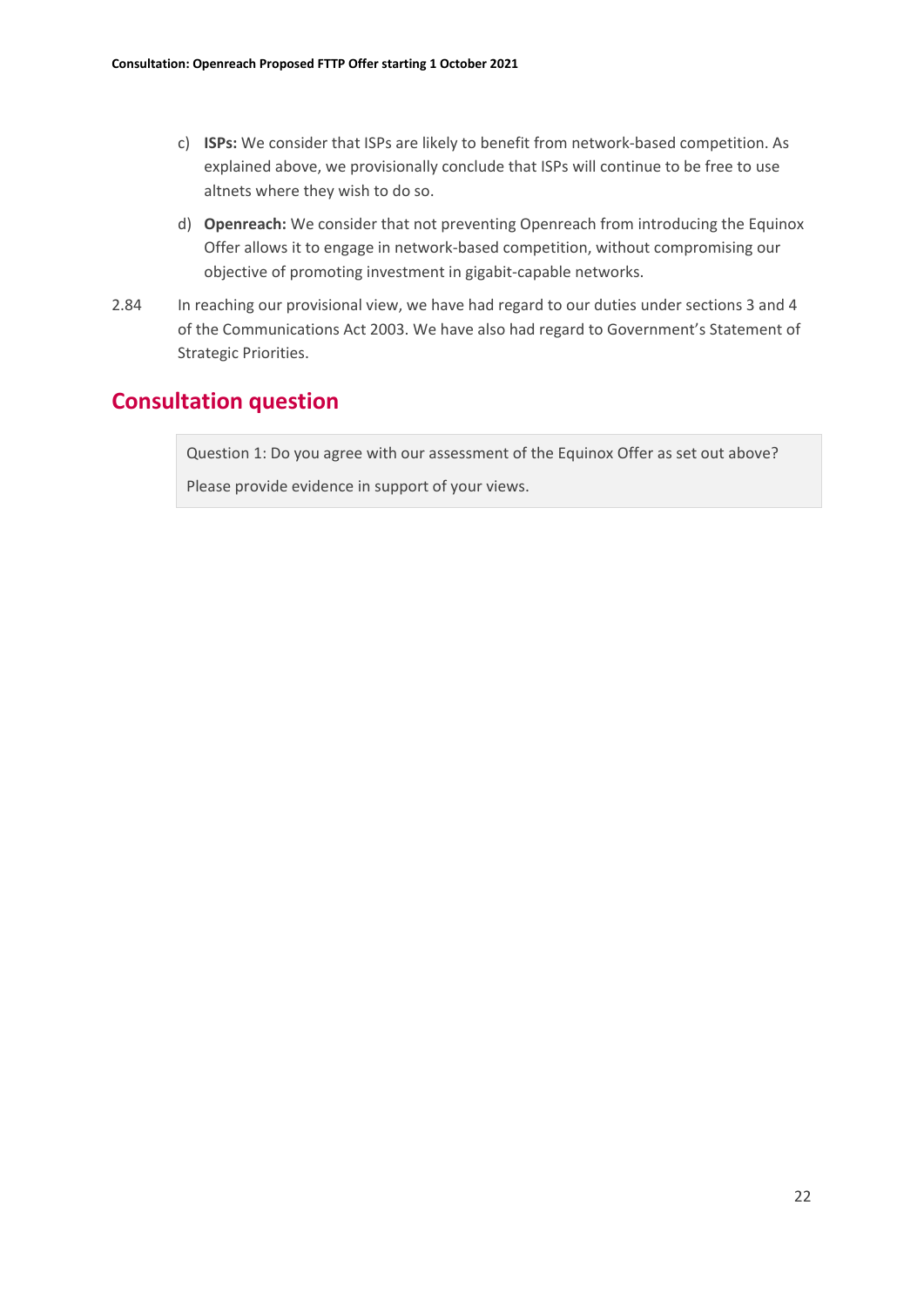# <span id="page-24-0"></span>A1. Responding to this consultation

## **How to respond**

- A1.1 Ofcom would like to receive views and comments on the issues raised in this document, by 5pm on 6 September 2021.
- A1.2 You can download a response form from [https://www.ofcom.org.uk/consultations-and](https://www.ofcom.org.uk/consultations-and-statements/category-3/openreach-proposed-fttp-offer)[statements/category-3/openreach-proposed-fttp-offer.](https://www.ofcom.org.uk/consultations-and-statements/category-3/openreach-proposed-fttp-offer) You can return this by email to the address provided in the response form.
- A1.3 If your response is a large file, or has supporting charts, tables or other data, please email it to [wftmr@ofcom.org.uk,](mailto:wftmr@ofcom.org.uk) as an attachment in Microsoft Word format, together with the [cover sheet.](https://www.ofcom.org.uk/consultations-and-statements/consultation-response-coversheet)
- A1.4 We welcome responses in formats other than print, for example an audio recording or a British Sign Language video. To respond in BSL, please upload a video of you signing your response directly to YouTube (or another hosting site) and send us the link. We will publish a transcript of any audio or video responses we receive (unless your response is confidential).
- A1.5 We do not need a paper copy of your response as well as an electronic version. We will acknowledge receipt if your response is submitted via the online web form, but note otherwise.
- A1.6 It would be helpful if your response could include direct answers to the questions asked in the consultation document. The questions are listed at Annex 4. It would also help if you could explain why you hold your views, and what you think the effect of Ofcom's proposals would be.
- A1.7 If you want to discuss the issues and questions raised in this consultation, please contact [wftmr@ofcom.org.uk](mailto:wftmr@ofcom.org.uk)

# **Confidentiality**

- A1.8 Consultations are more effective if we publish the responses before the consultation period closes. In particular, this can help people and organisations with limited resources or familiarity with the issues to respond in a more informed way. So, in the interests of transparency and good regulatory practice, and because we believe it is important that everyone who is interested in an issue can see other respondents' views, we usually publish all responses on [the Ofcom](http://www.ofcom.org.uk/) website.
- A1.9 If you think your response should be kept confidential, please specify which part(s) this applies to, and explain why. Please send any confidential sections as a separate annex. If you want your name, address, other contact details or job title to remain confidential, please provide them only in the cover sheet, so that we don't have to edit your response.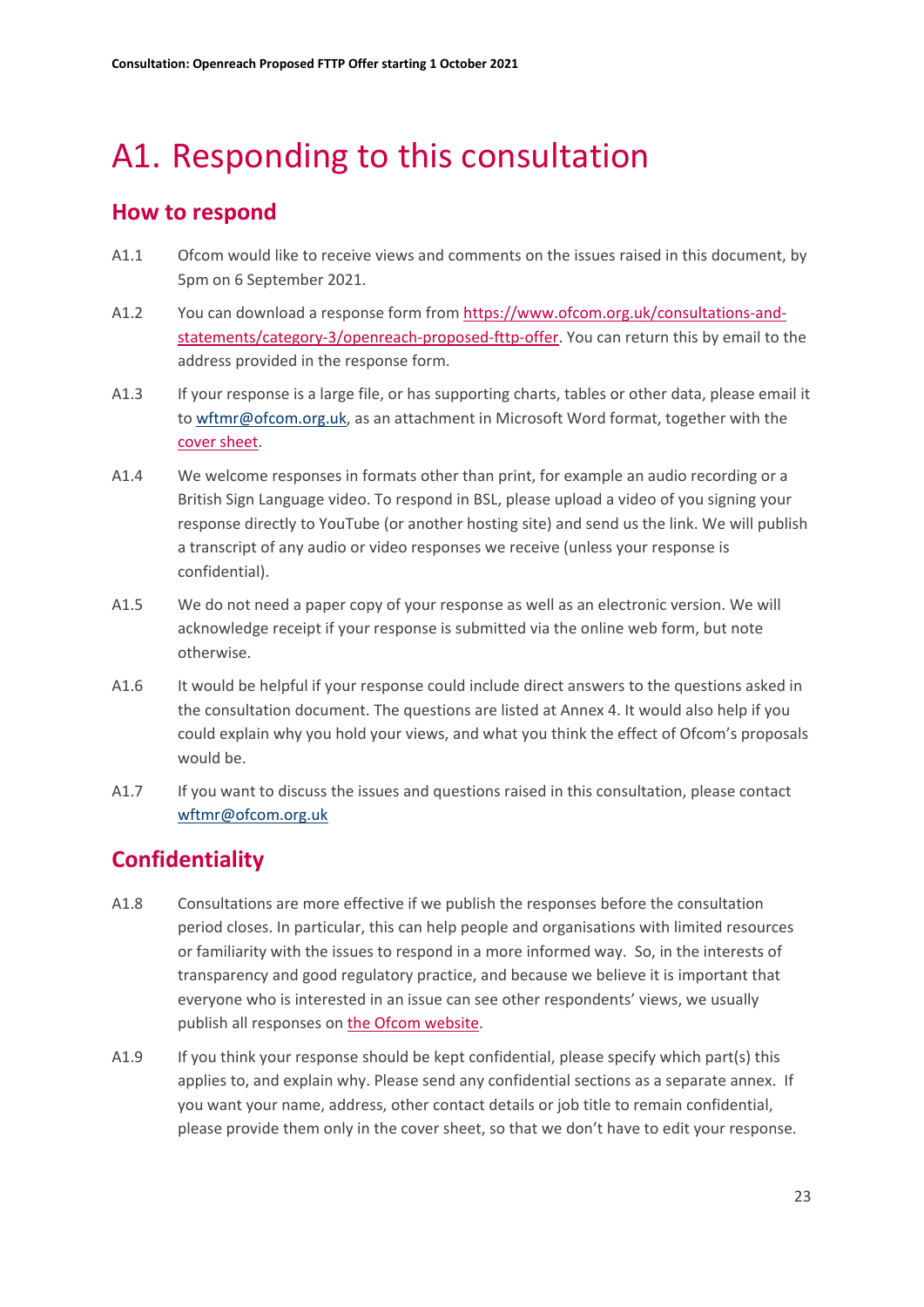- A1.10 If someone asks us to keep part or all of a response confidential, we will treat this request seriously and try to respect it. But sometimes we will need to publish all responses, including those that are marked as confidential, in order to meet legal obligations.
- A1.11 Please also note that copyright and all other intellectual property in responses will be assumed to be licensed to Ofcom to use. Ofcom's intellectual property rights are explained further in our [Terms of Use.](https://www.ofcom.org.uk/about-ofcom/website/terms-of-use)

## **Next steps**

- A1.12 Following this consultation period, Ofcom plans to publish a statement in September 2021.
- A1.13 If you wish, you can [register to receive mail updates](https://www.ofcom.org.uk/about-ofcom/latest/email-updates) alerting you to new Ofcom publications.

## **Ofcom's consultation processes**

- A1.14 Ofcom aims to make responding to a consultation as easy as possible. For more information, please see our consultation principles in Annex 2.
- A1.15 If you have any comments or suggestions on how we manage our consultations, please email us a[t consult@ofcom.org.uk.](mailto:consult@ofcom.org.uk) We particularly welcome ideas on how Ofcom could more effectively seek the views of groups or individuals, such as small businesses and residential consumers, who are less likely to give their opinions through a formal consultation.
- A1.16 If you would like to discuss these issues, or Ofcom's consultation processes more generally, please contact the corporation secretary: Email: [corporationsecretary@ofcom.org.uk](mailto:corporationsecretary@ofcom.org.uk)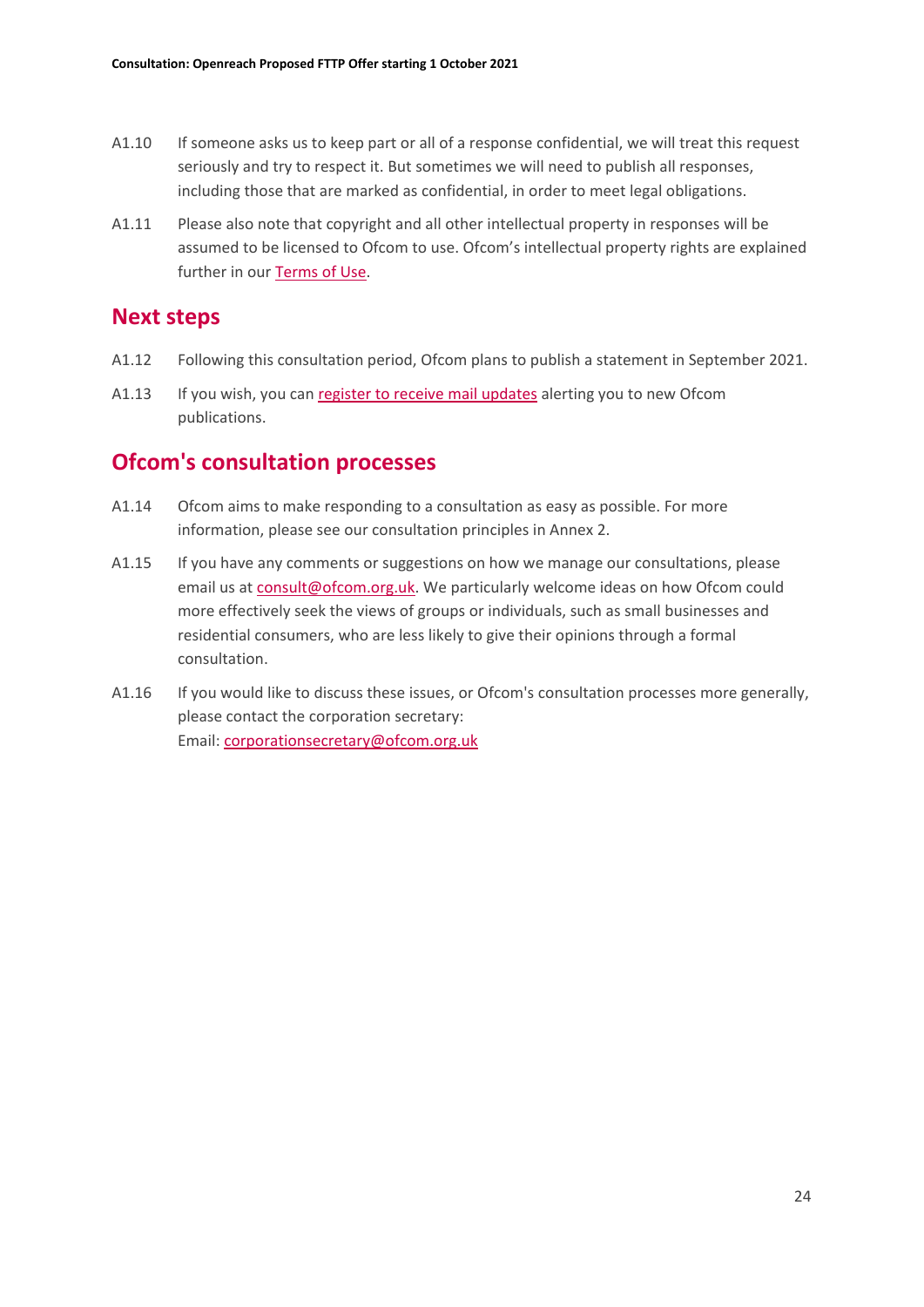# <span id="page-26-0"></span>A2. Ofcom's consultation principles

# **Ofcom has seven principles that it follows for every public written consultation:**

### **Before the consultation**

A2.1 Wherever possible, we will hold informal talks with people and organisations before announcing a big consultation, to find out whether we are thinking along the right lines. If we do not have enough time to do this, we will hold an open meeting to explain our proposals, shortly after announcing the consultation.

### **During the consultation**

- A2.2 We will be clear about whom we are consulting, why, on what questions and for how long.
- A2.3 We will make the consultation document as short and simple as possible, with a summary of no more than two pages. We will try to make it as easy as possible for people to give us a written response. If the consultation is complicated, we may provide a short Plain English / Cymraeg Clir guide, to help smaller organisations or individuals who would not otherwise be able to spare the time to share their views.
- A2.4 We will consult for up to ten weeks, depending on the potential impact of our proposals.
- A2.5 A person within Ofcom will be in charge of making sure we follow our own guidelines and aim to reach the largest possible number of people and organisations who may be interested in the outcome of our decisions. Ofcom's Consultation Champion is the main person to contact if you have views on the way we run our consultations.
- A2.6 If we are not able to follow any of these seven principles, we will explain why.

### **After the consultation**

A2.7 We think it is important that everyone who is interested in an issue can see other people's views, so we usually publish all the responses on our website as soon as we receive them. After the consultation we will make our decisions and publish a statement explaining what we are going to do, and why, showing how respondents' views helped to shape these decisions.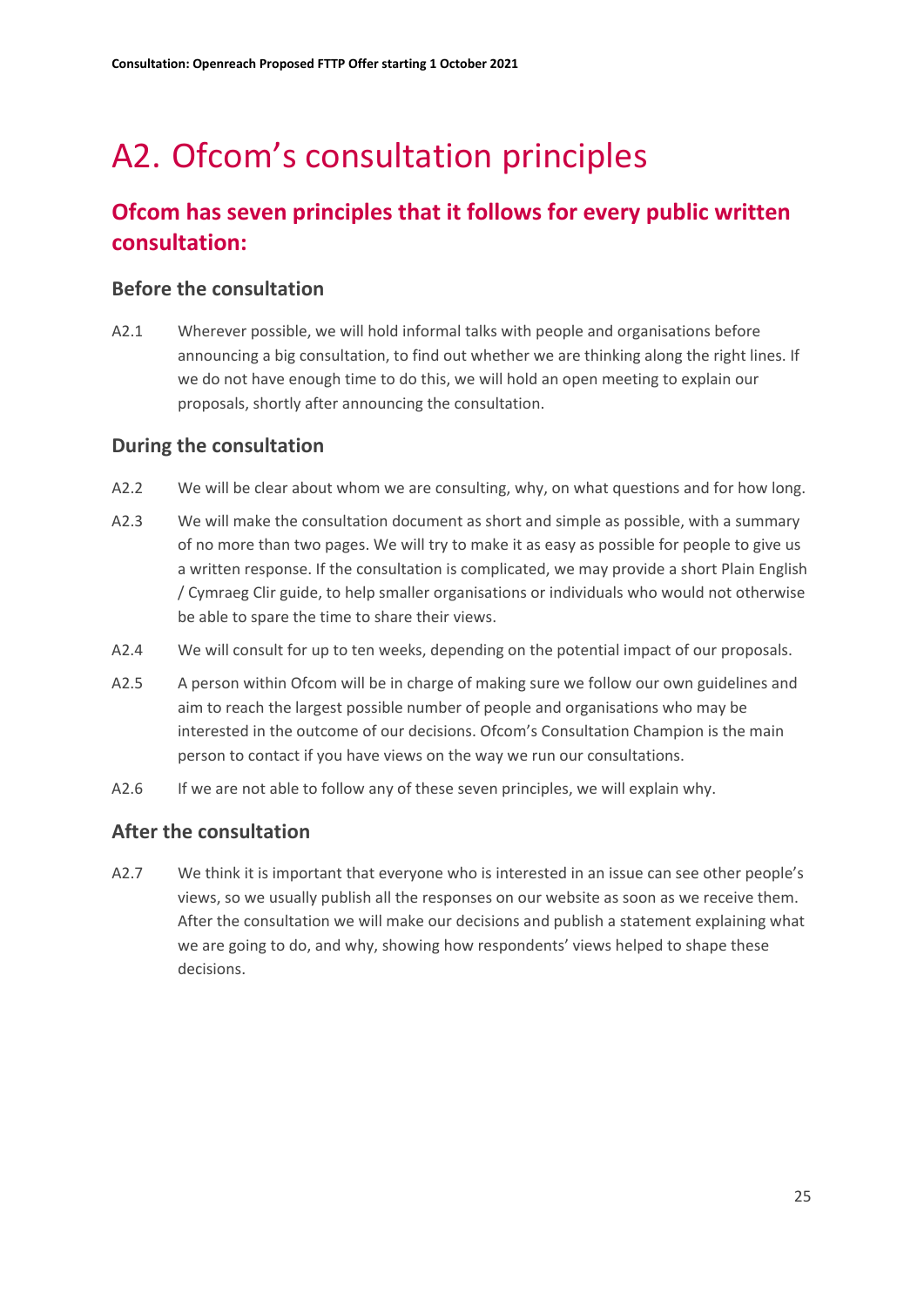# <span id="page-27-0"></span>A3. Consultation coversheet

# **BASIC DETAILS**

Consultation title: To (Ofcom contact): Name of respondent: Representing (self or organisation/s): Address (if not received by email):

## **CONFIDENTIALITY**

Please tick below what part of your response you consider is confidential, giving your reasons why

| Nothing                                     |  |
|---------------------------------------------|--|
| Name/contact details/job title              |  |
| Whole response                              |  |
| Organisation                                |  |
| Part of the response                        |  |
| If there is no separate annex, which parts? |  |

If you want part of your response, your name or your organisation not to be published, can Ofcom still publish a reference to the contents of your response (including, for any confidential parts, a general summary that does not disclose the specific information or enable you to be identified)?

\_\_\_\_\_\_\_\_\_\_\_\_\_\_\_\_\_\_\_\_\_\_\_\_\_\_\_\_\_\_\_\_\_\_\_\_\_\_\_\_\_\_\_\_\_\_\_\_\_\_\_\_\_\_\_\_\_\_\_\_\_\_\_\_\_\_\_\_\_\_\_\_\_\_\_\_\_\_\_\_\_\_

# **DECLARATION**

I confirm that the correspondence supplied with this cover sheet is a formal consultation response that Ofcom can publish. However, in supplying this response, I understand that Ofcom may need to publish all responses, including those which are marked as confidential, in order to meet legal obligations. If I have sent my response by email, Ofcom can disregard any standard e-mail text about not disclosing email contents and attachments.

Ofcom seeks to publish responses on receipt. If your response is non-confidential (in whole or in part), and you would prefer us to publish your response only once the consultation has ended, please tick here.

Name Signed (if hard copy)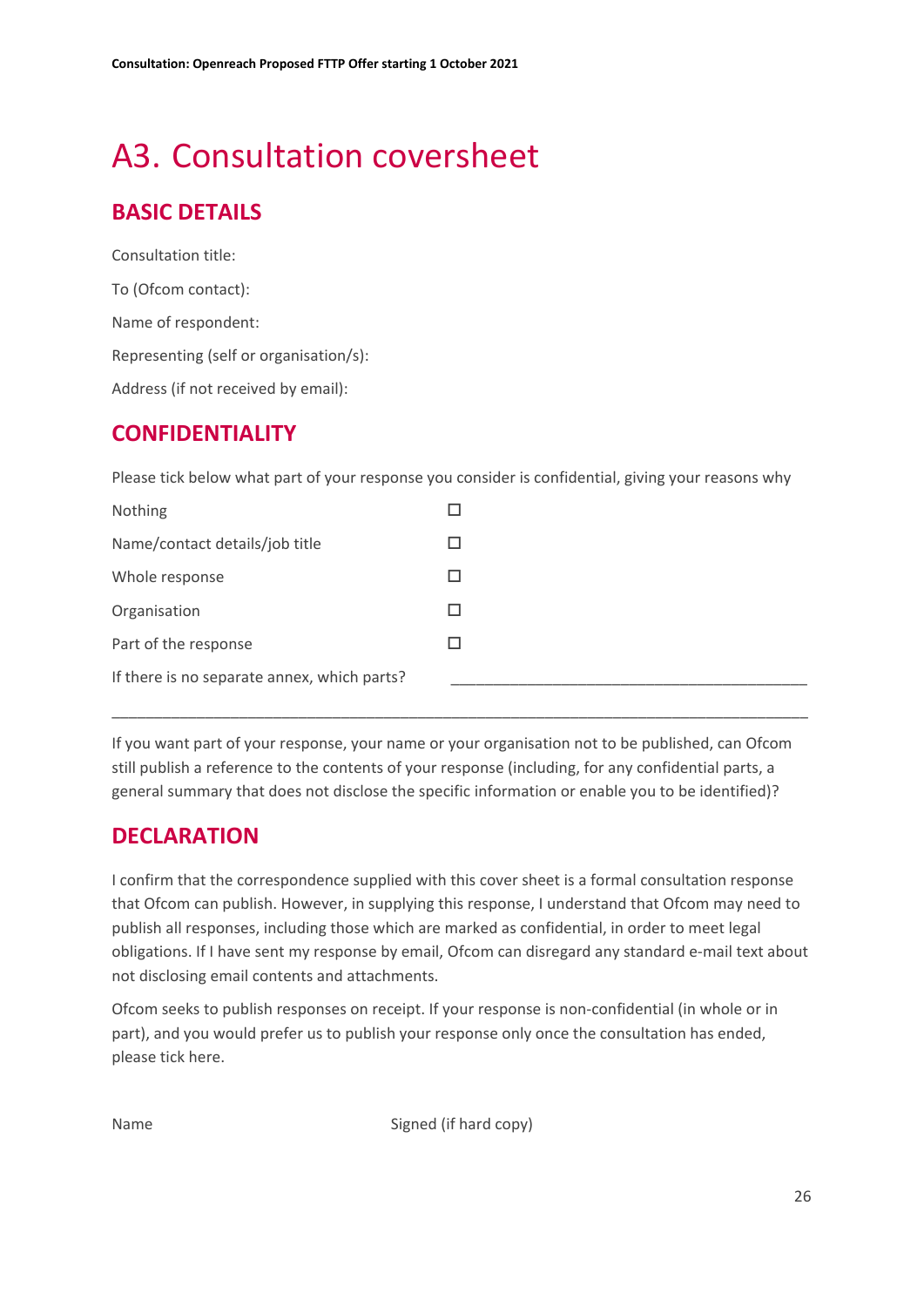# <span id="page-28-0"></span>A4. Consultation question

Question 1: Do you agree with our assessment of the Equinox Offer as set out above?

Please provide evidence in support of your views.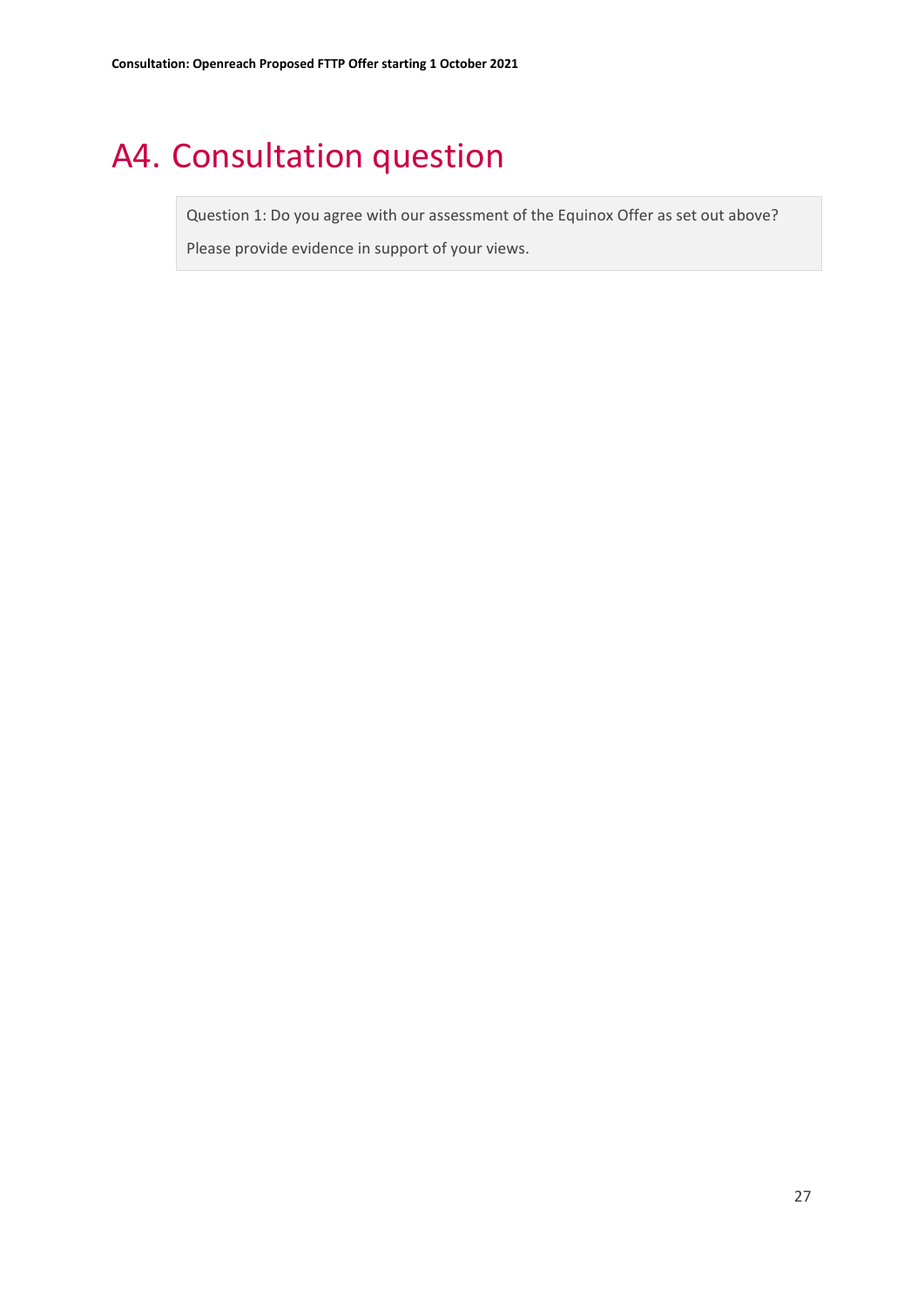# <span id="page-29-0"></span>A5. Legal framework

# **90 days' notification process**

- A5.1 At the conclusion of our recent Wholesale Fixed Telecoms Market Review, we set SMP conditions on BT which took effect from 1 April 2021. SMP Condition 8 relates to the notification of charges, terms and conditions by BT. In particular, it requires BT to notify us and industry if it proposes to amend the charges, terms and conditions on which it provides regulated network access.
- A5.2 SMP Condition 8.6 applies in relation to certain of the markets we defined in the WFTMR Statement, including WLA Area 2 and WLA Area 3. It requires BT to give not less than 90 days' notice of any amendment involving new or existing network access where the price or other contractual conditions are conditional on the volume and/or range of services purchased.

## **Directions in relation to network access**

- A5.3 SMP Condition 1.3 requires BT (amongst other things) to provide network access on such terms, conditions and charges as we may from time to time direct. SMP Condition 7.16 also requires BT to make such modifications to the Reference Offer as Ofcom may direct from time to time. In addition, SMP Conditions 1.10 and 7.18 require BT to comply with any direction we may make under the corresponding condition.
- A5.4 If an SMP condition has effect by reference to a direction given by us, and we are proposing to give a direction that affects the operation of that condition, then section 49 of the Communications Act 2003 (the Act) applies. Section 49(2) states that we must not give the direction unless we are satisfied that to do so is:
	- a) objectively justifiable in relation to the networks, services or facilities to which it relates;
	- b) not such as to unduly discriminate against particular persons, or a particular description of persons;
	- c) proportionate to what it is intended to achieve; and
	- d) in relation to what it is intended to achieve, transparent.

# **Ofcom's general duties**

### **Section 3 of the Act**

A5.5 Under the Act, our principal duty in carrying out our functions is to further the interests of citizens in relation to communications matters and to further the interests of consumers in relevant markets, where appropriate by promoting competition.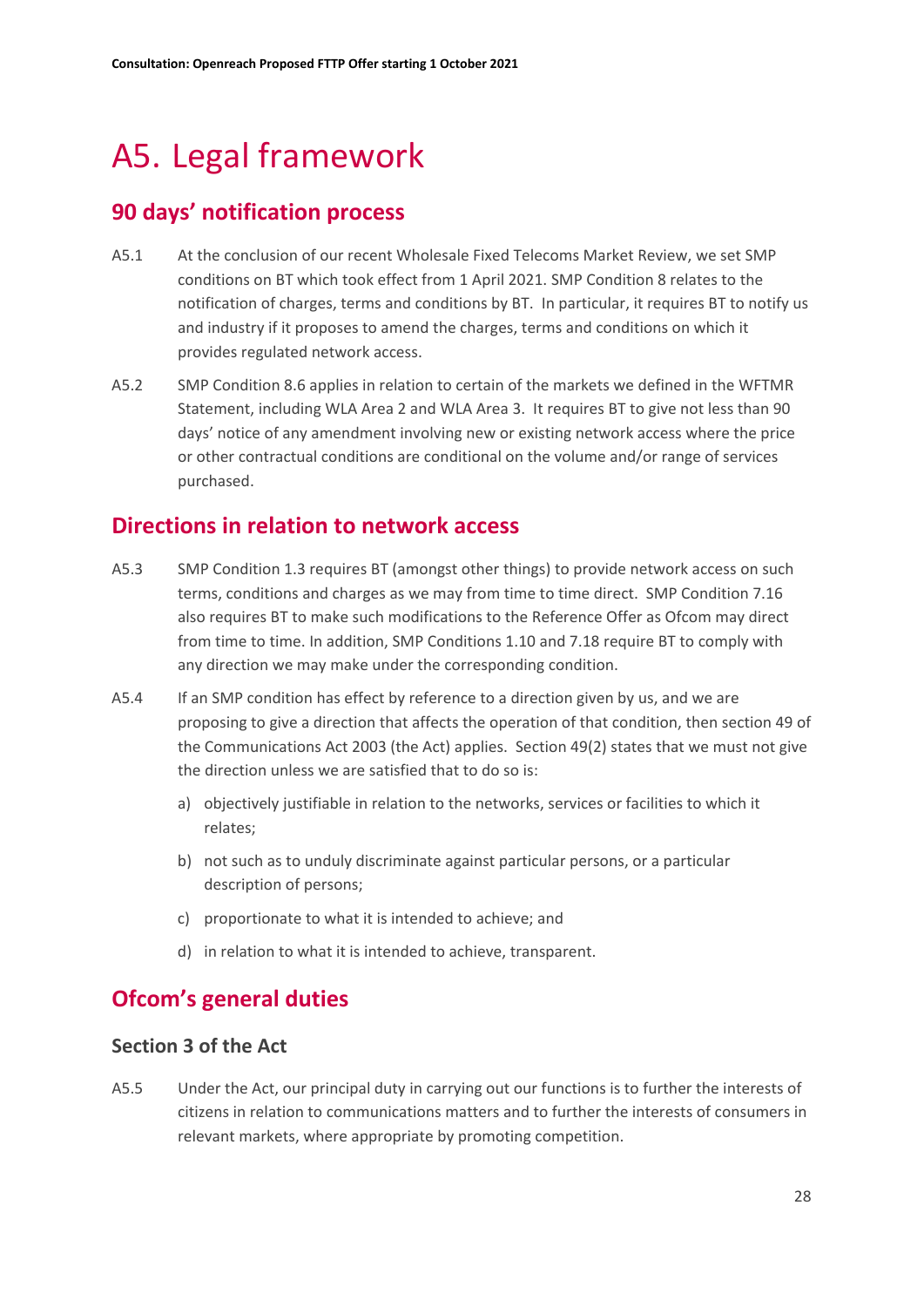- A5.6 In doing so, we are required to secure a number of specific objectives and to have regard to a number of matters set out in section 3 of the Act.
- A5.7 In performing our duties, we are also required to have regard to a range of other considerations, as appear to us to be relevant in the circumstances. For the purpose of this consultation, we consider that a number of such considerations are relevant, in particular:
	- a) the desirability of promoting competition in relevant markets;
	- b) the desirability of encouraging investment and innovation in relevant markets; and
	- c) the desirability of encouraging the availability and use of high-speed data transfer services throughout the UK.
- A5.8 We are also required to have regard to the principles under which regulatory activities should be transparent, accountable, proportionate, consistent, and targeted only at cases in which action is needed, as well as to the interest of consumers in respect of choice, price, quality of service and value for money.
- A5.9 However, we have a wide measure of discretion in balancing our statutory duties and objectives. In doing so, we take account of all relevant considerations, including responses received during our consultation process, in reaching our conclusions.

#### **Section 4 of the Act**

- A5.10 Section 4 of the Act requires us, when carrying out our functions in relation to telecoms, to act in accordance with six requirements for regulation which are in summary:
	- a) to promote competition in the provision of electronic communications networks and services, associated facilities and the supply of directories;
	- b) to promote the interests of all members of the public in the United Kingdom;
	- c) to take account of the desirability of Ofcom's carrying out of its functions in a manner which, so far as practicable, does not favour one form of or means of providing electronic communications networks, services or associated facilities over another (i.e. to be technologically neutral);
	- d) to encourage, to such extent as Ofcom considers appropriate the provision of network access and service interoperability for the purpose of securing: efficient and sustainable competition; efficient investment and innovation; and the maximum benefit for customers of telecoms providers and of persons who make associated facilities available;
	- e) to encourage compliance with certain standards in order to facilitate service interoperability, end-to-end connectivity, and secure freedom of choice for the customers of telecoms providers; and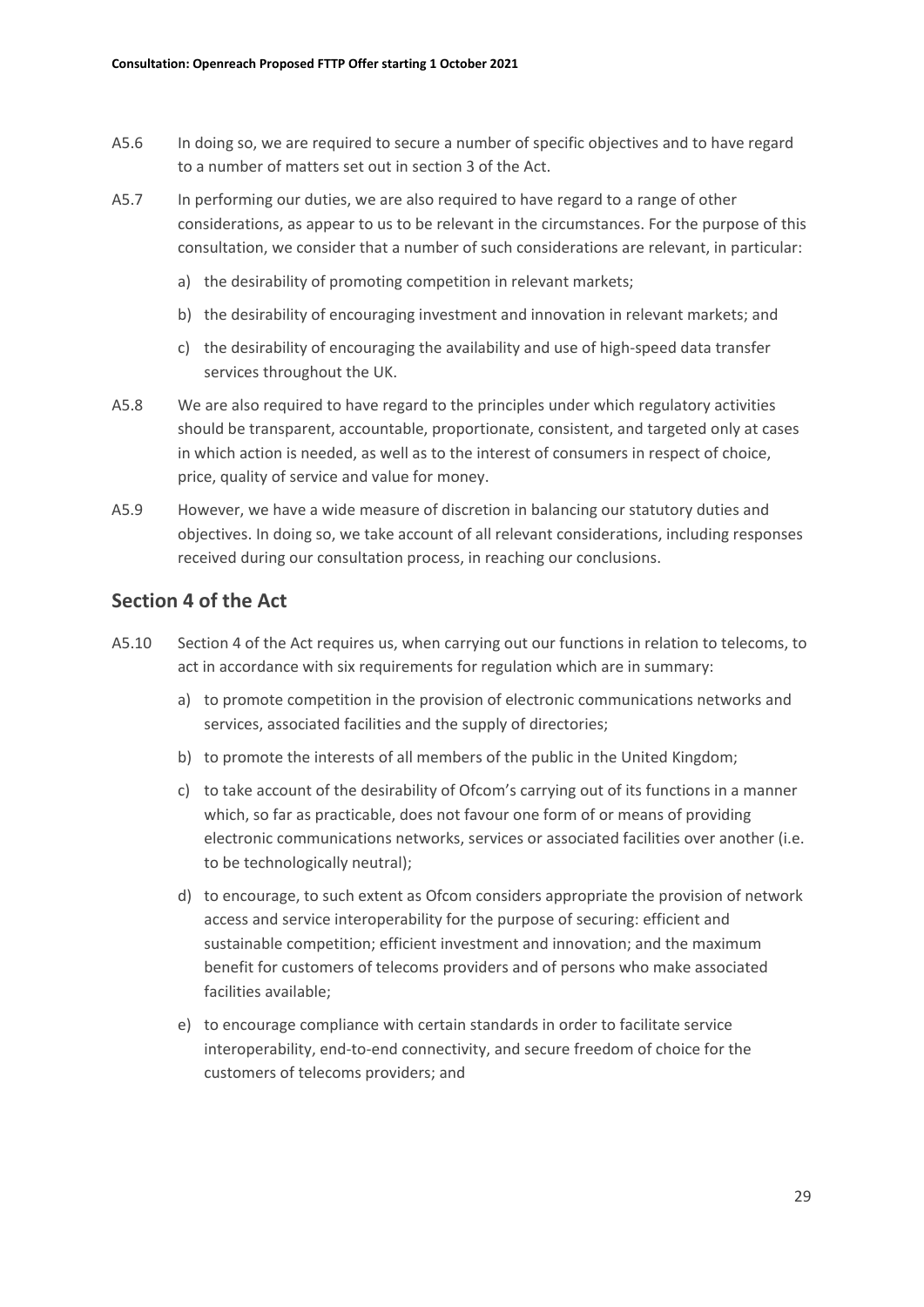- f) to promote connectivity and access to very high capacity networks<sup>[92](#page-31-0)</sup> by members of the public and businesses in the United Kingdom.
- A5.11 We consider that the first, second, third, fourth and sixth of those requirements are of particular relevance to the matters under review and that no conflict arises in this regard with those specific objectives in section 3 of the Act that we consider are particularly relevant in this context.

### **UK Government's Statement of Strategic Priorities**

A5.12 Under section 2B(2) of the Act, when exercising our functions relating to telecoms, we are required to have regard to the UK Government's Statement of Strategic Priorities ('SSP').<sup>[93](#page-31-1)</sup> The SSP for telecommunications, the management of radio spectrum, and postal services was designated on 29 October 2019, having been laid in draft before Parliament on 18 July 2019.

## **Impact assessment**

- A5.13 Section 7 of the Act provides that where we are proposing to do anything for the purposes of, or in connection with, the carrying out of our functions, and it appears to us that the proposal is important<sup>[94](#page-31-2)</sup>, then we are required to carry out and publish an assessment of the likely impact of implementing the proposal, or a statement setting out our reasons for thinking that it is unnecessary to carry out such an assessment. Where we publish such an assessment, stakeholders must have an opportunity to make representations to us about the proposal to which the assessment relates.
- A5.14 Whether or not a proposal is 'important' within the meaning of the Act will often be open to debate. However, because impact assessments form part of good policy making, we carry them out in relation to the great majority of our policy decisions.
- A5.15 For further information about our approach to impact assessments, see the guidelines 'Better policy making: Ofcom's approach to impact assessments' on our website.<sup>[95](#page-31-3)</sup>

<span id="page-31-0"></span><sup>92</sup> A *"very high capacity network"* is set out in the Act as meaning "an electronic communications network which—

<sup>(</sup>a) consists wholly of optical fibre elements at least up to the distribution point at the serving location; or

<sup>(</sup>b) is capable of delivering, under usual peak-time conditions, network performance that, in OFCOM's opinion, is similar, in terms of available downlink and uplink bandwidth, resilience, error-related parameters and latency and its variation, to the network performance of a network falling within paragraph (a)."

<span id="page-31-1"></span><sup>93</sup> <https://www.gov.uk/government/publications/statement-of-strategic-priorities>

<span id="page-31-2"></span><sup>94</sup> A proposal is 'important' if its implementation would be likely to do one or more of the following: (i) involve a major change in Ofcom's activities; (ii) have a significant impact on persons carrying on businesses operating in markets Ofcom regulates; or (iii) have a significant impact on the general public in the UK or a part of the UK.

<span id="page-31-3"></span> $95$  An overview and link to the guidelines can be found on ou[r Policies and Guidelines webpage.](https://www.ofcom.org.uk/about-ofcom/policies-and-guidelines)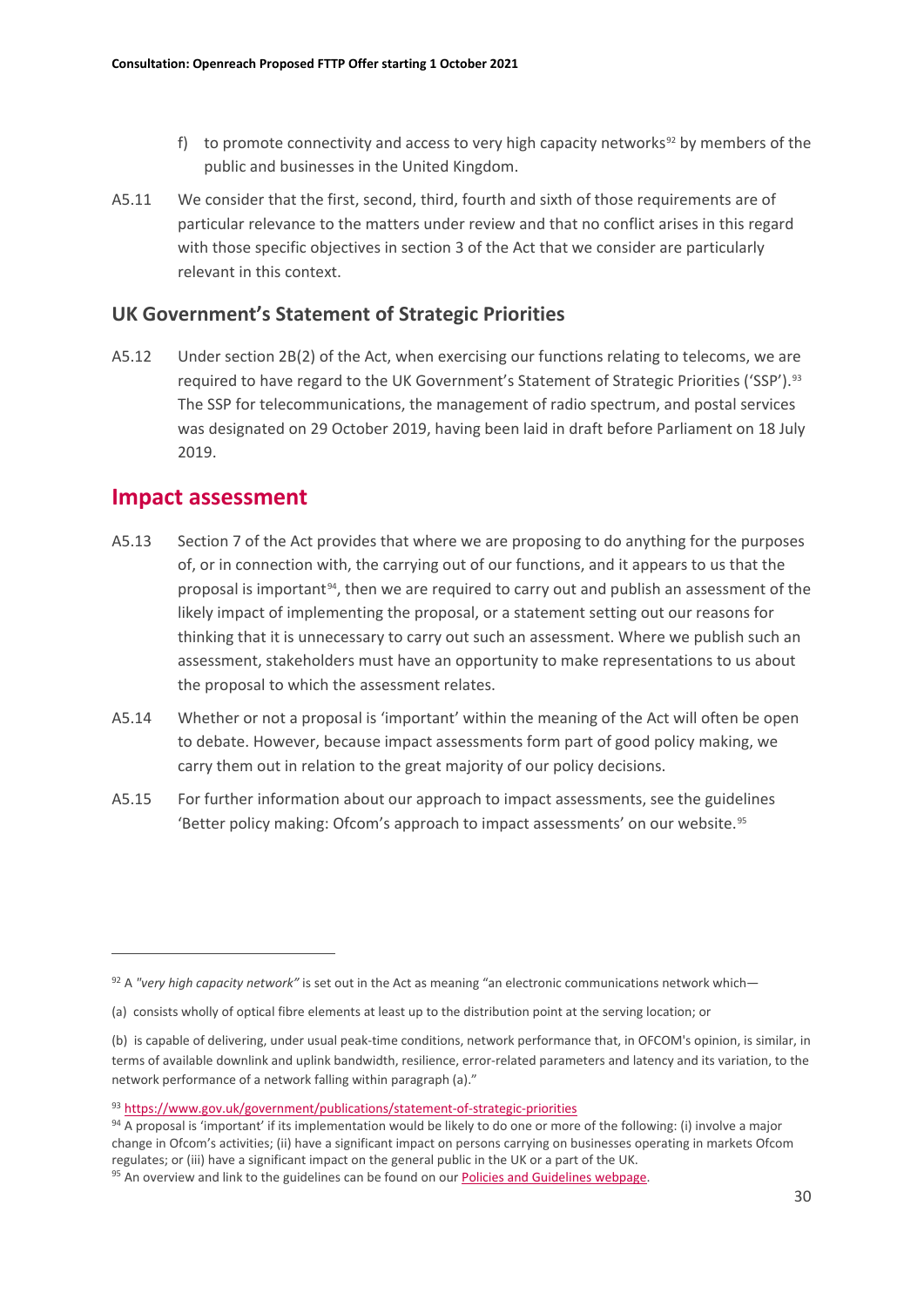## **Equality impact assessment**

- A5.16 Section 149 of the Equality Act 2010 (the 2010 Act) imposes a duty on us, when carrying out our functions, to have due regard to the need to eliminate discrimination, harassment, victimisation and other prohibited conduct related to the following protected characteristics: age; disability; gender reassignment; marriage and civil partnership; pregnancy and maternity; race; religion or belief; sex and sexual orientation. The 2010 Act also requires us to have due regard to the need to advance equality of opportunity and foster good relations between persons who share specified protected characteristics and persons who do not.
- A5.17 Section 75 of the Northern Ireland Act 1998 (the 1998 Act) also imposes a duty on us, when carrying out our functions relating to Northern Ireland, to have due regard to the need to promote equality of opportunity and regard to the desirability of promoting good relations across a range of categories outlined in the 1998 Act. Ofcom's Revised Northern Ireland Equality Scheme explains how we comply with our statutory duties under the 1998 Act.
- A5.18 To help us comply with our duties under the 2010 Act and the 1998 Act, we assess the impact of our proposals on persons sharing protected characteristics and in particular whether they may discriminate against such persons or impact on equality of opportunity or good relations.
- A5.19 In Annex 23 of the WFTMR Statement we considered how different groups in society engage with communications services. In particular, we referred to market research we had conducted that enabled us to assess the potential impact of future regulation on certain equality groups, particularly older consumers.[96](#page-32-0) While our research identified differences in take-up and use of fixed line services by different groups within society, we explained that we did not consider that our wholesale regulation is likely to have a disproportionate impact on any of the equality groups, as our regulation is aimed at promoting competition and investment across the range of services that rely on WLA. Therefore, we considered that our regulatory interventions would further the aim of advancing equality of opportunity between different groups in society by furthering the interests of all consumers that use retail services reliant on WLA.
- A5.20 We consider that the approach set out in this document is consistent with the position set out in Annex 23 of the WFTMR Statement.

<span id="page-32-0"></span><sup>96</sup> Ofcom, 2020. Affordability of Communication Services.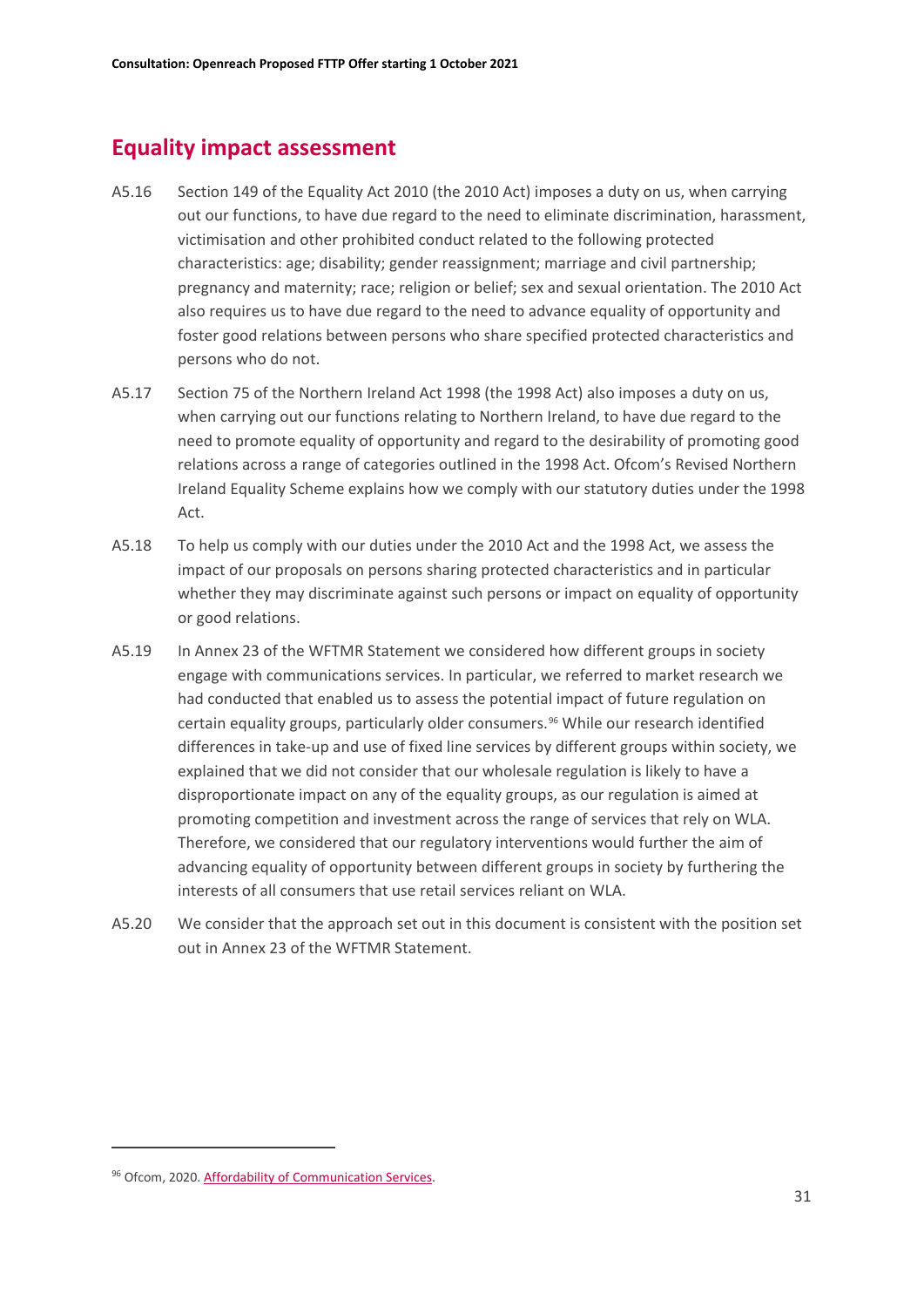# <span id="page-33-0"></span>A6. Rental and connection discounts if the FTTP order mix targets are met

- A6.1 As set out in Section 2, the Equinox Offer gives ISPs discounts conditional on almost all the new products that an ISP purchases from Openreach being FTTP rather than legacy products.
- A6.2 In this annex we discuss the degree to which Equinox Offer discounts are lower than Openreach's list prices. The discussion focuses on rental discounts (including the additional discount on 550/75 for new-to-network orders), connection discounts, and the ARPU share discount. The Equinox Offer also includes free bandwidth upgrades and discounts on GEA Cablelink (which ISPs require to offer Openreach FTTP).
- A6.3 The value of the discounts depends on the mix of products that an ISP purchases, which is uncertain. We present illustrative ranges for the average value of the discounts compared to list prices, based on different assumptions about the mix of products that an ISP purchases under Equinox. We have not made assumptions about how the speed mix might differ absent the Equinox Offer (for example, ISPs might be expected to sell fewer higher bandwidth products absent the discounts). To the extent that ISPs' speed mix would be lower absent Equinox, the figures in this Annex will overstate the average value of the rental discounts.
- A6.4 Given the uncertainty we have also not assessed the different discounts (known as the 'ramp-up charges') which can only be obtained during the first six months of the Equinox Offer. These discounts are less generous that the standard discounts available under the Equinox Offer.
- A6.5 In summary, our analysis shows that the discounts if the Order Mix Targets are met could be substantial, in which case ISPs are could be strongly incentivised to meet these targets. The value of the discounts is substantially driven by the line rental discounts, and to a lesser extent, the connection discounts. The new to network connection discount, 550/75 special offer, and ARPU share discount are likely to only have a small impact on average discount values.

# **Rental discounts**

- A6.6 After the first year, ISPs qualify for line rental discounts once they meet an 80% FTTP target. The value of the discounts relative to list prices varies by speed (see Table A6.1) but generally rises by speed band. While the 40/10 product is undiscounted, under the Equinox Offer 1000/115 rental is 30% lower than the list price.
- A6.7 Prices on lower bandwidth products (up to 115/20) are pegged at a fixed increment to the regulated 40/10 price. Prices on higher bandwidth products are indexed to rise more slowly. Therefore, the gradient between lower and higher bandwidths will reduce over time.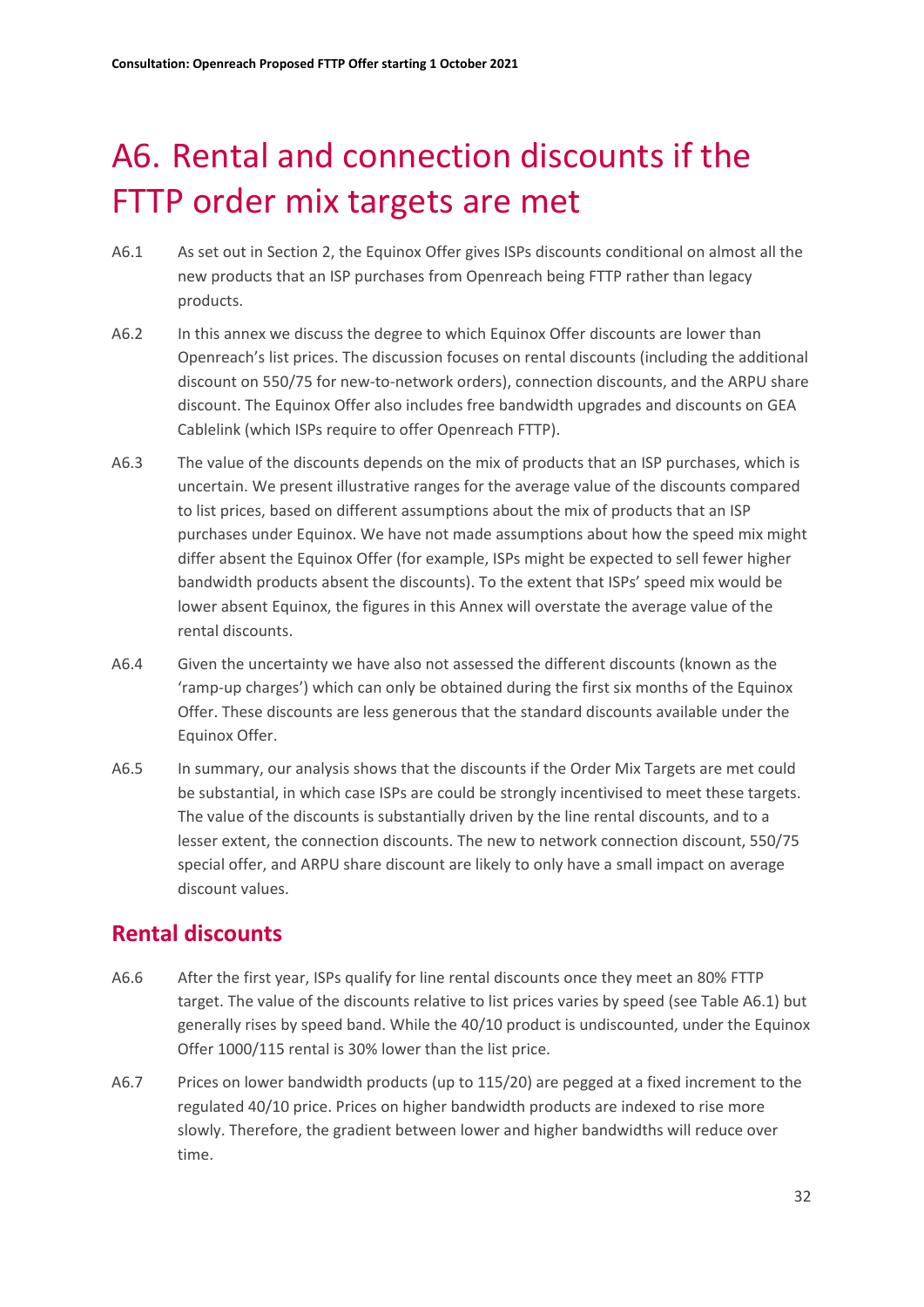A6.8 The value of the discounts on the average rental price paid by an ISP will depend on the speed mix of its customer base. Based on forecasts received from ISPs and Openreach, we estimate that at the end of 2022, the average rental discount could plausibly be around 13%-21% on list prices.

| <b>Speed band</b> | <b>Discounted</b><br>monthly<br>rental* | <b>Discount on</b><br>list price | Percentage<br>discount<br>on list<br>price | <b>Yearly increase 1 April</b><br>2022-30 September<br>2026 |
|-------------------|-----------------------------------------|----------------------------------|--------------------------------------------|-------------------------------------------------------------|
| 40/10             | £13.93                                  | £0.00                            | 0%                                         | CPI (regulated anchor)                                      |
| 55/10             | £14.75                                  | $-E2.20$                         | 13%                                        | 40/10+£0.82                                                 |
| 80/20             | £14.75                                  | $-E2.69$                         | 15%                                        | 40/10+£0.82                                                 |
| 115/20            | £15.50                                  | $-£1.94$                         | 11%                                        | 40/10+£1.57                                                 |
| 160/30            | £16.20                                  | $-E5.14$                         | 24%                                        | CPI-1.25%**                                                 |
| 220/30            | £18.00                                  | $-E3.48$                         | 16%                                        | CPI-1.25%**                                                 |
| 330/50            | £19.00                                  | $-£5.51$                         | 22%                                        | CPI-1.25%**                                                 |
| 550/75            | £20.00                                  | $-E7.53$                         | 27%                                        | CPI-1.25%**                                                 |
| 1000/115          | £22.00                                  | $-£9.57$                         | 30%                                        | CPI-1.25%**                                                 |

**Table A6.1: Equinox discounted line rental** 

*\*as at 1 October 2021 – 31 March 2022 conditional on achieving Fibre Only Target. Prices are indexed to CPI beyond this date, with higher bandwidth prices falling relatively more sharply. \*\* if change is less than zero, prices remain at previous year's level.* 

## **Connection discounts**

- A6.9 Connection discounts are available to ISPs on new FTTP connections to residential premises in Area 2. After the first year, the discounts are phased in gradually between an 80% and 90% FTTP share: at 80%, an ISP pays the list price; at 90% they receive the full discount. The maximum value of this discount on the list price varies between customers that are new to the Openreach network (75% discount) and those already on it (50% discount).
- A6.10 We have estimated the potential scale of these discounts given the size of Area 2, and assumptions about the proportion of connections that are (i) residential; and (ii) new-tonetwork. We estimate that for a national ISP achieving at least 90% FTTP share, the connection charge discounts could plausibly translate to an average discount of 40% across all connections in the short term. Excluding the additional £25 discount for new-tonetwork orders, this figure becomes 35%.
- A6.11 In relation to connection charges, we said in the WFTMR Statement that, over the longer-term, recurring rentals will be a more significant element of total cost than connections.<sup>[97](#page-34-0)</sup> Connection charges are likely to be minor, given expected ISPs' average customer lifetimes

<span id="page-34-0"></span><sup>&</sup>lt;sup>97</sup> This was a factor in our decision to exclude connection charges from the geographic discrimination prohibition. See WFTMR Statement, Volume 3, paragraphs 7.82-7.89.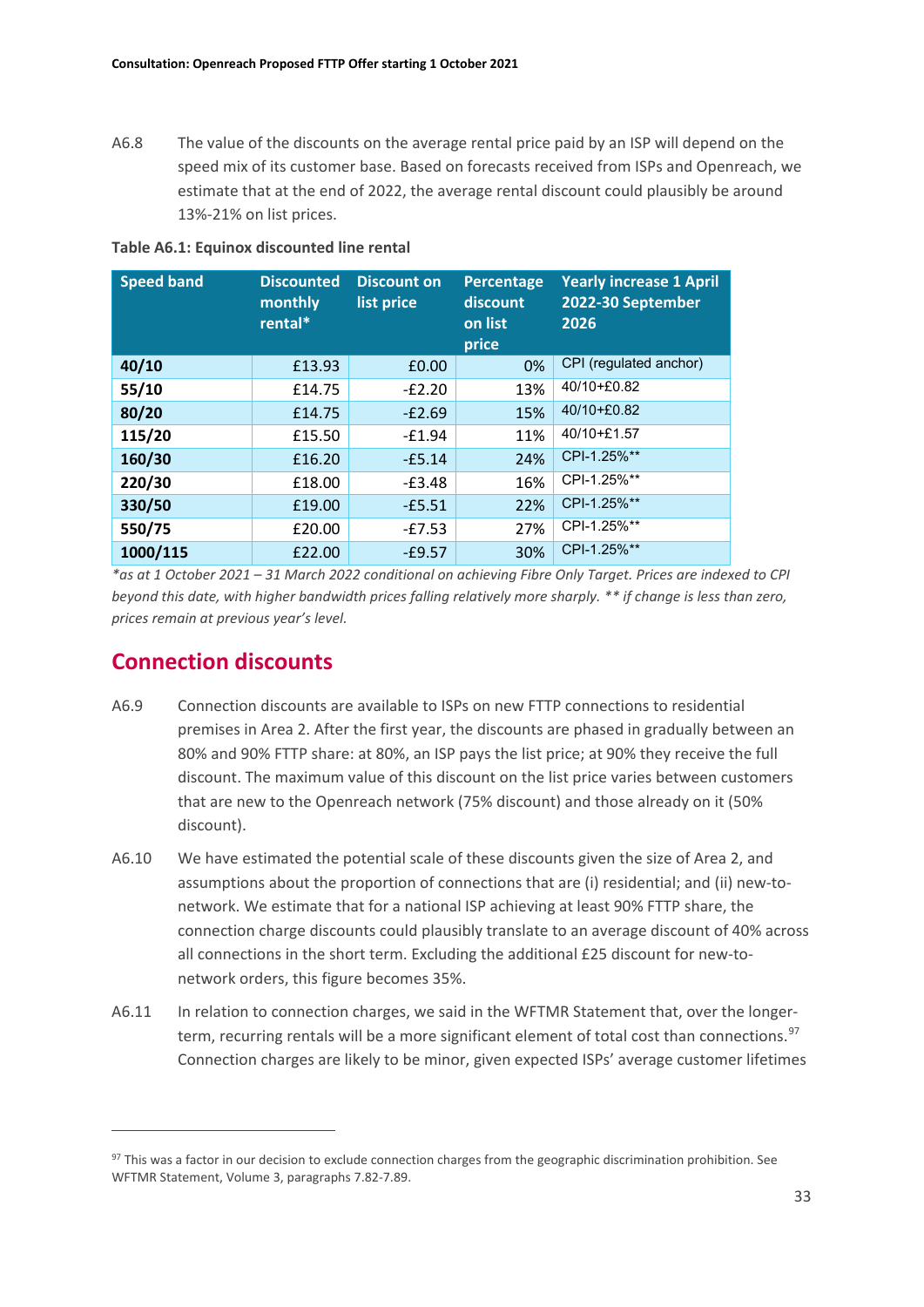for FTTP, which range from  $[\frac{1}{2}]$  months.<sup>[98](#page-35-0)</sup> We estimate that over a customer lifetime of 5 years, for an ISP receiving full connection and rental discounts, the connection discount accounts for less than 7% of the total cost. Excluding the additional £25 discount for newto-network orders has almost no impact on this 7% figure.

## **550/75 product 12-month offer**

- A6.12 There is an additional rental discount for new-to-network 550/75 orders placed before 30 September 2026. Eligible customers are charged at the Equinox 160/30 rental price for the first 12 months before reverting to the 550/75 rental price.
- A6.13 We expect the 550/75 product will represent a modest proportion of overall sales (and be attractive to a modest proportion of an altnet's end customers) so the overall impact will be relatively minor:
	- a) VMO2 submitted that retail products with a download speed of  $[\times]$  were particularly substitutable with retail products offered by ISPs using Openreach's 550/75 product. It submitted that currently  $[\mathcal{K}]$  of its consumers take these products. While take-up forecasts are uncertain, it expected  $[\&0]$  of its consumers to take these products in five years' time.<sup>[99](#page-35-1)</sup>
	- b) Sky forecast that in 2022,  $[\times]$  of new FTTP connections would be for 500Mbps, changing to  $[\mathcal{K}]$  in 2025.<sup>[100](#page-35-2)</sup> Vodafone forecast that in 2022,  $[\mathcal{K}]$  of new FTTP connections would be for 500Mbps, changing to  $[\times]$ .<sup>[101](#page-35-3)</sup>
	- c) Openreach provided the bandwidth mix assumptions underpinning a paper submitted to the Openreach Board in June 2021.  $[\mathbb{X}]^{102}$  $[\mathbb{X}]^{102}$  $[\mathbb{X}]^{102}$
- A6.14 For customers taking 550/75, we estimate this additional discount translates to a further discount of around 4% off total connection and rental charges over the average customer lifetime, compared to if this additional discount were not available.<sup>[103](#page-35-5)</sup>
- A6.15 We have also considered the value of this additional discount averaged across all customers (rather than just new-to-network 550/75 customers). Given we expect this product will represent a modest proportion of overall sales, we estimate that the additional 550/75 discount will have an immaterial impact on total wholesale charges across all customers over the average customer lifetime.

<span id="page-35-0"></span><sup>&</sup>lt;sup>98</sup> ISPs' expected FTTP average customer lifetimes (in months) were as follows: BT Consumer: [ $\ge$ ]; Hyperoptic: [ $\ge$ ]; Sky: [ $\geq$ ]; TalkTalk: [ $\geq$ ]; VMO2: [ $\geq$ ]; and Vodafone: [ $\geq$ ]. [ $\geq$ ]. Source: Response to Ofcom 26 July 2021 RFI from BT, Hyperoptic (question 1), Sky (question 5), TalkTalk (question 5), VMO2 (question 1), Vodafone (question 5). 99 VMO2 response to Ofcom 26 July 2021 RFI, question 2.

<span id="page-35-2"></span><span id="page-35-1"></span><sup>100</sup> Sky response to Ofcom 26 July 2021 RFI, question 3.

<span id="page-35-3"></span><sup>101</sup> Vodafone response to Ofcom 26 July 2021 RFI, question 3.

<span id="page-35-4"></span><sup>102</sup> Openreach response to Ofcom 26 July 2021 RFI, question 2.

<span id="page-35-5"></span><sup>103</sup> This assumes an average customer lifetime of 5 years.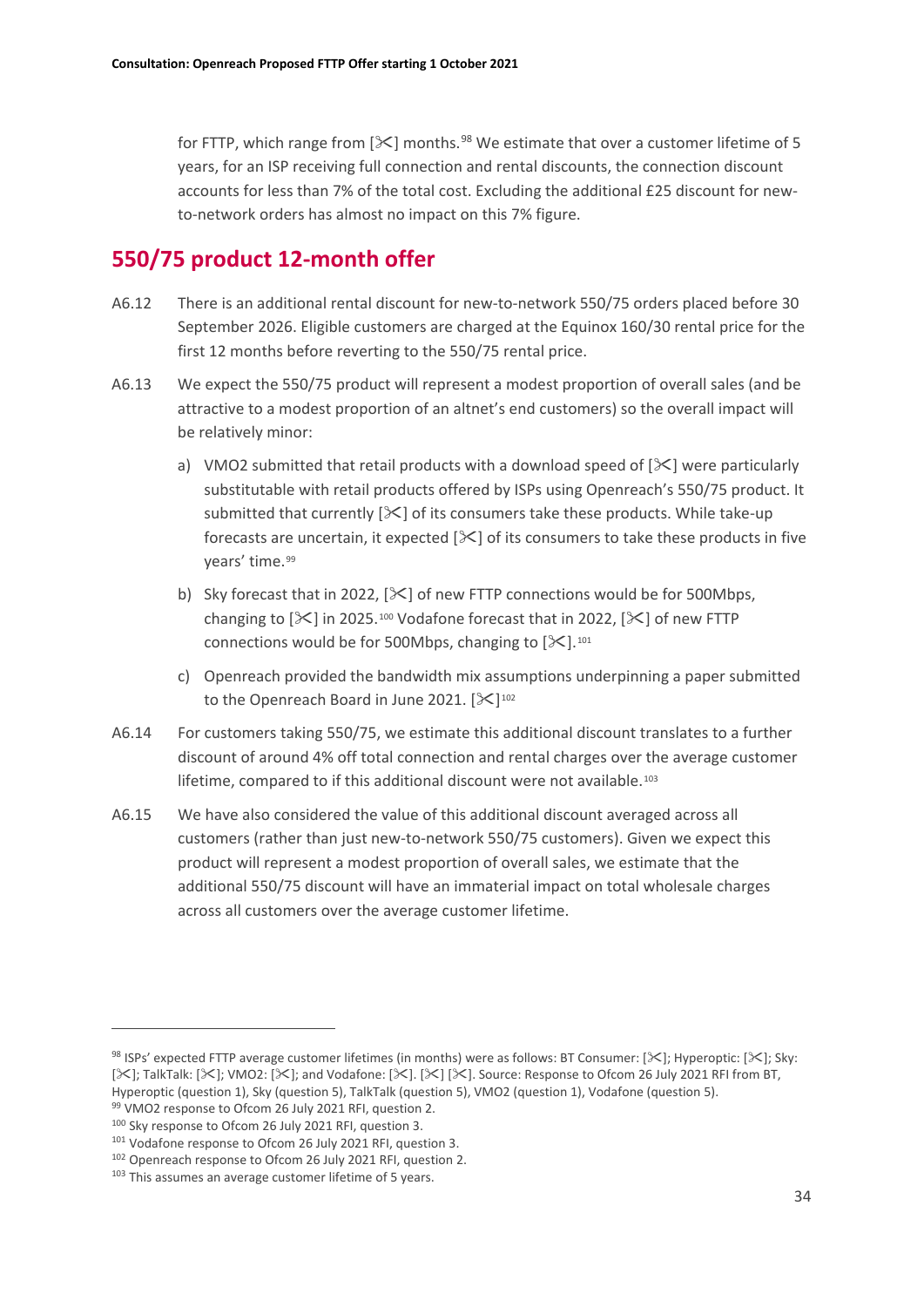## **Cumulative impact of the discounts**

- A6.16 Ultimately, it is the cumulative discount value that determines the incentives for an ISP to meet the Order Mix Targets. We have estimated the average total monthly discount on list prices based on the rental, connection, 550/75, and ARPU share discounts.
- A6.17 Our calculations show that the cumulative value of the discount is likely to be large for an ISP that meets all Order Mix Targets. We estimate the total value of the discounts could be as high as 15% - 30% over a customer lifetime compared to list prices although it could also plausibly be much lower if more of an ISP's customers use the 40/10 product.
- A6.18 We estimate a large share of the discount is received by an ISP once it achieves an 80% FTTP share and therefore qualifies for rental discounts. From 80% to 90% FTTP, the value of the discount increases more gradually due to changes in the connection and ARPU share discounts. Beyond 90% FTTP share an ISP qualifies for no additional discounts.[104](#page-36-0) This is illustrated in Figure A6.1.





- A6.19 The exact share of the total discount value that an ISP qualifies for on achieving an 80% FTTP share, compared to the share achieved by increasing the FTTP share from 80% to 90%, will depend on many factors including the ISP's bandwidth mix and average customer lifetime.
- A6.20 Overall, in most plausible scenarios, the largest impact on the discounts an ISP receives comes from meeting the 80% FTTP share threshold, rather than the increase in the discount from going from a 80% to 81% FTTP share (for example).

<span id="page-36-0"></span><sup>&</sup>lt;sup>104</sup> As discussed in paragraph 2.9, these targets are more lenient in the first year of the Equinox Offer.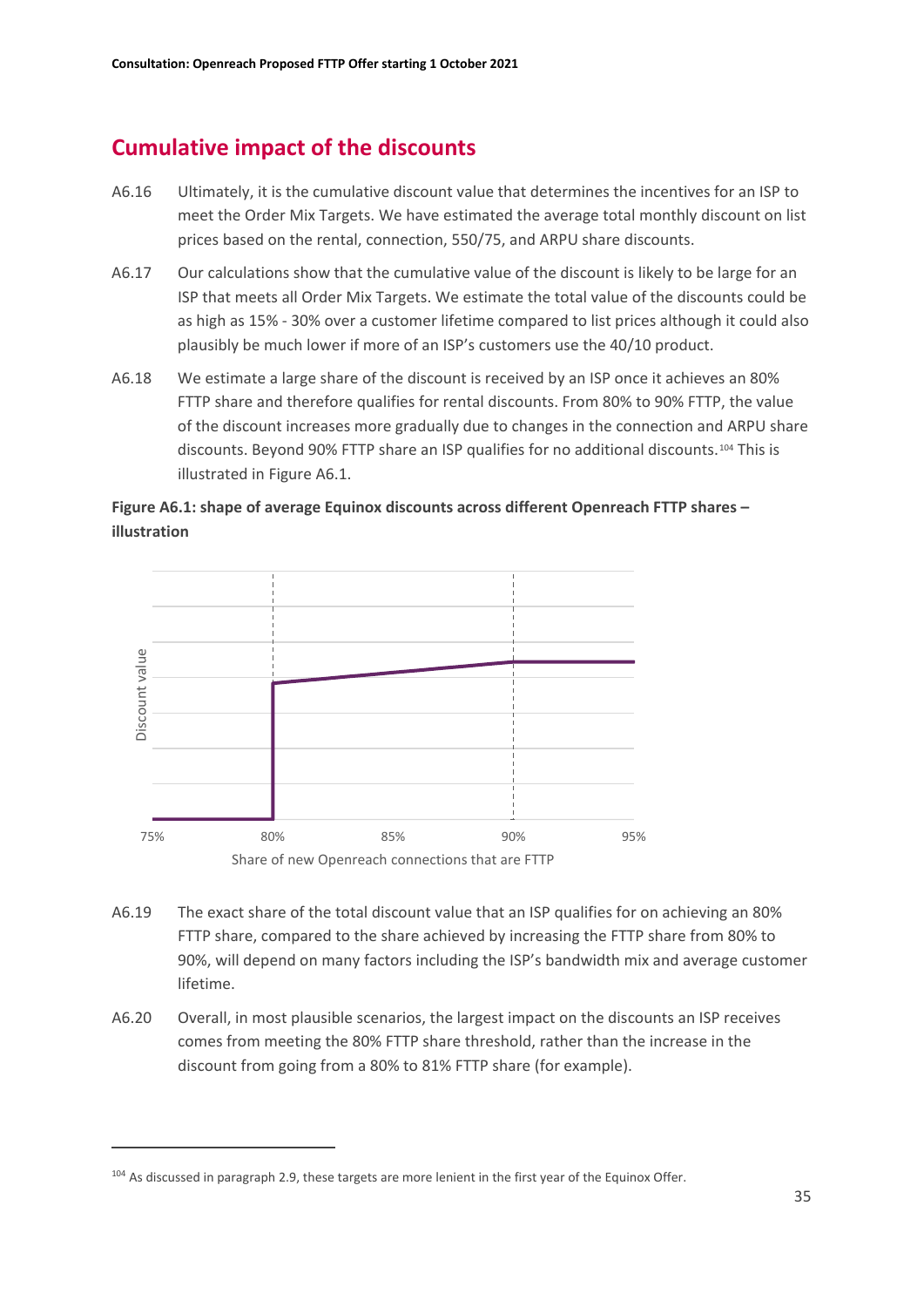# <span id="page-37-0"></span>A7. How difficult is it for ISPs to meet the Order Mix Targets?

## **Introduction**

- A7.1 Some consumers may be unable to take FTTP, for example because they require personal care alarms which are not compatible with FTTP or they live in premises where obtaining permission to install a FTTP connection is difficult. Some other consumers may prefer to order a legacy broadband product, if it is available, rather than FTTP, for example because they would prefer cheaper broadband or a more straightforward installation process.
- A7.2 As set out in Section 2, some stakeholders submitted that using an altnet might make it harder for an ISP to meet the Order Mix Targets. In this annex we present evidence on how difficult it is for ISPs to meet the Order Mix Targets. If an ISP is likely to exceed or undershoot these targets then using an altnet is unlikely to affect that ISP's eligibility for discounts under the Equinox Offer. In contrast, if an ISP is likely to be close to these targets then it is more important to consider how its mix of orders from Openreach may be affected by using an altnet.
- A7.3 This annex is structured as follows:
	- a) First, we set out evidence on ISPs' mix of orders under an existing Openreach offer;
	- b) Second, we set out stakeholders' submissions; and
	- c) Finally, we set out our provisional assessment.

## **FTTP Only Offer v2**

- A7.4 Openreach currently offers discounts on FTTP rentals and connections (the 'FTTP Only Offer v2'). To qualify for discounts, access seekers need to meet minimum requirements in terms of the proportion of new orders within the offer area that are FTTP.[105](#page-37-1)
- A7.5 Openreach provided data on the proportion of orders under this offer that were for FTTP. Note that the way in which this proportion is calculated under the FTTP Only Offer v2 is not the same as for orders under the Equinox Offer. For example, ISPs are able to select which sub-brands and resellers participate in the FTTP Only Offer v2.<sup>[106](#page-37-2)</sup> We also understand that the mix targets under the FTTP Only Offer v2 were reduced in January 2021-March 2021 to reflect the impact of COVID on FTTP installation.[107](#page-37-3) This suggests that the proportion of FTTP orders in these months may be depressed.

<span id="page-37-1"></span><sup>105</sup> For further details see *Existing Openreach FTTP offers with geographic pricing*, Ofcom statement, 2 July 2021, paragraphs 3.43-3.46.

<span id="page-37-2"></span><sup>106</sup> Openreach response to Ofcom 26 July 2021 RFI, question 5.

<span id="page-37-3"></span><sup>107</sup> Vodafone response to Ofcom 26 July 2021 RFI, question 4.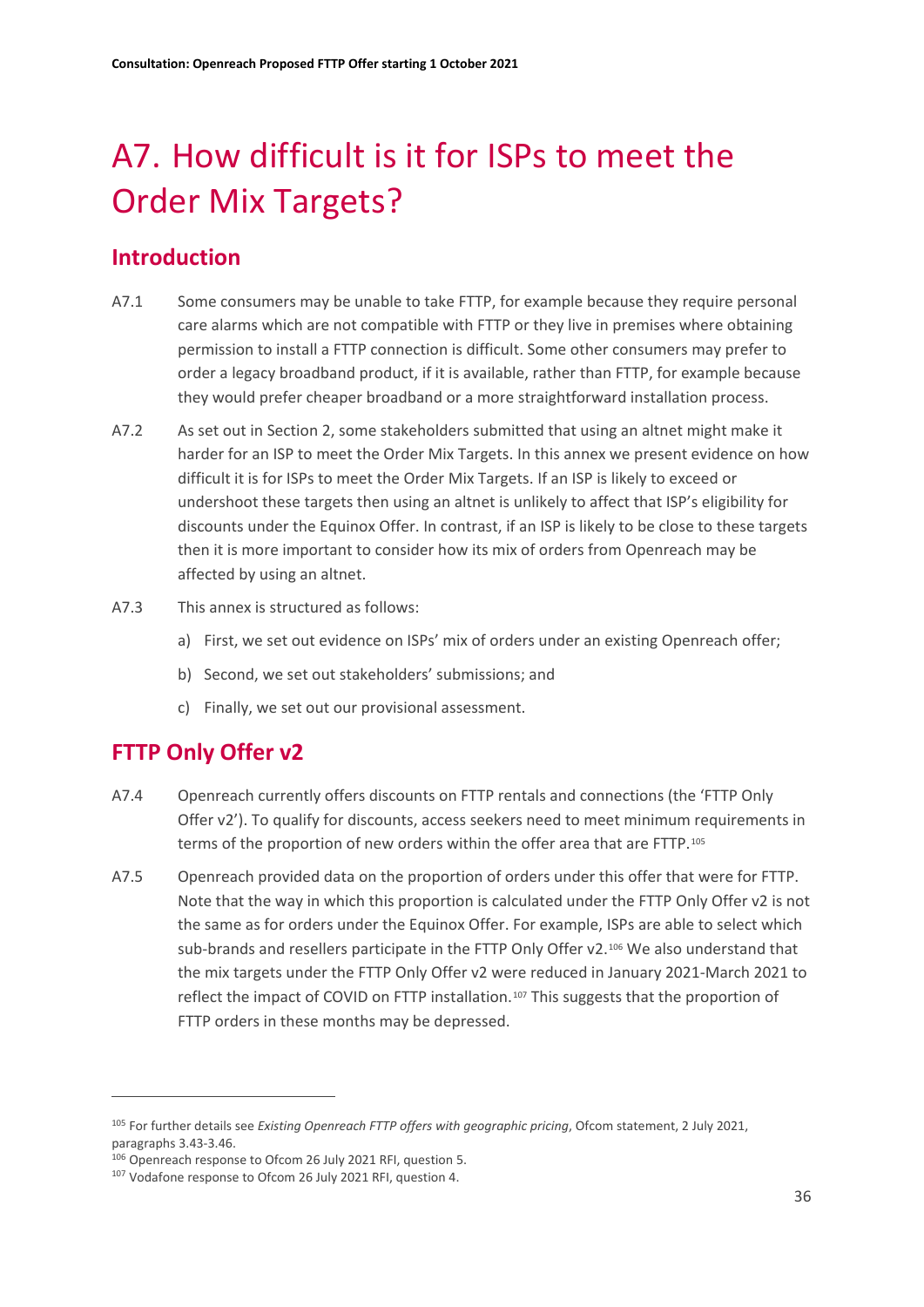#### **Figure A7.1: FTTP as a proportion of orders under the FTTP Only Offer v2**

|                     | <b>BT</b>       | <b>Sky</b>            | <b>Vodafone</b> |
|---------------------|-----------------|-----------------------|-----------------|
| Sept 2020-Nov 2020  | [≻]             | $ \mathcal{X} $       | [≻]             |
| Dec 2020 - Feb 2021 | [≻              | $\left[\times\right]$ | $ \mathcal{X} $ |
| March 2021-May 2021 | $ \mathcal{X} $ | $ \mathcal{X} $       | [╳]             |

*Source: Openreach response to Ofcom 26 July 2021 RFI, question 5.*

- A7.6 In relation to this offer:
	- a) Sky submitted that  $[\frac{108}{108}]$  $[\frac{108}{108}]$  $[\frac{108}{108}]$
	- b) Vodafone submitted that  $[\frac{100}{109}]$  $[\frac{100}{109}]$  $[\frac{100}{109}]$

## **Stakeholder submissions on the Order Mix Targets**

#### **ISP submissions**

- A7.7 We asked ISPs how they would meet the Order Mix Targets if they sign up to the Equinox Offer:[110](#page-38-2)
	- a) **Sky:**  $[\times]^{111}$  $[\times]^{111}$  $[\times]^{111}$
	- b) **TalkTalk:**  $[\times]^{112}$  $[\times]^{112}$  $[\times]^{112}$
	- c) **Vodafone:**  $[\&]^{113}$  $[\&]^{113}$  $[\&]^{113}$

#### **Openreach submissions**

- A7.8 We requested internal documents submitted to the Openreach board.  $[\&]^{114} [\&]^{115}$  $[\&]^{114} [\&]^{115}$  $[\&]^{114} [\&]^{115}$  $[\&]^{114} [\&]^{115}$  $[\&]^{114} [\&]^{115}$
- A7.9 Openreach submitted that:
	- a) The regulated stop-sell process was initiated in Salisbury in December 2020. Since then, for premises where FTTP is available, only 1% of the orders Openreach accepted were placed as copper.<sup>[116](#page-38-8)</sup>
	- b) Over the last ten months, within the Openreach FTTP footprint  $[\frac{1}{2}]$  of BT Retail Consumer's orders for FTTC and FTTP were for FTTP. Openreach submitted that  $[\mathcal{K}].^{117}$  $[\mathcal{K}].^{117}$  $[\mathcal{K}].^{117}$

<span id="page-38-0"></span><sup>108</sup> Sky response to Ofcom 26 July 2021 RFI, question 4.

<span id="page-38-1"></span><sup>109</sup> Vodafone response to Ofcom 26 July 2021 RFI, question 4.

<span id="page-38-2"></span><sup>110</sup> We did not ask this question to BT since we consider that it is unlikely to use an altnet within the Openreach FTTP footprint.

<span id="page-38-3"></span><sup>111</sup> Sky response to Ofcom 26 July 2021 RFI, questions 1 and 2.

<span id="page-38-4"></span><sup>112</sup> TalkTalk response to Ofcom 26 July 2021 RFI, questions 1 and 2.

<span id="page-38-5"></span><sup>113</sup> Vodafone response to Ofcom 26 July 2021 RFI, questions 1 and 2. Similar points are made in Vodafone CFI response, paragraph 7 (first one).

<span id="page-38-6"></span> $114$  [ $\&$ ]

<span id="page-38-7"></span> $115$   $\left[\times\right]$ 

<span id="page-38-8"></span><sup>116</sup> Openreach response to Ofcom 26 July 2021 RFI, question 3.

<span id="page-38-9"></span><sup>117</sup> Openreach response to Ofcom 26 July 2021 RFI, question 3. Openreach email of 3 August 2021.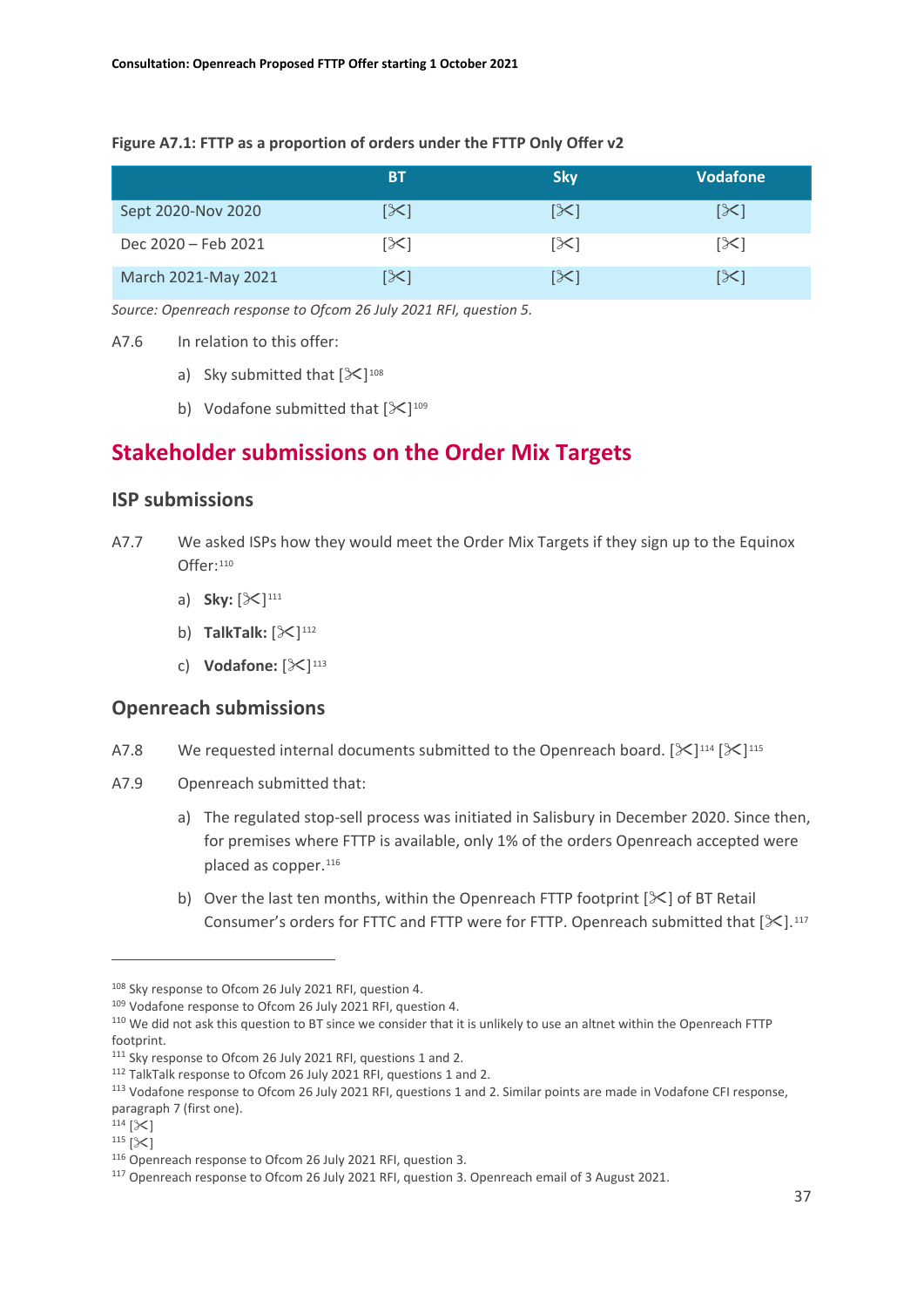### **Altnet submissions**

A7.10 INCA submitted that the Order Mix Targets were challenging due to: (i) the more inconvenient FTTP installation process; (ii) difficulties in obtaining wayleaves to install FTTP for consumers in multi-dwelling units; and (iii) limited consumer understanding about the benefits of FTTP over FTTC.[118](#page-39-0)

## **Provisional Ofcom assessment**

- A7.11 We consider that those ISPs that sign up to the Equinox Offer will have to change how they market and sell broadband within the Openreach FTTP footprint, in order to drive FTTP sales. As explained above, ISPs told us that,  $[\times]$ .
- A7.12 However, as highlighted by TalkTalk, some ISPs purchase access from Openreach that they resell to smaller ISPs downstream.[119](#page-39-1) Depending on the contractual relationships, there is a risk that only a low proportion of the downstream ISPs' orders are for FTTP, which would make it harder for the upstream reseller to meet the Order Mix Targets. Based on actual and forecast data gathered for the WFTMR Statement, we estimate that resale will account for around  $[\times]$  of TalkTalk's and around  $[\times]$  of Vodafone's broadband customers.  $[\times]$ .<sup>[120](#page-39-2)</sup> In addition,  $[\times]$ .
- A7.13 In summary, we consider that there is considerable uncertainty about precisely how ISPs will perform against the Order Mix Targets.
	- a) We consider that there is a plausible scenario in which ISPs surpass the Order Mix Targets. In this scenario, almost all new orders are for FTTP. The experience of stop sell in Salisbury suggests that this is feasible. We would expect ISPs require some time to grow the proportion of FTTP sales within the Openreach FTTP footprint, as shown by  $[\mathcal{K}]$ . However, the Order Mix Targets are initially more lenient.
	- b) However, we also consider that are also plausible scenarios where at least some ISPs struggle to meet all of the Order Mix Targets, particularly in the next few years. In this scenario, resellers struggle to incentivise third party ISPs to promote FTTP. In addition, ISPs face more consumer resistance to FTTP, leading them to place more legacy broadband orders in order to retain sales. This is shown by  $[\mathcal{K}].$
	- c) However, even in these more pessimistic scenarios, we would expect the challenges to be temporary. The proportion of FTTP orders would be likely to rise over time, moving ISPs closer towards attaining those targets e.g. as resale contracts with third party ISPs are renegotiated. Moreover, as build out of the Openreach FTTP footprint progresses, the regulated copper retirement provisions will take effect, resulting in a formal stopsell which would largely end any further new sales of legacy broadband products.

<span id="page-39-0"></span><sup>118</sup> INCA also noted that retail altnets regularly achieve penetration of 20-30%. INCA 27 July 2021 response, paragraph 34, 38, 43-46.

<span id="page-39-1"></span><sup>119</sup> TalkTalk CFI response, paragraphs 1.5, 3.4-3.10.

<span id="page-39-2"></span><sup>120</sup> Sky response to Ofcom 26 July 2021 RFI, question 2.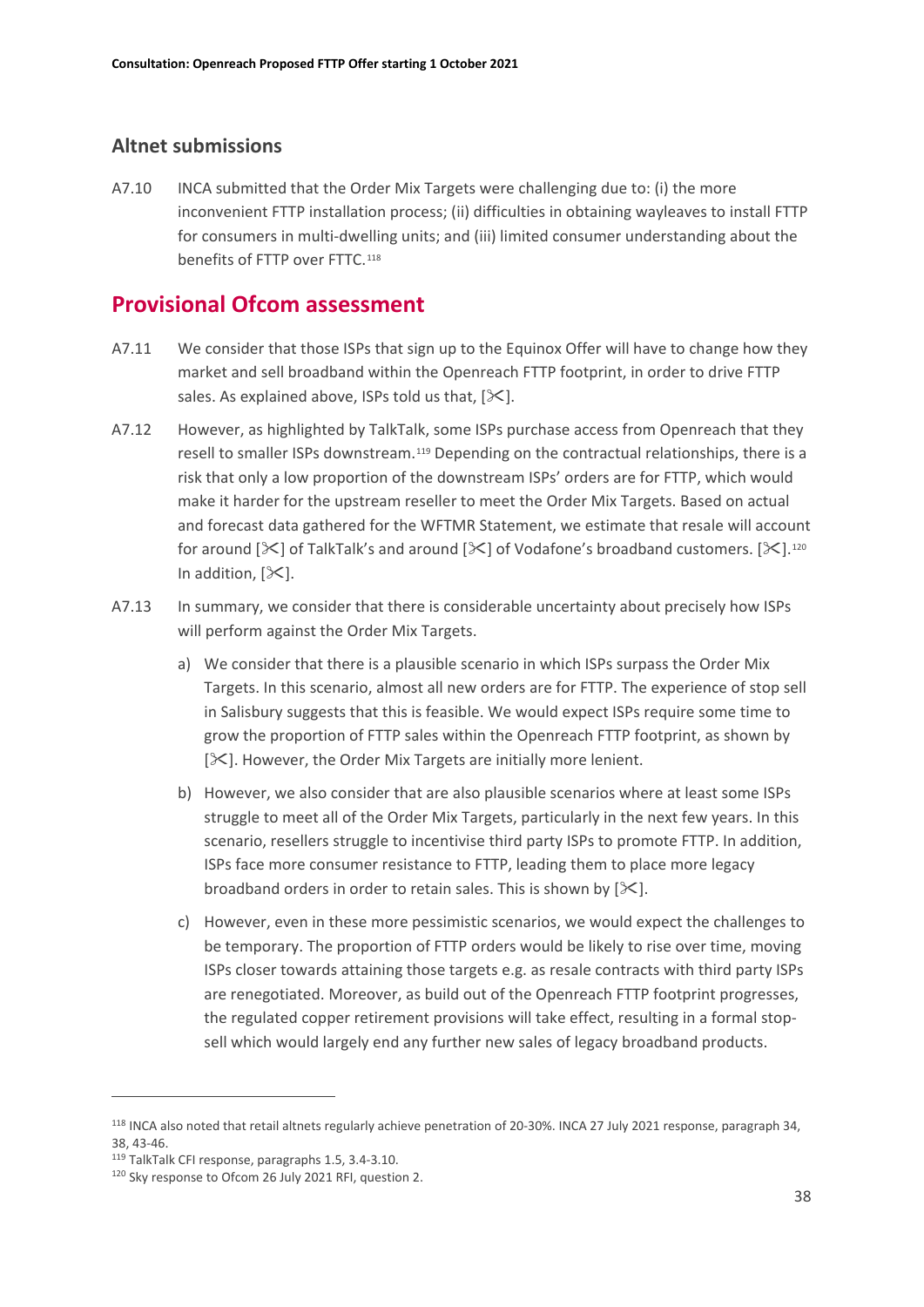# <span id="page-40-0"></span>A8. To what extent will altnets' FTTP footprints overlap with Openreach's FTTP footprint?

- A8.1 In this annex, we outline evidence on the proportion of the Openreach FTTP footprint where altnets that provide wholesale access to ISPs are likely to be present. This is relevant to our assessment of the Order Mix Targets since it informs:
	- a) The potential impact if ISPs were to buy legacy products from Openreach in those areas where both Openreach and such an altnet supply FTTP; and
	- b) The extent of those areas where ISPs are dependent on Openreach for FTTP. In principle, Openreach could effectively make discounts in these areas conditional on ISPs not using altnets elsewhere in Openreach's FTTP footprint.
- A8.2 Investment in FTTP networks is being made by established operators such as BT and Virgin Media as well as newer entrants. These investments are numerous and vary considerably in terms of location and scale.<sup>[121](#page-40-1)</sup> In particular:<sup>[122](#page-40-2)</sup>
	- a) Openreach has said it will pass 25 million premises with FTTP by December 2026;<sup>[123](#page-40-3)</sup> and
	- b) CityFibre has said its FTTP rollout target is up to 8 million premises.<sup>[124](#page-40-4)</sup> [ $\ll$ ].<sup>[125](#page-40-5)</sup>
- A8.3 We recognise that there is uncertainty about the extent to which these plans will come to fruition. For example, INCA noted that Openreach's statements do not amount to a firm commitment.<sup>[126](#page-40-6)</sup> Similarly, altnet plans may change as views about the commercial environment evolve.
- A8.4 However, assuming that these announced plans are realised, then this suggests that in the longer term altnets that provide wholesale access to ISPs may be present in approximately a third of Openreach's FTTP footprint.
- A8.5 In the short term, the level of overlap will depend on the build strategies of different networks, for example, the extent to which Openreach prioritises overbuilding altnets in some areas rather than being the first network to deploy FFTP in other areas.<sup>[127](#page-40-7)</sup> As a result,

<span id="page-40-1"></span><sup>&</sup>lt;sup>121</sup> By way of illustration, ISPReview has been tracking the progress of around 80 firms building FTTP networks to homes and businesses and reporting thi[s https://www.ispreview.co.uk/index.php/2020/04/summary-of-full-fibre-build-progress](https://www.ispreview.co.uk/index.php/2020/04/summary-of-full-fibre-build-progress-across-uk-broadband-isps.html/2)[across-uk-broadband-isps.html/2](https://www.ispreview.co.uk/index.php/2020/04/summary-of-full-fibre-build-progress-across-uk-broadband-isps.html/2) [accessed 27 July 2021]

<span id="page-40-2"></span><sup>122</sup> VMO2 is supplementing its existing network with FTTP but currently does not provide access to third party ISPs.

<span id="page-40-3"></span><sup>123</sup> [BT press release \(13 May 2021\)](https://newsroom.bt.com/bt-to-increase-and-accelerate-fttp-build-to-25m-premises-by-the-end-of-2026)

<span id="page-40-4"></span><sup>124</sup> [CityFibre press release \(21 January 2020\)](https://www.cityfibre.com/news/cityfibre-acquires-fibrenation-adds-talktalk-strategic-customer-increasing-rollout-plans-pass-8-million-premises/)

<span id="page-40-5"></span> $125$  [ $\&$ ]

<span id="page-40-6"></span><sup>126</sup> INCA 27 July 2021 response, paragraphs 23-24.

<span id="page-40-7"></span><sup>&</sup>lt;sup>127</sup> Stakeholders suggested that generally altnets may not overbuild Openreach. TalkTalk CFI response, paragraph 2.30.

 $[\times]$